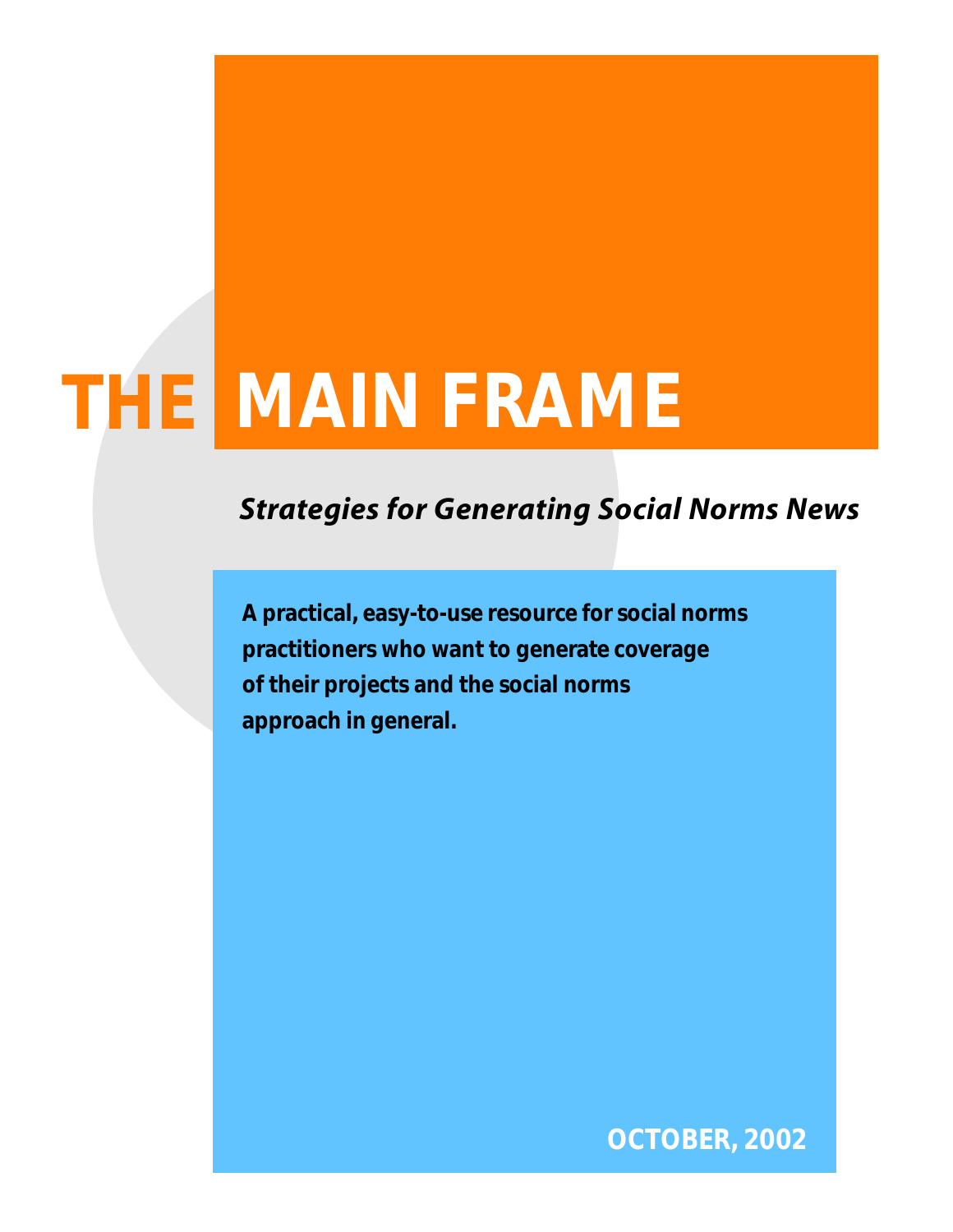### **List of Contents**

| How to Use This Guide manufactured and the Caroline Countries and T           |       |
|-------------------------------------------------------------------------------|-------|
|                                                                               |       |
|                                                                               |       |
|                                                                               |       |
|                                                                               |       |
|                                                                               |       |
|                                                                               |       |
|                                                                               |       |
|                                                                               | 28-31 |
| Social Norms Works: A Few Examples of the Power of Social Norms Interventions | 32-33 |
|                                                                               | 34-35 |
| Talking Points: Responding to Critical Questions about Social Norms  36-38    |       |
|                                                                               |       |
|                                                                               |       |

### **Lead Author**

**Jeff Linkenbach, Ed.D.** - *Montana State University* 

### *<u>Contributors</u>*

Alan Berkowitz, Ph.D. - *Independent Consultant* **Jamie Cornish, Ph.D.** - Montana State University **Patricia Fabiano, Ph.D.** - *Western Washington University* **Michael Haines, M.S. - Northern Illinois University** Koreen Johannessen, M.S.W. - University of Arizona **H. Wesley Perkins, Ph.D.** - *Hobart & William Smith Colleges* **Richard Rice, M.A.** - Northern Illinois University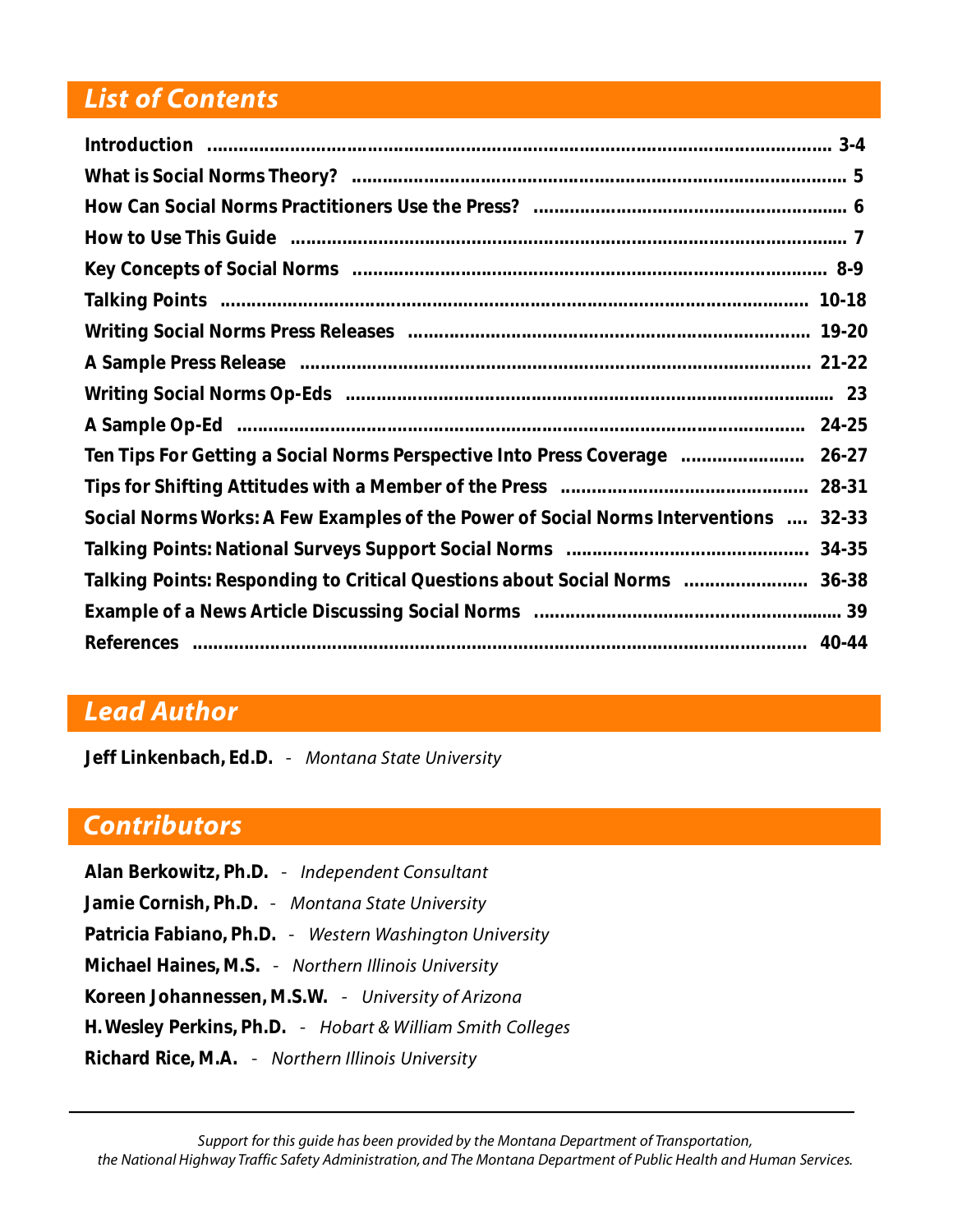### <span id="page-2-0"></span>Introduction

A dramatic shift in public health promotion strategies has begun. For the last few decades, health promotion has been largely based on informing the public about the negative consequences of harmful behaviors. Yet, after years of using this traditional approach, there is little or no evidence to suggest that it changes behavior.

The social norms approach, listed by the *The New York Times Magazine* as one of the most significant ideas of 2001, is providing a challenge to traditional health promotion. Projects all over the country have used this science-based approach to achieve statistically significant behavioral change.

Social norms practitioners face many challenges in their efforts to publicize their work. Standing in the way are the very misperceptions that they are attempting to correct and the contradictory messages produced by traditional public health campaigns. While there are many resources available that discuss how to generate news, there are no guides to cultivating press coverage using the social norms approach.

Creating press coverage from a social norms perspective is critical because this approach is one of the most effective ways of changing behavior and saving lives, but it has not received much public attention. This is partly because it is controversial: it challenges the perceptions that shape people's everyday lives. If the social norms approach is to continue, politicians, health care workers, parents, educators and the public-at-large must be made aware of its success and potential.

The purpose of this resource guide is to provide practitioners who are implementing social norms projects with resources and advice on generating news coverage and shifting the public debate when it comes to issues of health and safety.

In press relations, "the frame" that a story is given is of key importance because this generally establishes the tone of public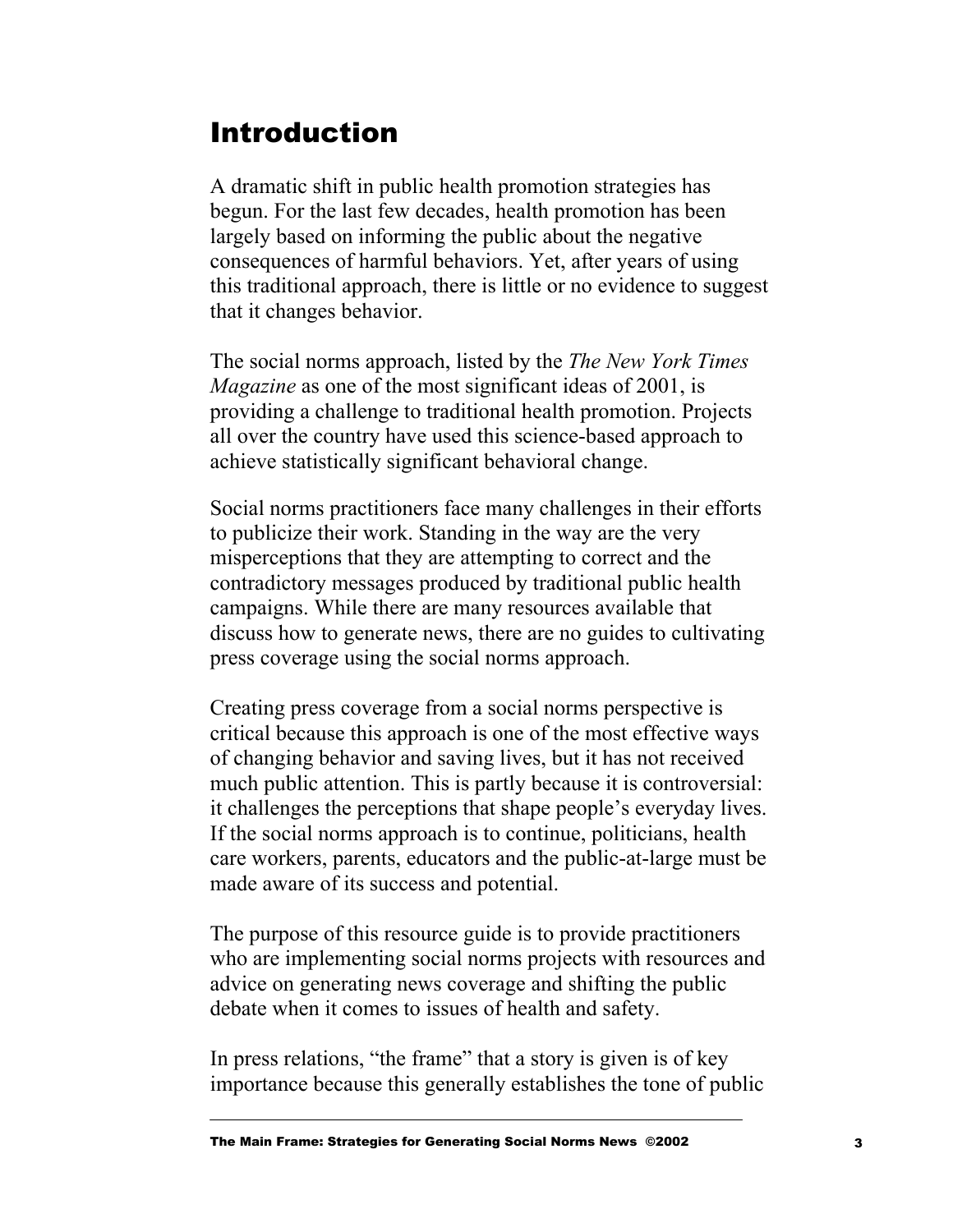discourse. Unfortunately, the way in which alcohol, tobacco, and drug use are typically presented or framed by the press is contrary to the social norms approach. The predominance of majority healthy behavior is downplayed, if it is even mentioned at all. Instead, atypical unhealthy behaviors are highlighted, public health "crises" are featured and "scare" tactics" become the chosen method of attempting to change behavior.

The social norms field recognizes the need to create a new frame for public health issues—i.e., one that is based upon sound social science, accuracy in reporting and positive messages. In our relations with the press, therefore, we need continually to stress the positive attitudes and healthy behaviors that are the norm for a whole range of issues regarding health and safety.

Our efforts to promote the work that we do must become stronger, more sophisticated and more proactive. By creating our own coverage, we can foster an alternative frame to public health issues—one that is based upon an accurate portrayal of the norms. Of course, this needs to be done without minimizing the seriousness of certain troubling issues, such as alcohol abuse or underage drinking. Long-existing frames are difficult to alter, but they can be changed by the collective effort of a well-organized group of advocates.

#### **"The Main Frame: Strategies for Generating Social Norms**

**News"** is intended to be an ongoing collection of the efforts of social norms interventions to create press coverage. As projects receive more coverage, the guide will grow and undergo revisions to reflect the successes and challenges encountered. In this way, it can serve as a compendium of the experiences members of social norms projects have in creating press coverage.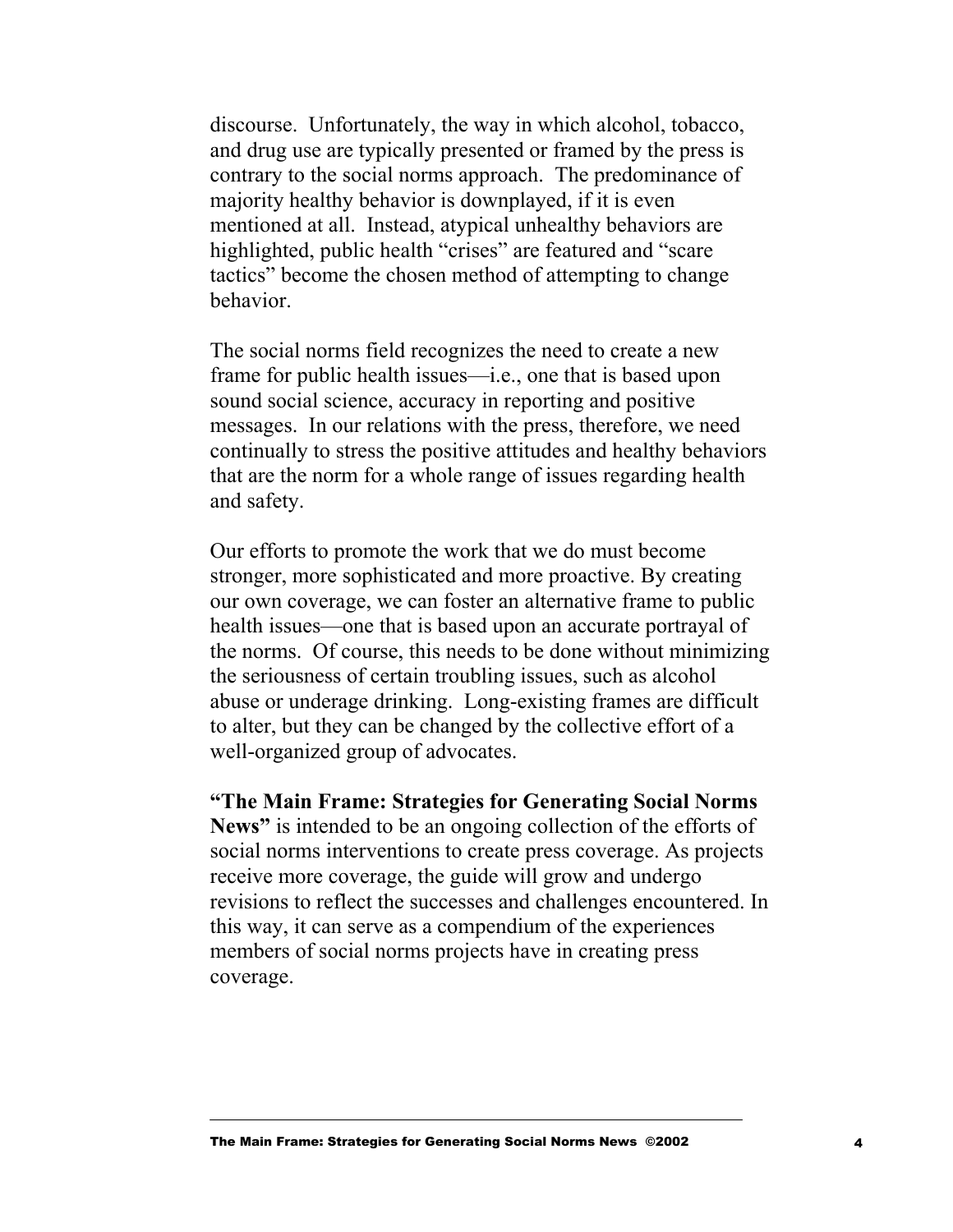### <span id="page-4-0"></span>**What is Social Norms Theory?**

Social norms theory states that much of people's behavior is influenced by their perception of how other members of their social group behave. According to social norms theory, people tend to misperceive, i.e., exaggerate, the negative health behavior of their peers. If people think harmful behavior is typical, they are more likely to engage in that type of behavior.

All too often, perceptions are incorrect. If unhealthy behavior is perceived to be the standard in a social group, the social urge to conform will negatively affect overall behavior of group members. Alternatively, by educating a group about healthy behavior that is in fact the usual practice among their peers, behavior can be affected in a positive manner.

Social norms is an environmental approach that seeks to impact social and cultural environments as the way to then influence individuals. It has been widely applied using social marketing techniques. Normative messages are designed for delivery using various media and promotion strategies in order to effectively reach a target population and promote its accurate norms of health and safety.

Social norms theory has also been successfully applied through other strategies such as curriculum infusion, creating press coverage, policy development, and small group interventions.

Relevant references: 6, 7, 10, 11, 16, 18, 29, 32,42, 67, 68, 70, 72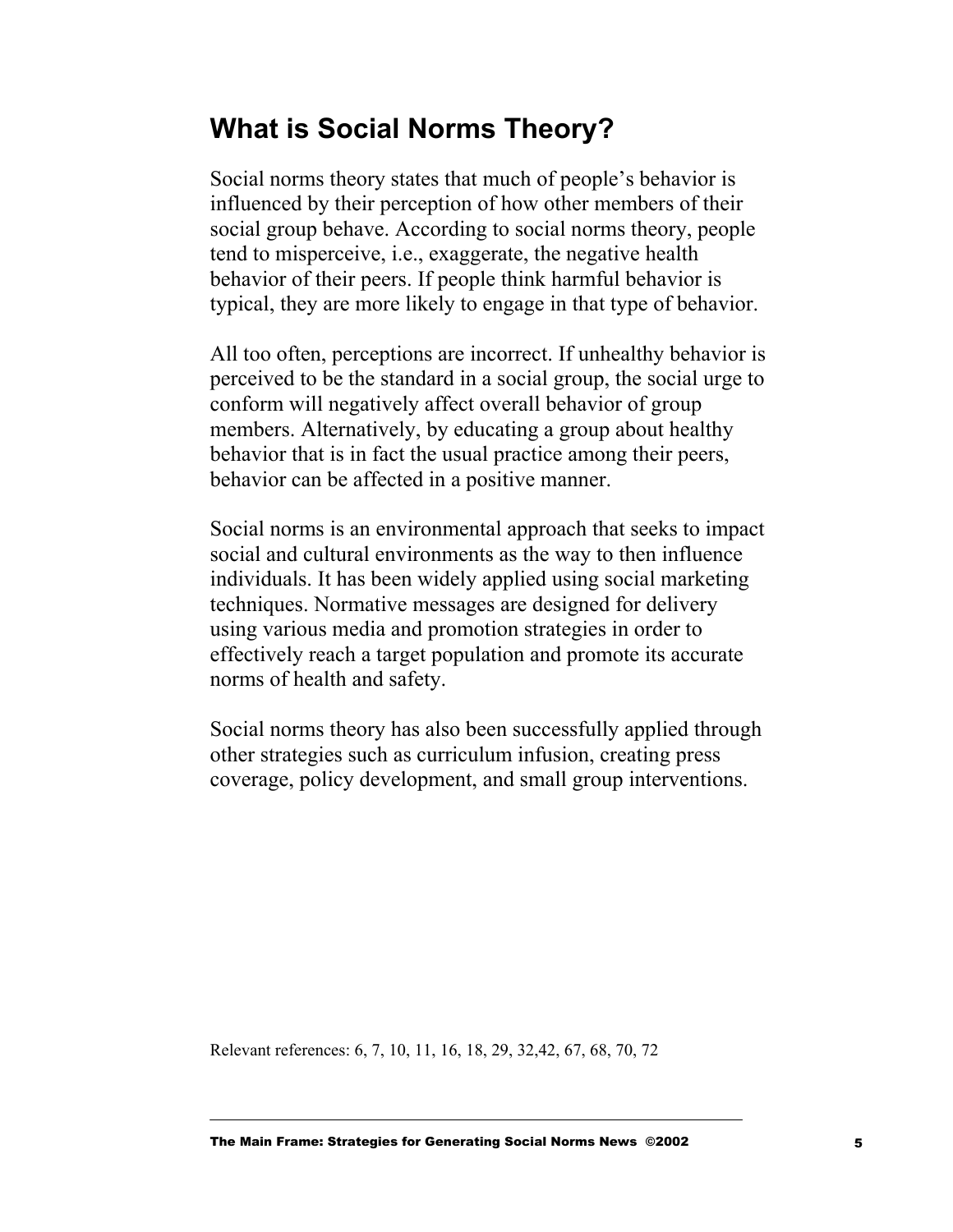# <span id="page-5-0"></span>How Can Social Norms Practitioners Use the Press?

The press often construct a "frame" of significant social health problems and their solutions and therefore influence public conversations and perceptions. Typically, the focus is on problems and extreme behaviors and misperceptions of true norms are then reinforced.

The strategy of this guide places the emphasis on reshaping the frame of the debate, i.e., changing the very context in which the issue is discussed. For example, social norms practitioners of college drinking projects would strive to replace traditional themes found in news coverage with more accurate ones. The "everybody's doing it" and "students are out of control" themes would shift to the more positive and accurate themes highlighting the majority norms of healthy behavior.

The goal, in this example, is to change the way college drinking is framed by the press. To be successful, this change requires that social norms practitioners be able to make their points cogently and directly. This guide seeks to translate the theoretical precepts into easy-to-use examples and advice. In doing so, it allows practitioners to more efficiently educate the press and the public about social norms projects.

The **Main Frame** guide builds on the existing techniques used to create news. It incorporates the principles of social norms into the practical realities of generating coverage and working with the press.

Relevant references: 19, 28, 51, 72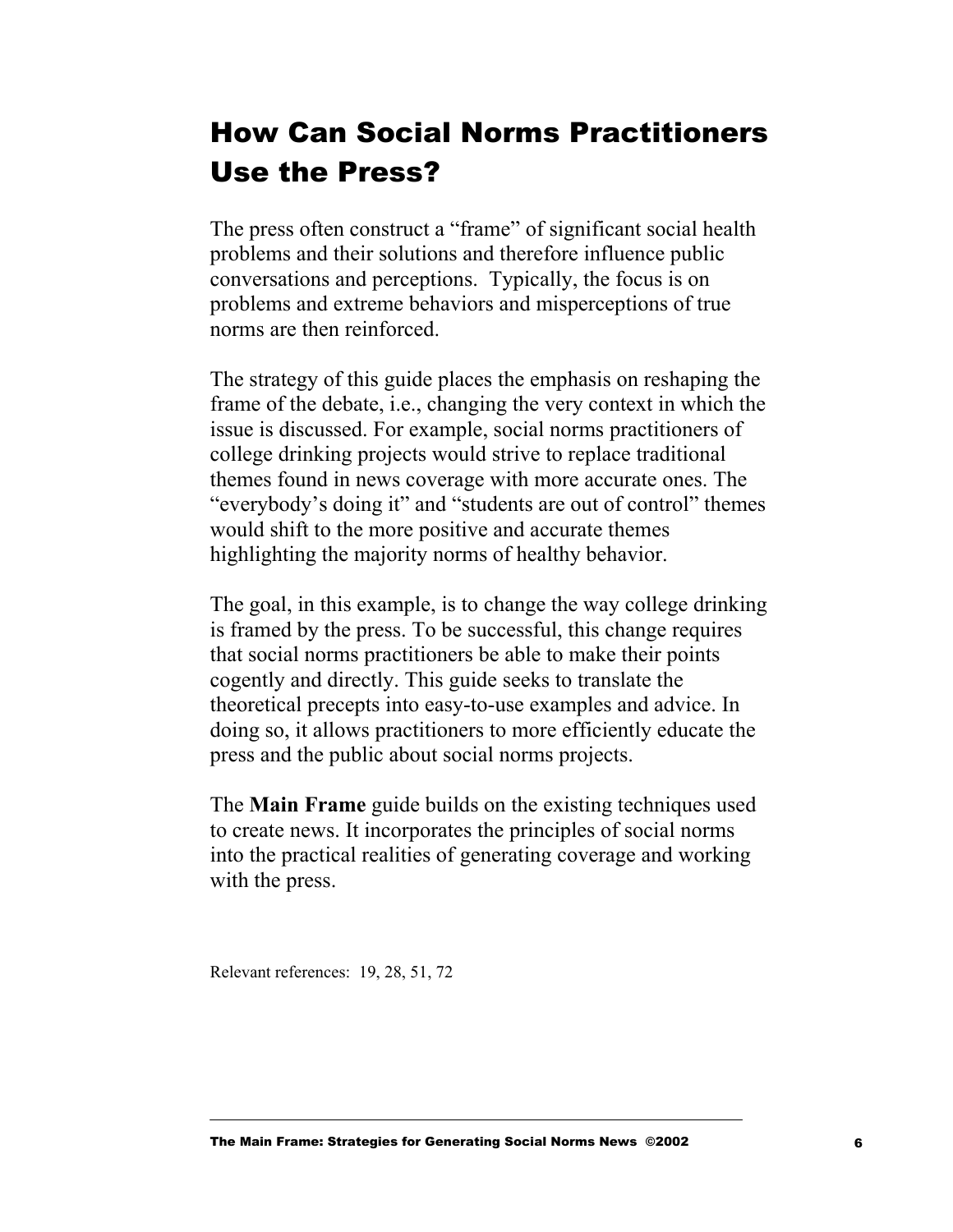# <span id="page-6-0"></span>How to Use This Guide

The materials in this guide are intended to be used for both reactive and proactive efforts.

It is important to be ready to react when the press calls. As such, the guide includes materials to help practitioners when they are contacted regarding stories they did not initiate, e.g., another group's study or a campus tragedy. It is especially critical for social norms advocates to get their perspective across to a reporter who may be unfamiliar with the field. Reporters are typically intrigued by this new and refreshing approach to social issues as they too are frequently tired of the "if it bleeds it leads," negativity all to often associated with press.

Talking points are numbered so that they can be easily referenced. You may want to keep track of which points are most useful to you and how people responded to them.

These materials are also designed to assist practitioners in the sometimes-intimidating task of taking that first step to approach members of the press and generate coverage. The talking points can be used to construct press releases and op-eds. Examples of each are also provided.

In short, this guide can be used in several ways:

- to help your project develop an overall strategy to generate press coverage,
- to create a complete project-specific press kit,
- to generate one-time news events such as a news conference or op-ed, and
- to respond to requests from the press,
- to counteract skewed and off-balanced coverage of health issues.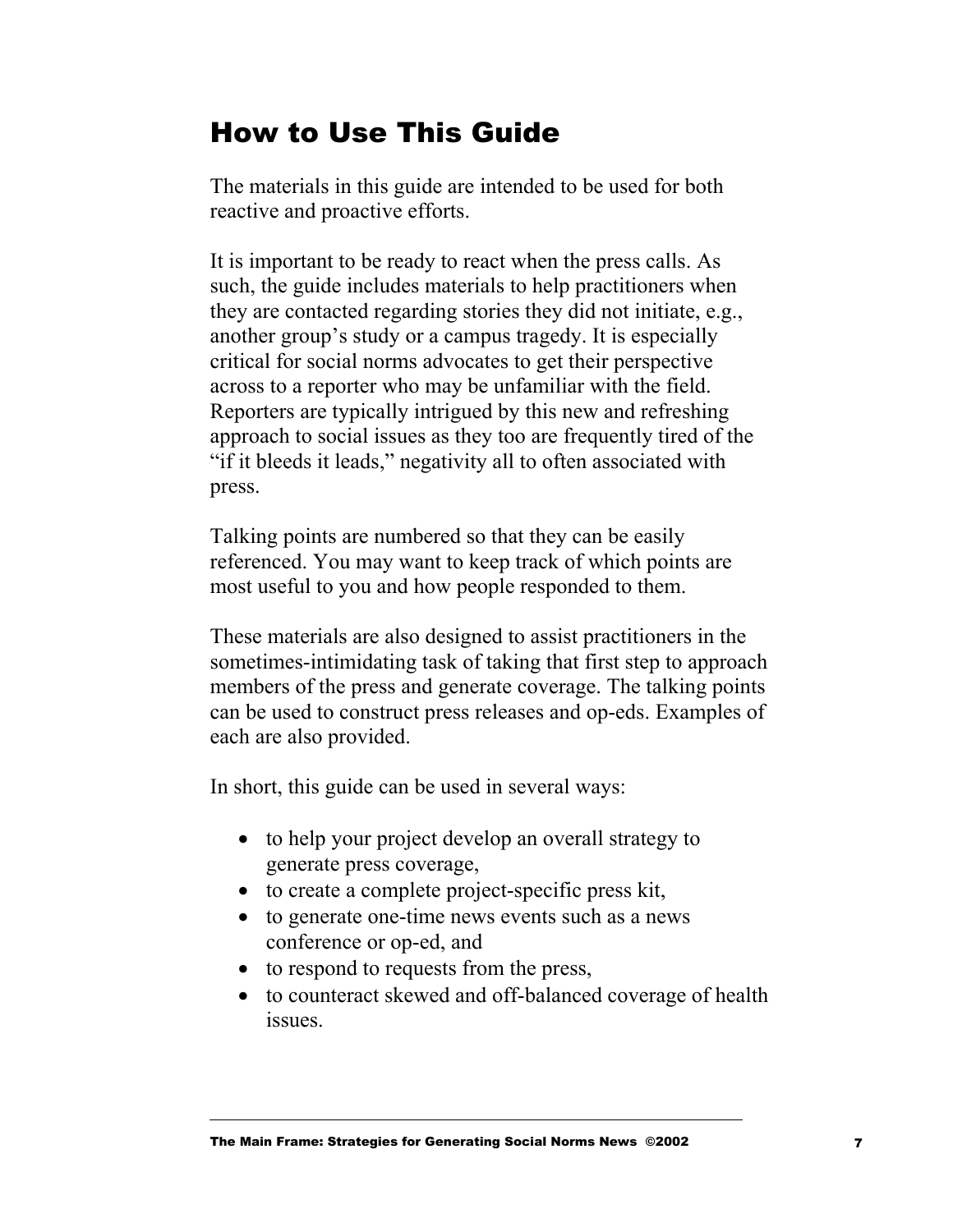<span id="page-7-0"></span>

The Main Frame: Strategies for Generating Social Norms News ©2002 **8** 8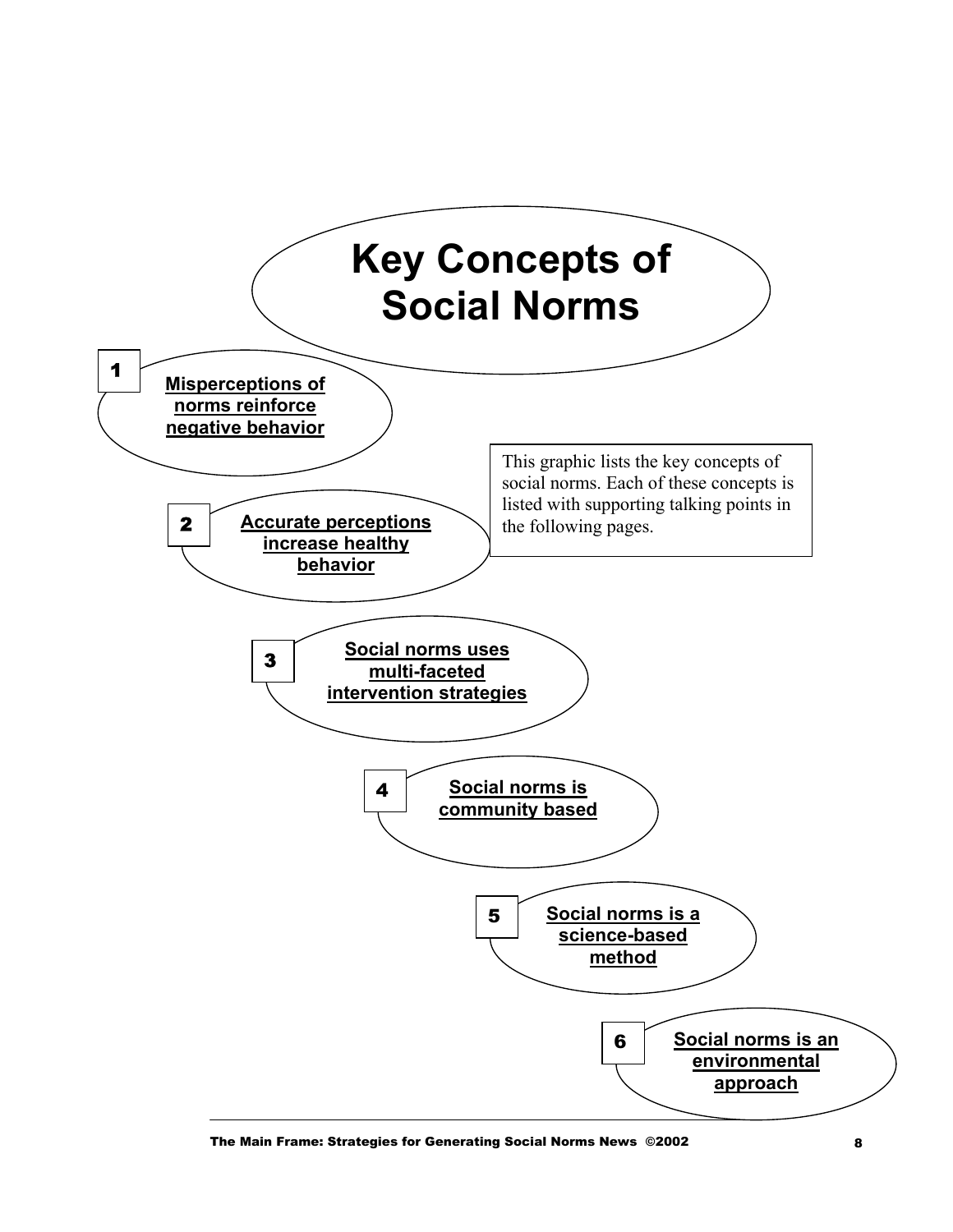### Creating the Social Norms Frame: Key Concepts

#### 1. Misperceptions of norms reinforce negative behavior

*Widespread misperceptions of norms can contribute to an increase in negative behavior.* 

#### 2. Accurate perceptions increase healthy behavior

*Communicating accurate information about the prevalence of healthy behavior can lead to more healthy behavior. We must create environments that consistently communicate the truth about health as the norm instead of highlighting the individuals who make poor choices.* 

#### 3. Social norms uses multi-faceted intervention strategies

*Social norms uses multi-faceted intervention strategies for varying levels of intervention that include policy, media, curriculum, small group intervention and treatment.* 

#### 4. Social norms is community based

*Social norms is founded on a bottom-up, community-based approach that relies on the strength of positive attitudes, beliefs and behaviors of the group.* 

#### 5. Social norms is a science-based method

*The importance of public health efforts demands that we use an effective and accountable science-based strategy like social norms.* 

#### 6. Social norms is an environmental approach

*Social norms is an environmental approach that does not focus simply on individuals. Rather, it strives to change the perceptions that a group has about itself, thereby positively influencing individual behavior.*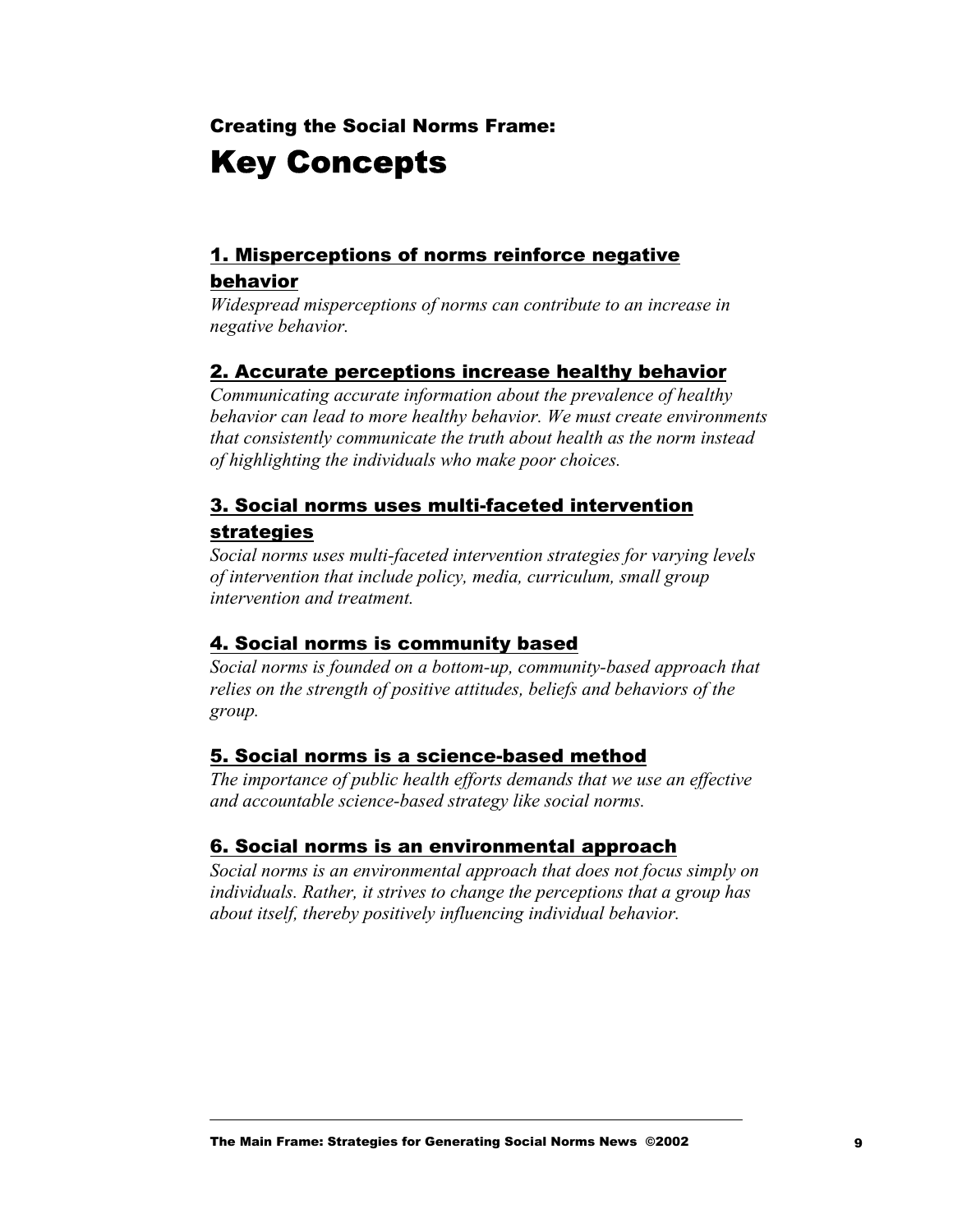### Talking Points

<span id="page-9-0"></span>This section presents talking points for each of the key concepts of the social norms frame.

### **1.** Misperceptions of norms reinforce negative behavior

*Widespread misperceptions of norms can contribute to an increase in negative behavior.*

**1. a.** People's perceptions regarding the prevalence of unhealthy behaviors often diverge from reality.

**1. b.** The foundation of the social norms approach is that misperceptions of the prevalence of negative behavior can lead to more negative behavior. For example, if a young person believes that most of his or her peers drink heavily at parties, then he or she will be more likely to do so. Social norms projects have shown repeatedly that the pressure to engage in high-risk drinking is reduced when the true norm of moderation and safety is known.

**1. c.** Generally, we exaggerate negative or harmful behaviors, e.g., heavy drinking, and underestimate the positive behaviors, e.g., using designated drivers or wearing seat belts.

**1. d.** Misperceptions of norms are widespread. They exist in junior and senior high schools, college students, statewide with adults, parents, and among different demographic groups.

**1. e.** Over-emphasizing the negative consequences of a behavior only exacerbates misperceptions about the prevalence of that behavior.

**1. f.** Even well-intentioned prevention efforts can cause more harm than good if they reinforce negative misperceptions of true health norms.

**1. g.** Approaches which are built upon worry, fear, or shame distort perceptions and increase harm and risk.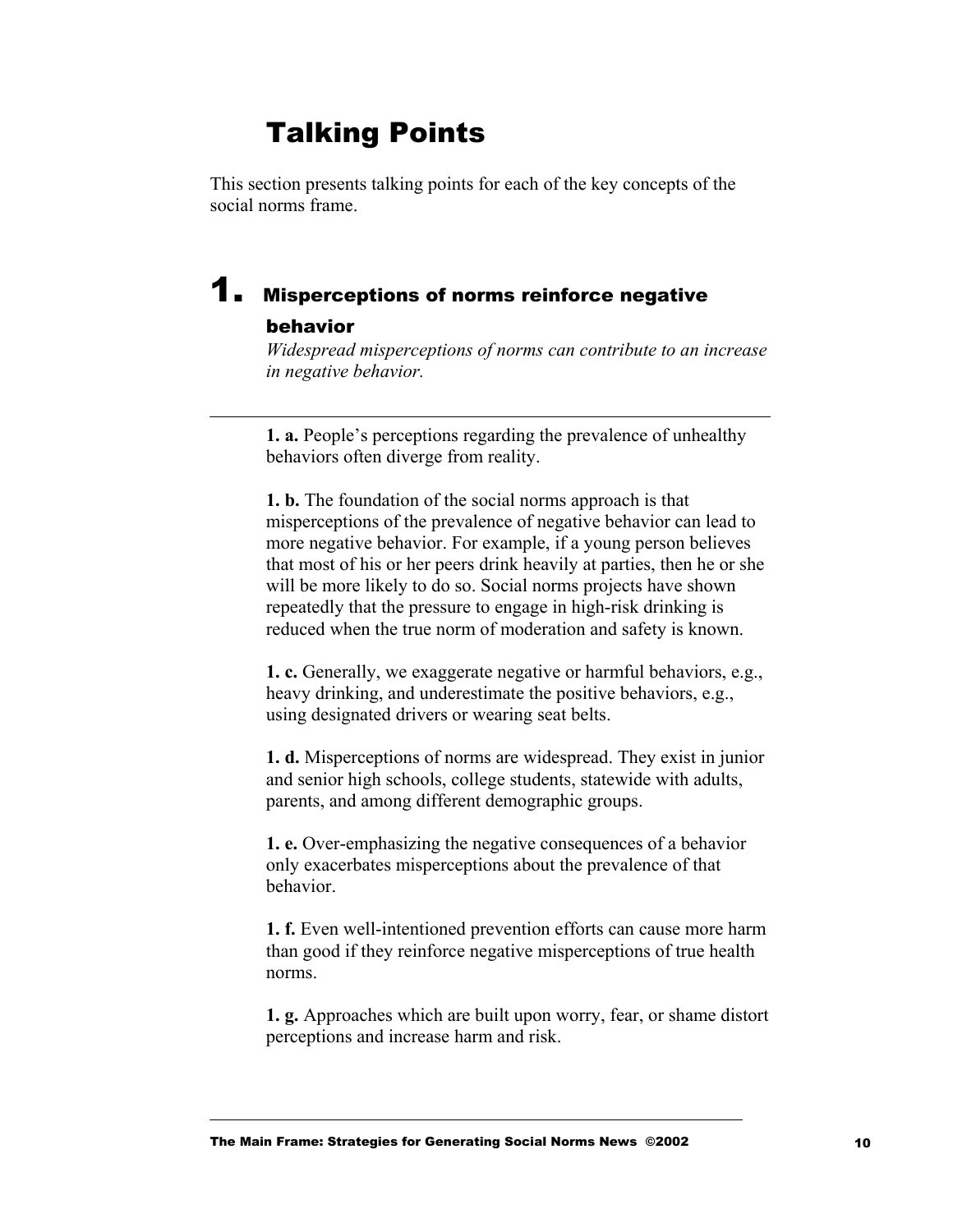**1. h.** Ample data exist regarding the harm-producing effects caused by reinforcing misperceptions of true norms.

**1. i.** The assumption that over emphasis of negative consequences will result in positive behavioral changes has not been demonstrated.

**1. j.** While an understanding of the consequences of negative behavior is beneficial, this knowledge alone does not necessarily effect long term change.

**1. k.** Prevention programs and media campaigns that fail to measure their impact upon misperceptions of norms must be challenged to do so.

**1. l.** Since misperceptions are widespread, a level of skepticism should be expected when efforts are being made to correct these inaccuracies. One should not be discouraged by this skepticism.

Relevant references: 3, 4,36, 49, 51, 55, 65, 76, 78, 80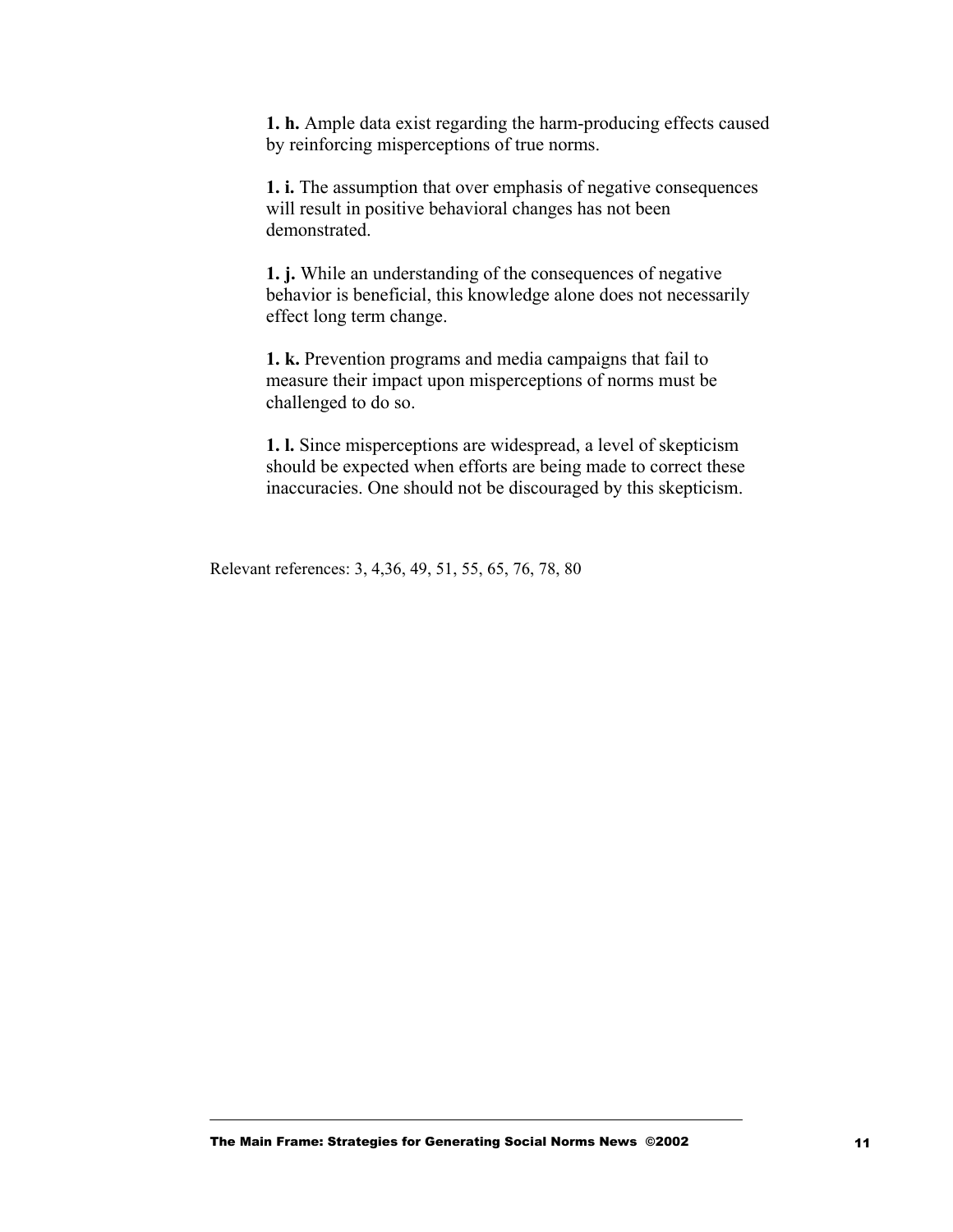# **2.** Accurate perceptions increase healthy behavior

I

*Communicating accurate information about the prevalence of healthy behavior can lead to more healthy behavior. We must create environments that consistently communicate the truth about health as the norm instead of only highlighting the individuals who make poor choices.* 

**2. a.** Promoting already existing healthy norms (attitudes and behavior) can foster positive changes in attitudes and behavior.

**2. b.** Social norms theory contends that much of our behavior is influenced by how we "think" other members of our social groups think and behave and that our beliefs about what others do are often incorrect. Social norms marketing promotes positive, protective factors that already exist in the majority of a group.

**2. c.** Correcting misperceptions with social norms strategies empowers the majority who already have positive attitudes and behaviors to continue their healthy lifestyles and impact the minority who are not.

**2. d.** Perceptions of norms can be more powerful influences on behavior than actual norms.

**2. e.** We need to create a "virtuous cycle" that allows the norm of healthy behavior to lead to even more healthy behavior.

**2. f.** A social norm is not what *should* be done, but what is *already* the standard behavior or attitude of the majority of the group.

**2. g.** The social norms model is creating a paradigm shift in the field of health promotion based upon promoting healthy behavior to achieve positive outcomes.

**2. h.** If we want health we need to promote health.

**2. i.** Social norms builds upon what is healthy and is working to address that which is not.

**2. j.** Promoting positive norms is one of the best ways to impact the behaviors of people who are outside of the norm.

Relevant references: 1, 2, 5, 7, 10, 15, 18, 31, 32, 35, 49, 83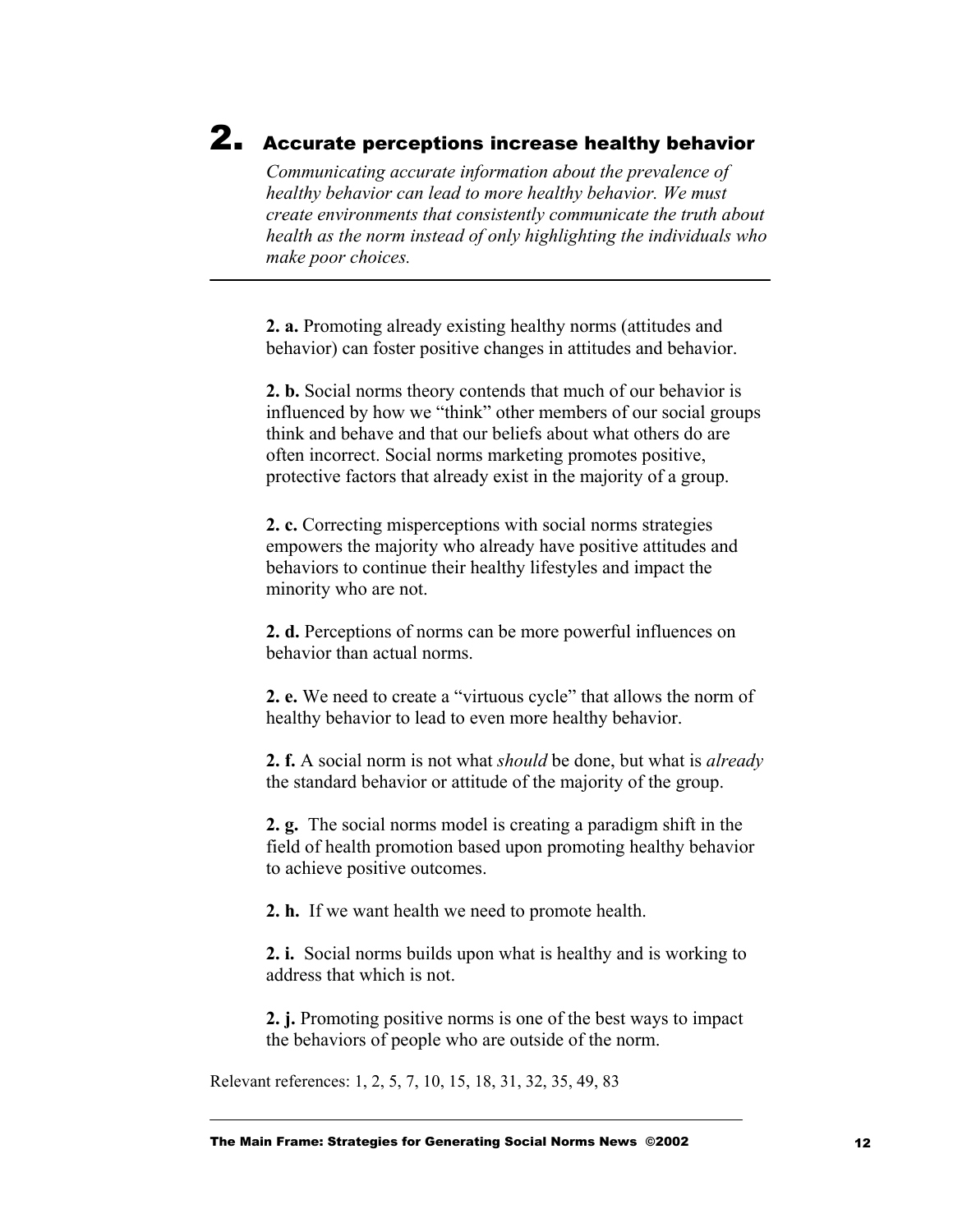### 3. Social norms uses multi-faceted intervention strategies

*Social norms uses multi-faceted intervention strategies for varying levels of intervention that include policy, media, curriculum, small group intervention and treatment.* 

**3. a.** Social norms marketing is one of the most effective tools for impacting the perceptions of large scale populations. It can be applied to numerous intervention strategies.

**3. b.** Education and legislation are not enough to solve our problems. A necessary component to an overall public health framework is the communication of the reality of healthy norms.

**3. c.** Social norms is an effective science-based methodology that can guide comprehensive environmental approaches to prevention.

**3. d.** Successful social norms projects use multiple intervention strategies and operate in environments where there is an absence of competing negative messages.

**3. e.** The focus of social norms projects can range from primary prevention to intervention.

**3. f.** Social norms has been found to be highly effective for impacting high-risk behaviors such as heavy alcohol use.

**3. g.** Social norms has been successfully used in multi-media such as television, radio, newspapers and billboards.

**3. h.** Electronic media can be an innovative component of a multifaceted social norms intervention.

**3. i.** One of the most potentially effective components of a multifaceted approach is infusing accurate portrayals of social norms into school curricula.

**3. j.** Accurate portrayal of social norms can be used to help reinforce the need for intervention and treatment in individuals by shattering the myth that extreme substance abuse is typical.

**3. k.** Accurate norms can provide a context for news coverage on all issues—even the most tragic.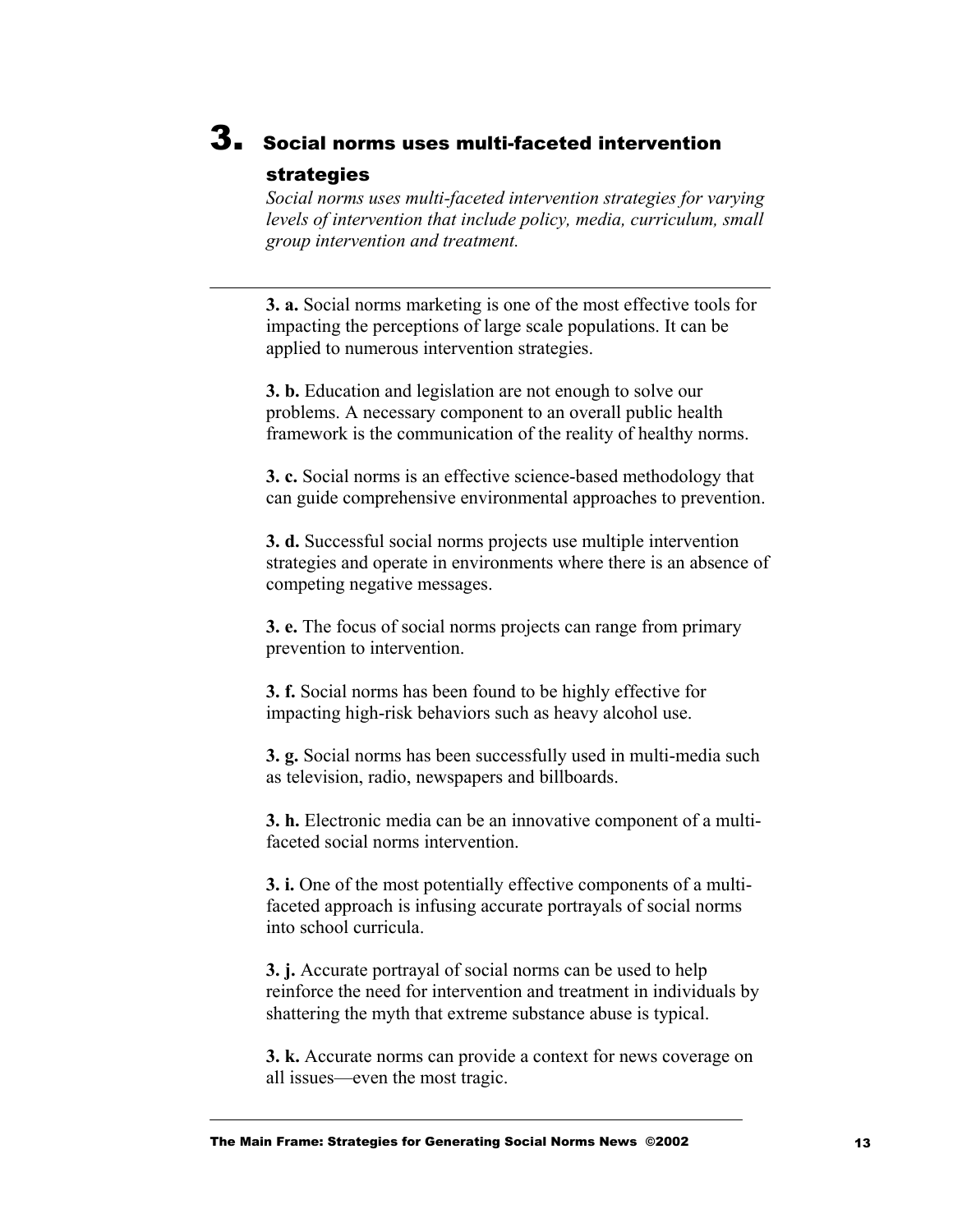**3. l.** Norms, attitudes and beliefs can be used to lend support to changes in policy.

**3. m.** For many public policy issues, a strong majority norm exists for increased laws and policies.

**3. n.** An awareness of true norms can remove obstacles to policy development.

**3. o.** Small group interventions based upon social norms have proven effective at changing both attitudes and behaviors.

Relevant references: 7, 12, 16, 18, 28, 29, 35, 42, 47, 54, 64, 70, 72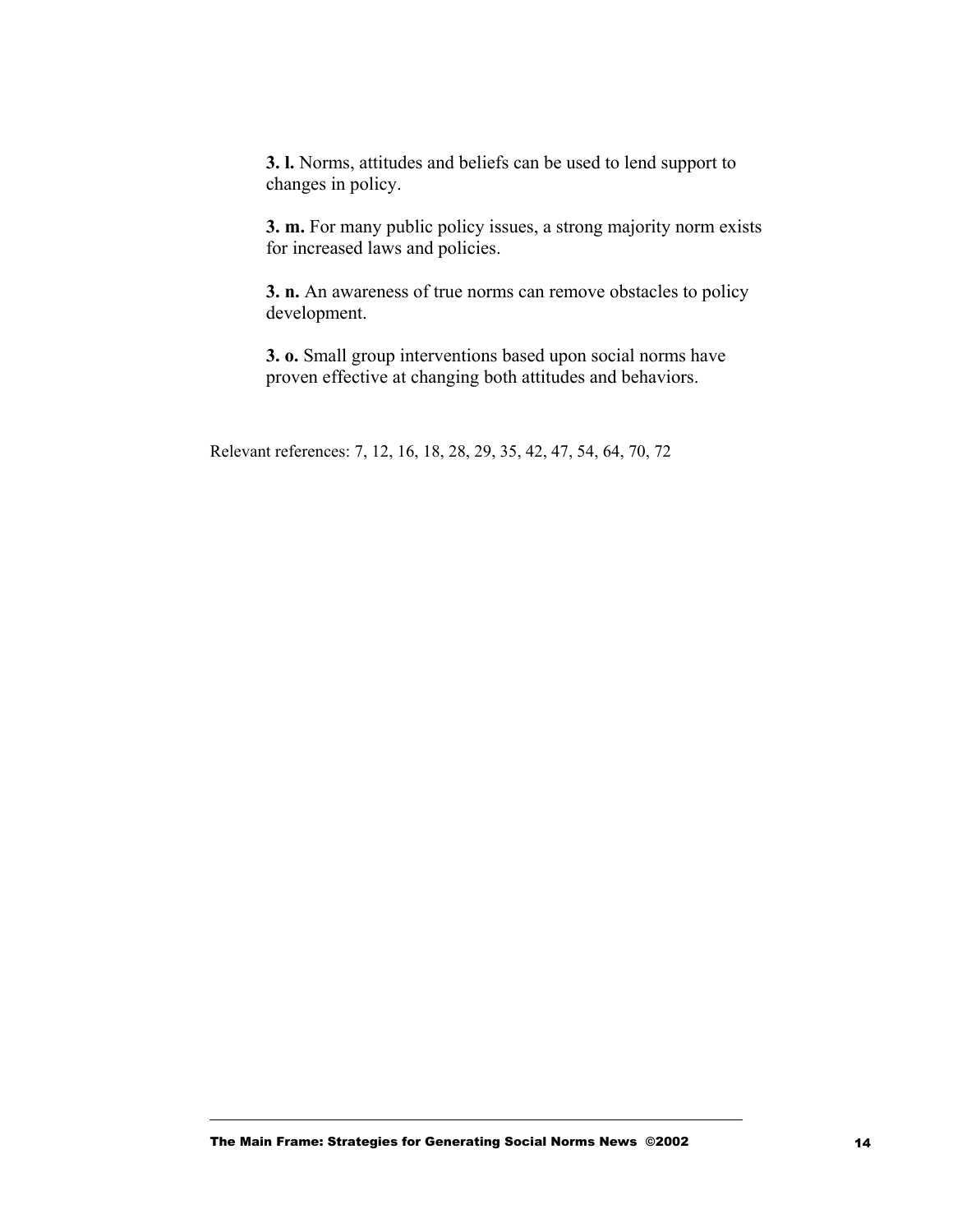### **4.** Social norms is community based

*Social norms is founded on a bottom-up, community-based approach that relies on the strength of positive attitudes, beliefs and behaviors of the group.* 

**4. a.**. Social norms is built on an asset-based model that joins with a community to celebrate and promote its positive features.

**4. b.** Social norms is a groundbreaking approach that spreads positive messages that empowers people to continue making healthy decisions

**4. c.** We must recognize and build upon the power of a community or group and their healthy choices.

**4. d.** We should focus on the majority of the people within a target group who practice health and safety rather than over-emphasizing the few who do not.

**4. e.** Social norms can build community pride by catching people doing things right and thanking them for it.

**4. f.** Prevention efforts should focus on joining with, not fighting against, the group.

**4. g.** Social norms works *with* a community or target population such as youth without going to war *against* them.

**4. h.** Shifting the public conversation to talk about the strengths and good things going on in our communities motivates and empowers us to do more of the same.

**4. i.** Policy, media, and other interventions must grow from within a community and not be imposed upon them from outside.

**4. j.** This positive, inclusive community-based strategy is not only a refreshing change, but also an effective strategy for keeping people healthy.

**4. k.** The public is tired of top-down government programs manufacturing the next health crisis as a way to justify changes in health policy. Communities are invested in things that they help create.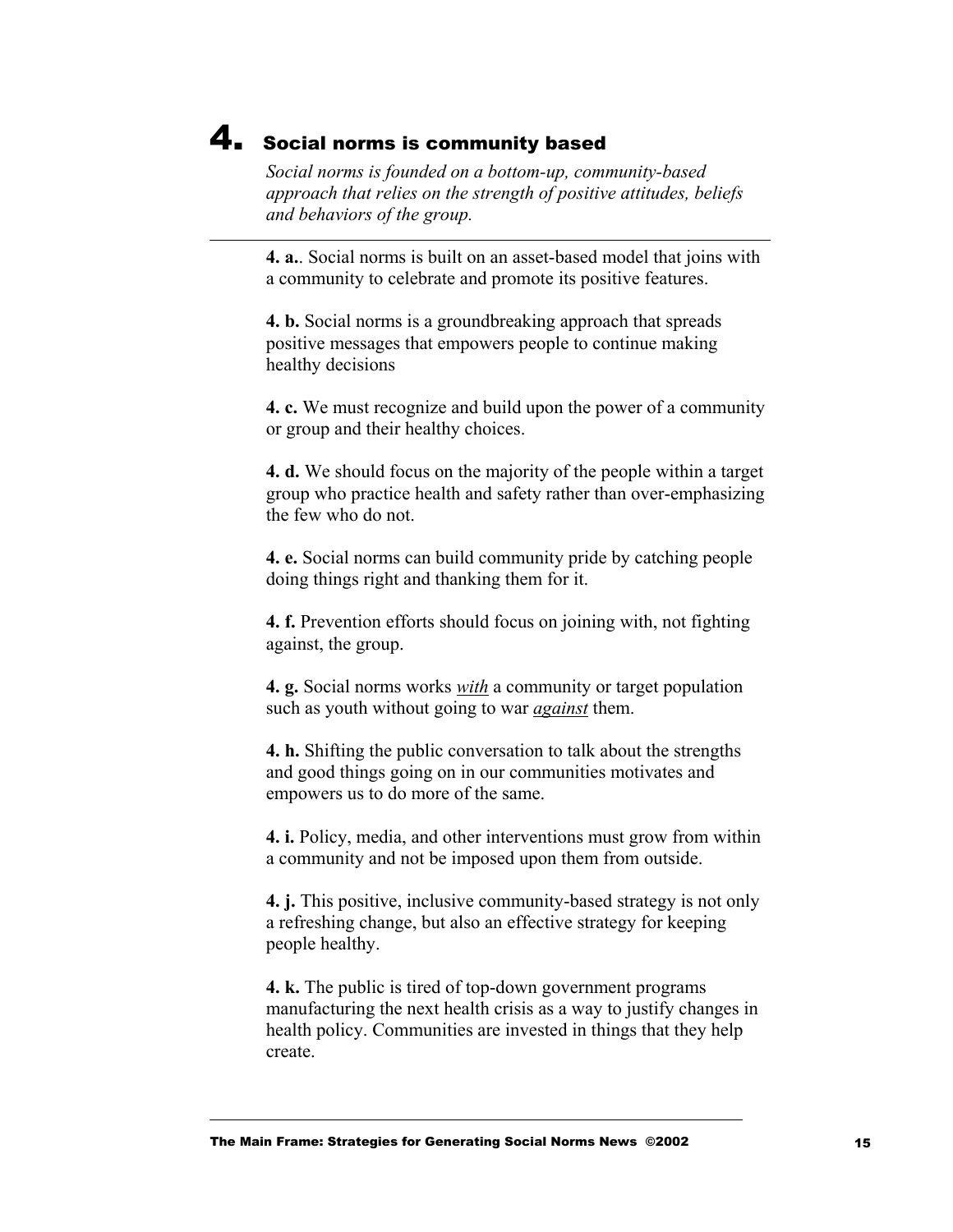**4. l.** Social norms recognizes that the power of our country is in our people and our communities.

Relevant references: 5, 7, 10, 12, 15, 16, 29, 31, 32, 41, 70, 72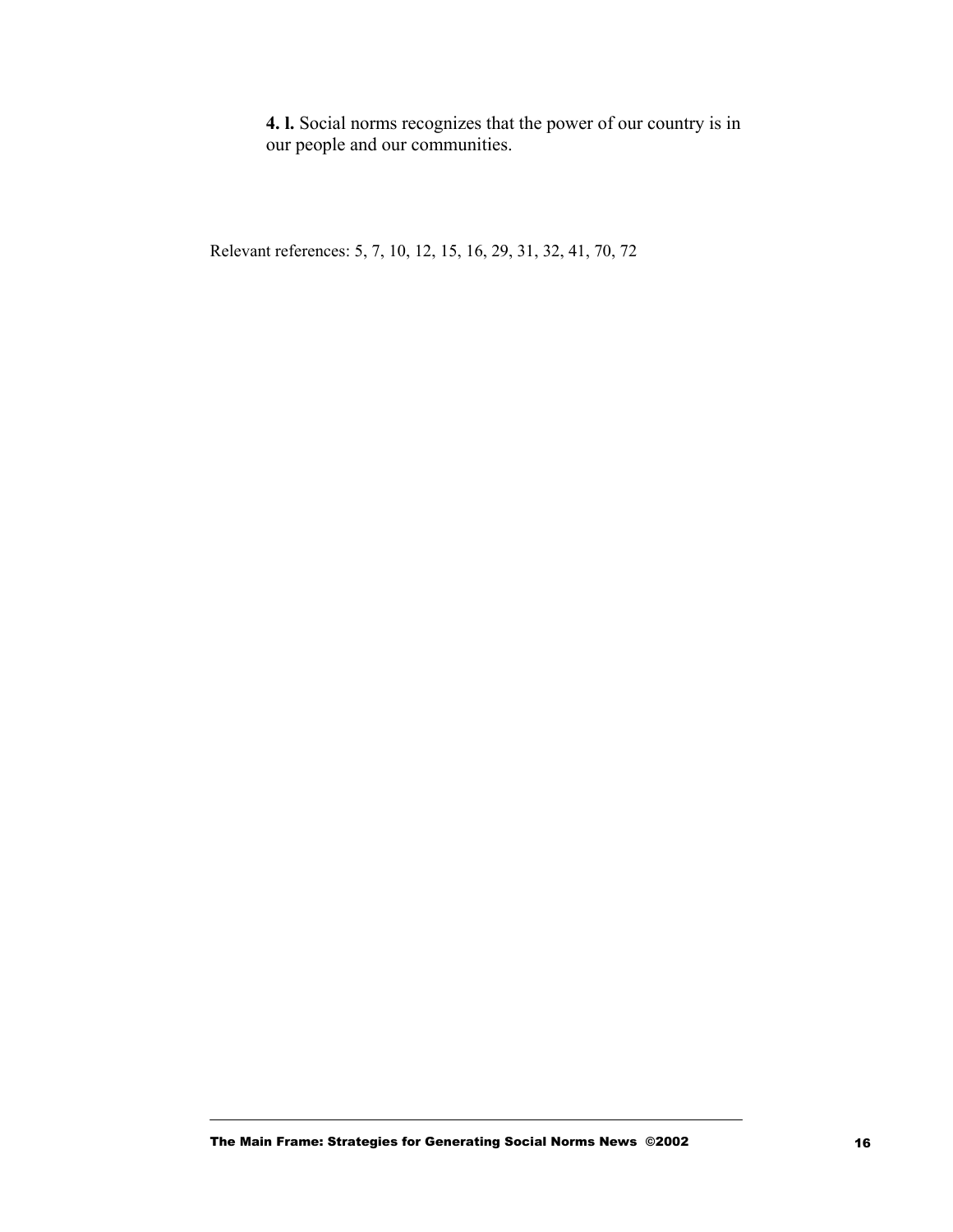### 5. Social norms is a science-based method

*The importance of public health efforts demands that we use an effective and accountable science-based strategy like social norms.*

**5. a.** The public deserves to know how much money is being spent on programs and the evidence of their effectiveness.

**5. b.** A science-based approach such as social norms is the best way to ensure that the public is getting its money's worth.

**5. c.** Built upon a strong foundation of research, social norms projects produce data and track their impact on the public.

**5. d.** Science-based methods allow the public to determine if projects are making a positive difference.

**5. e.** Science-based methods can result in year-to-year comparisons of project success and the capacity to track behavior over multiple years.

**5. f.** When investing in our children's future, we need to go with what works—with effective, outcome-based prevention practices.

**5. g.** Public health issues demand long-term, comprehensive solutions based upon the positive foundation of the social norms approach. But we must also demonstrate short-term impacts.

**5. h.** We have a commitment to treat the public's hard-earned money in a way that gets them the best returns for their investments as demonstrated with social norms interventions.

**5. i.** This effective, science-based approach can demonstrate that fewer college students are drinking heavily, which in turn reduces the rate of alcohol-related problems on campuses.

**5. j.** Prevention programs which operate without attention to their impact on perceptions of norms are ignoring one of the most powerful tools of social science.

**5. k.** The public deserves accountability to the highest standards and rigors of science. Social norms meets these standards.

Relevant references: 10, 16, 18, 28, 29, 35, 64, 70, 72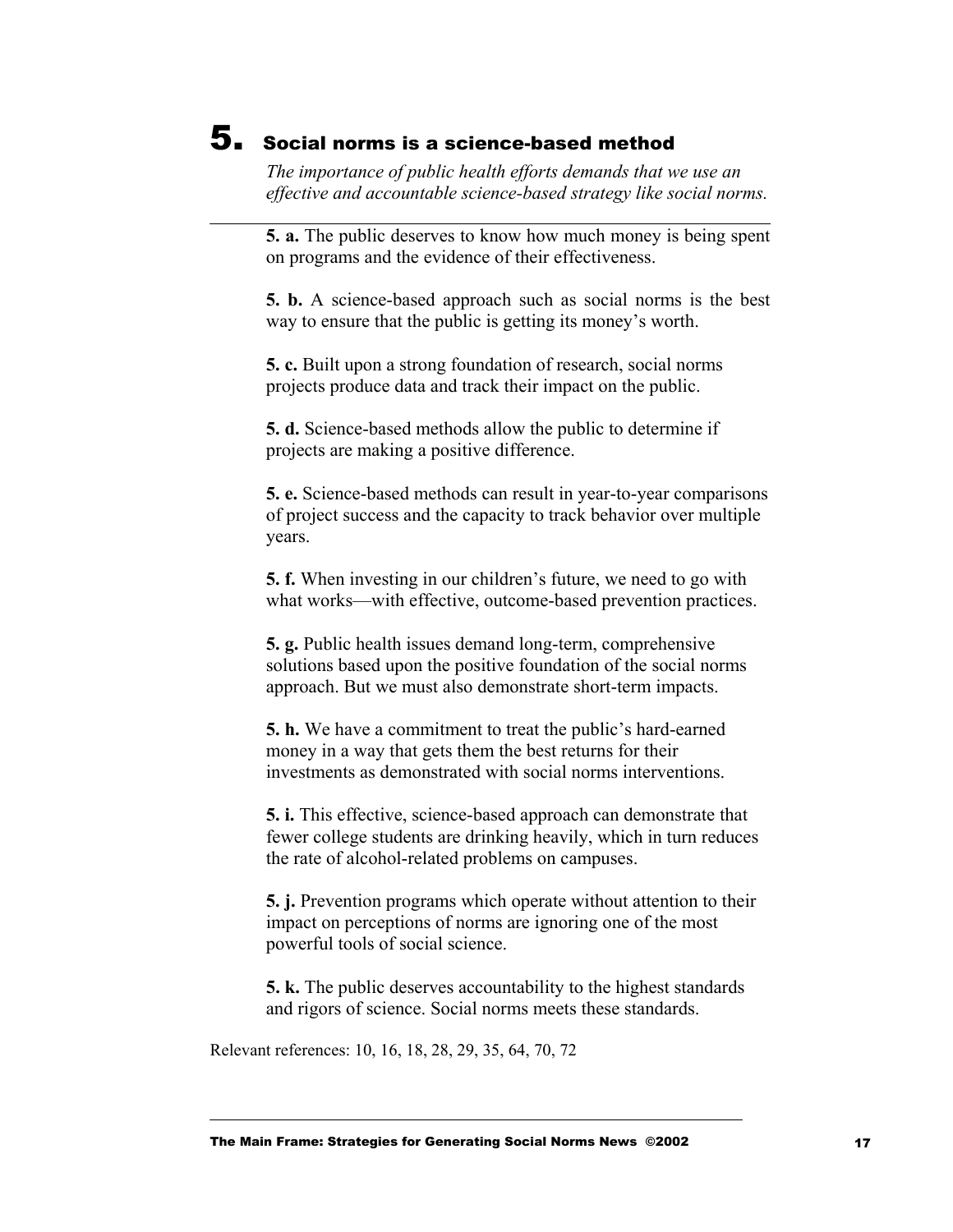### 6.Social norms is an environmental approach

*Social norms is an environmental approach that does not focus simply on individuals. Rather, it strives to change the perceptions that a group has about itself, thereby positively influencing individual behavior.*

**6. a.** We cannot continue using traditional, individual education approaches, while expecting them to somehow impact the social environment.

**6. b.** Social norms reshapes the entire cultural environment which in turn impacts individual attitudes and behaviors.

**6. c.** An environmental approach based on the framework of social norms allows people to celebrate what is healthy.

**6. d.** We must build upon the normative protective factors that already exist in the environment.

**6. e.** It is not enough to hang a few posters and expect to shift perceptions against a tsunami of negativity. We must shift the entire environment so that it reflects accurate norms.

**6. f.** An environment which communicates clear messages about true health norms shouts, "Join us" so we can become healthier.

**6. g.** Positive environments produce positive people.

**6. h.** Social norms includes strategies targeting policy and laws but goes beyond them to address the social context of attitudes and behaviors by reshaping misperceptions.

**6. i.** Projects that focus solely on the individual ignore the political system's responsibility to address the problem.

**6. j.** We must shift our focus from "youth at risk" to "youth living in risky environments" which are characterized by widespread misperceptions of norms.

**6. k.** We must challenge the term *change social norms* when in most cases the norm or majority behavior is healthy and what we really mean to say is that the norm should be *strengthened.*

Relevant references: 6, 7, 16, 17, 70, 72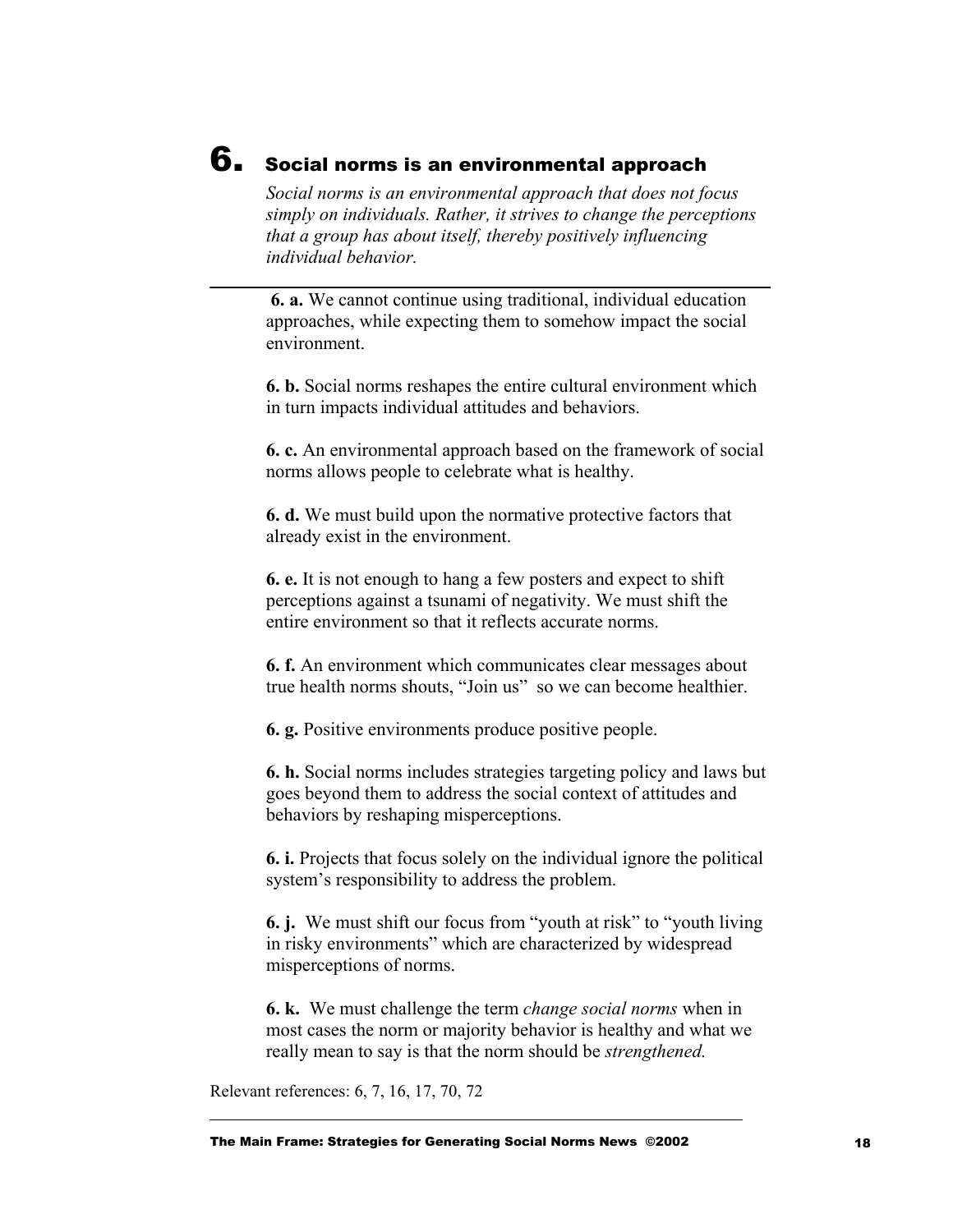# <span id="page-18-0"></span>Writing Social Norms Press Releases

Press releases are useful for communicating any special news such as: the implementation of a new social norms marketing campaign, a task force meeting open to the public, the release of data from a social norms project, or the start of a new school year.

Any information that is newsworthy and that you would like the public to know about can be submitted to the media in the form of a press release. Communicating through a short pitch letter or a phone call prior to submission can be helpful in explaining to reporters why the event is newsworthy.

Mondays and Tuesdays are often the slowest in terms of news, so it is a good strategy to release your press release or hold a press conference on these days.

If possible, a press release should be no longer than one page. It should be written on your letterhead and headed with information in the following order:

- FOR IMMEDIATE RELEASE: December 1, 2002 (Avoid asking for the information to be held – it should be available for immediate release)
- CONTACT: Jane American, 555-5555, Student Drinking Task Force Chairperson (Make sure this person will be available when the press release goes out. Your project will lose credibility if the press cannot reach a contact.)
- HEADLINE:

This should reflect the main point you are tying to convey. It must be as clear and as short as possible. The print should be bold and in all capital letters.

• LOCATION: The location where the story originated is printed in bold capital letters and followed immediately by the text of the press release.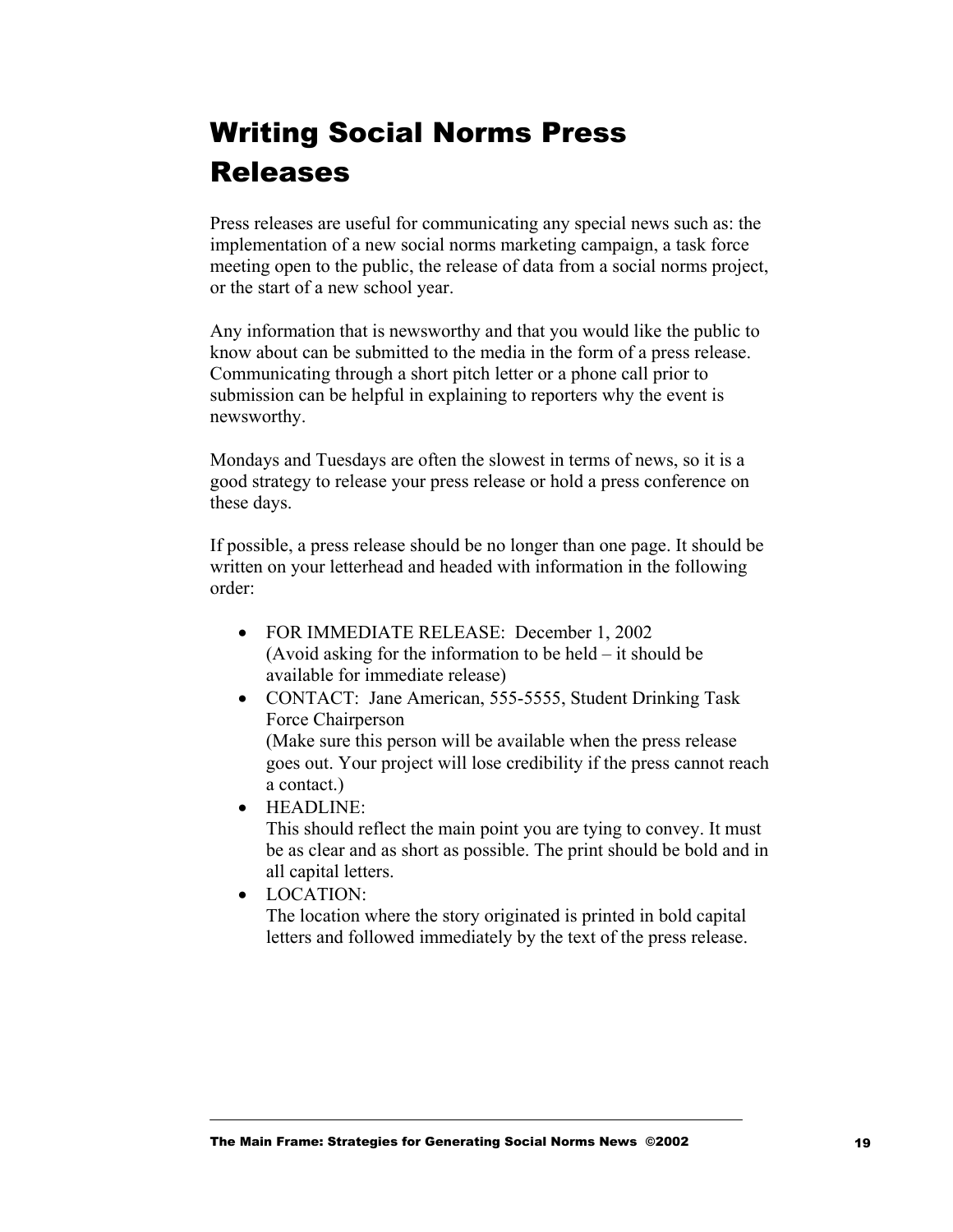#### **FOR IMMEDIATE RELEASE CONTACT:** Jane American,

555-5555 December 1, 2002 DUI Task Force, Chairperson

# YOUR SOCIAL NORMS HEADING GOES HERE

**YOUR CITY –** Leading sentence and paragraph.

- Lead Sentence& Lead Paragraph The lead sentence lists **who, what, where, why, how, and when**. The release should begin with the most important information new data, the kick-off of a new campaign, the start of a new school year, an important anniversary.
- Body Paragraphs

These paragraphs provide additional information. Paraphrase the main point you are trying to make or offer new perspectives with quotes. Try to get quotes from significant people outside of your project. Some people will allow you to draft their quote for them and simply approve it.

Provide background information to assist reporters with understanding the context of your news. Be prepared for some of this information to be deleted from the version of the story that appears in the press.

• Last Paragraph

End with a one-sentence description of your organization or project and do not summarize your press release. When you are finished, end with the journalism symbols  $# ##$  or -30- to denote the end of the release.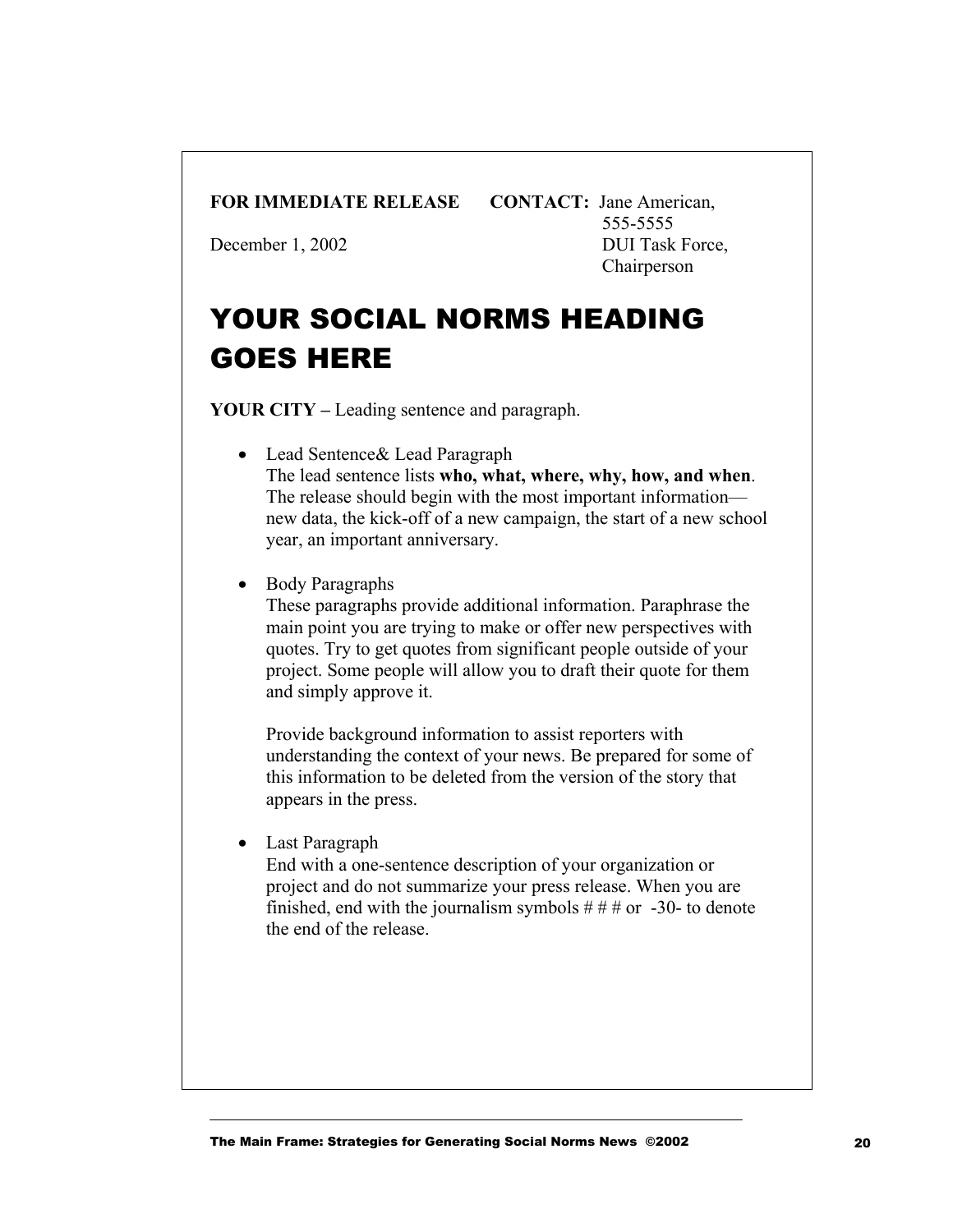### <span id="page-20-0"></span>A Sample Press Release

**#02-34 Press Secretary** 

FOR IMMEDIATE RELEASE CONTACT: Donna M. Pinkham  **(717) 783-8864** 

 (HARRISBURG) July 8 -- Over 300 of the nation's leading social norms researchers, theorists and practitioners will meet in Philadelphia for the **2002 National Conference on the Social Norms Model, July 10-12 at the Hyatt Regency Philadelphia at Penn's Landing**.

The Social Norms Approach, which attempts to dispel myths about human social behavior, has been widely recognized as a proven way of preventing binge drinking by young people. When surveyed, most college students will overestimate the amount of alcohol their peers drink. New social norms marketing projects reinforce the fact that most college students do not drink heavily. In doing so, these projects help to relieve pressure on young people to drink and may lead them to abstain from alcohol altogether.

Last year, *The New York Times* named the social norms approach as "one of the ideas that shook the world in 2001." Many schools have seen dramatic reductions in the rate of heavy drinking after using social norms marketing. At the University of Arizona at Tucson, heavy drinking dropped 28 percent in five years when a social norms campaign was conducted. At Hobart and William and Smith Colleges, it dropped 40% in four years. The social norms approach is also being used in college and high school settings to reduce tobacco use, improve academic performance, to promote sexual responsibility and to reduce violence against women.

 Malcolm Gladwell, a writer for the *New Yorker* and author of the best-selling book *The Tipping Point*, will give the keynote address at noon on Thursday, July  $11<sup>th</sup>$ . Gladwell's book is a provocative investigation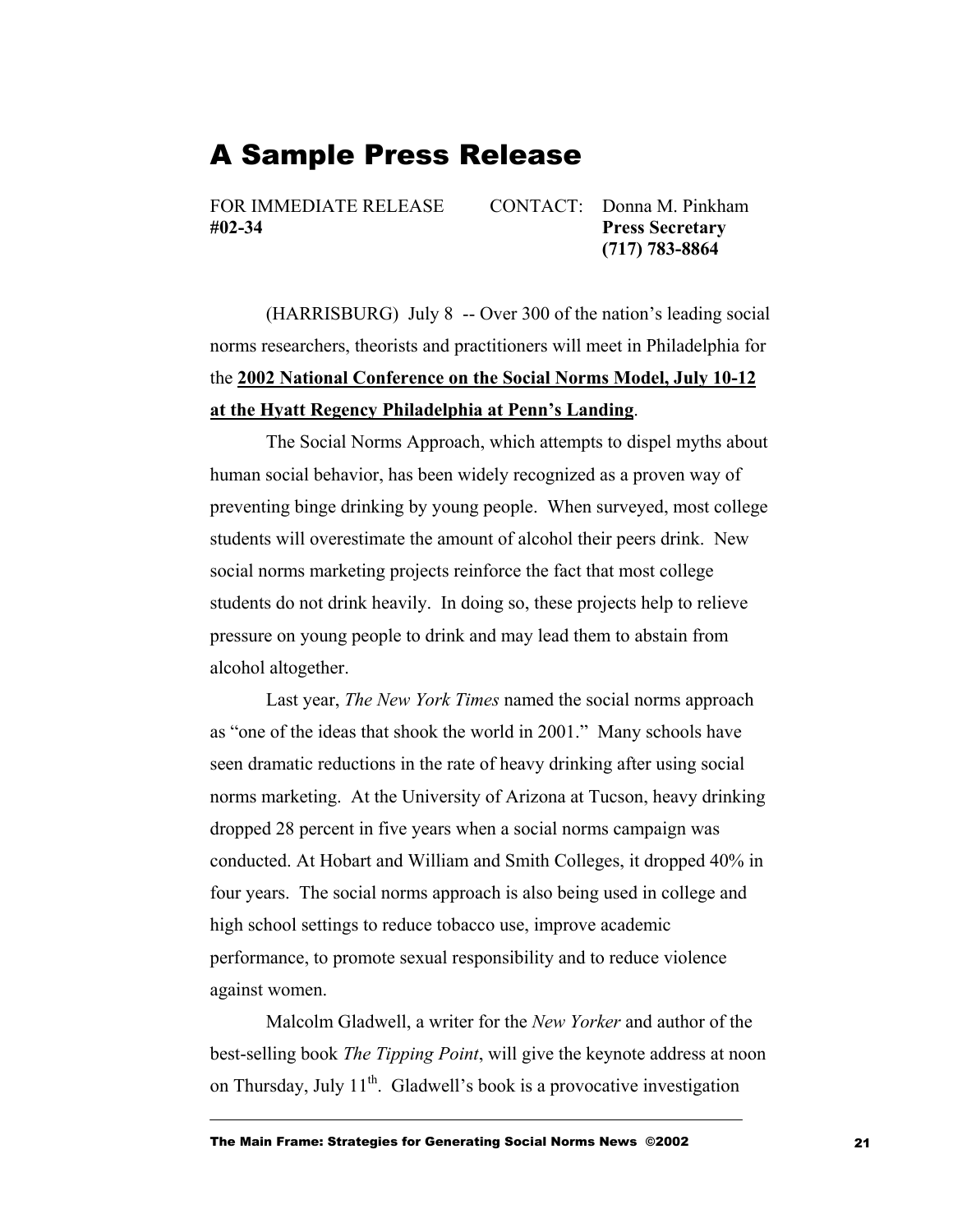into the ways in which significant change can seem to happen overnight, and he will discuss his notion of positive "social epidemics" for the field of social norms.

The conference is organized and hosted by the BACCHUS and GAMMA Peer Education Network and the National Social Norms Resource Center with financial and technical assistance from the Pennsylvania Liquor Control Board.

For more information or a complete conference schedule, visit http://www.bacchusgamma.org/socialnorms.asp

# # #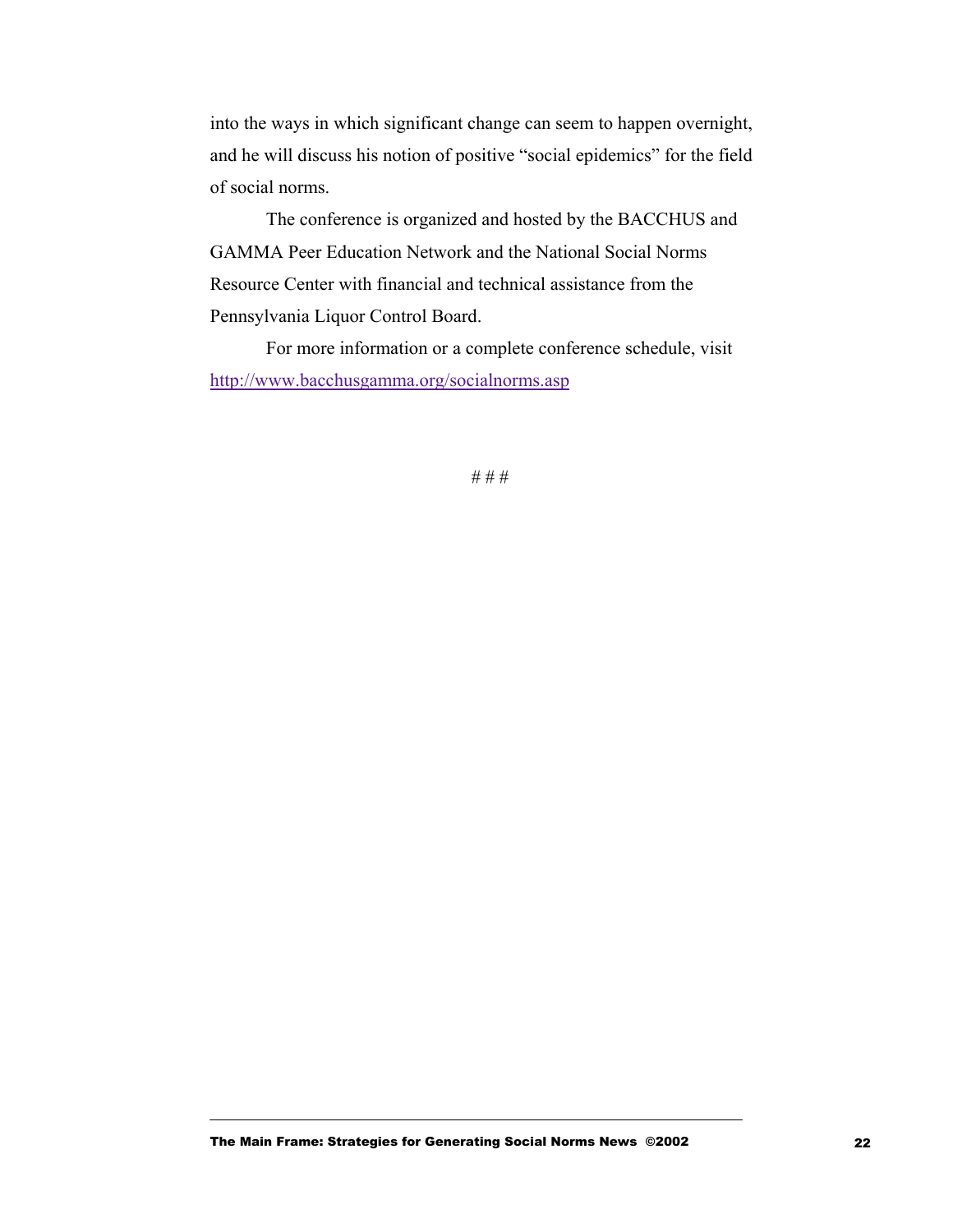### <span id="page-22-0"></span>Writing Social Norms Op-Eds

In general, an op-ed (opinion editorial) explores an opinion about a particular issue and should provoke public debate. The best op-eds, and the ones that are most likely to be printed, are those that add new information to existing debates and frame issues in an innovative way. Opeds written with a social norms perspective are especially suitable for this approach.

The following are general tips and guidelines to use when writing and submitting a social norms op-ed:

#### **Length**

Op-eds are typically 600 to 700 words long. Check with a newspaper's policy before you submit an op-ed.

#### **Main message**

Try to discuss only one main message per op-ed. Do not try to explain all the viewpoints that surround an issue. State your main social norms message in the first paragraph and begin the op-ed with an attention grabbing sentence. You must engage readers immediately.

#### **Clear Communication**

Newspapers have a diverse audience. Your op-ed should be as clearly written as possible and avoid technical terms or acronyms with which the general public may not be familiar. Advance new ideas in a logical manner without being overly argumentative. Make sure that all statistics that you use are stated in a positive manner, for example, "70% of teens are tobacco free" not "30% of teens use tobacco."

#### **Submission**

Submit your op-ed double spaced with a title and a photograph of the author. Include a paragraph of 25 words or less at the end that gives information about the author (name, title, employer, and any experience that is relevant to his or her expertise on this topic).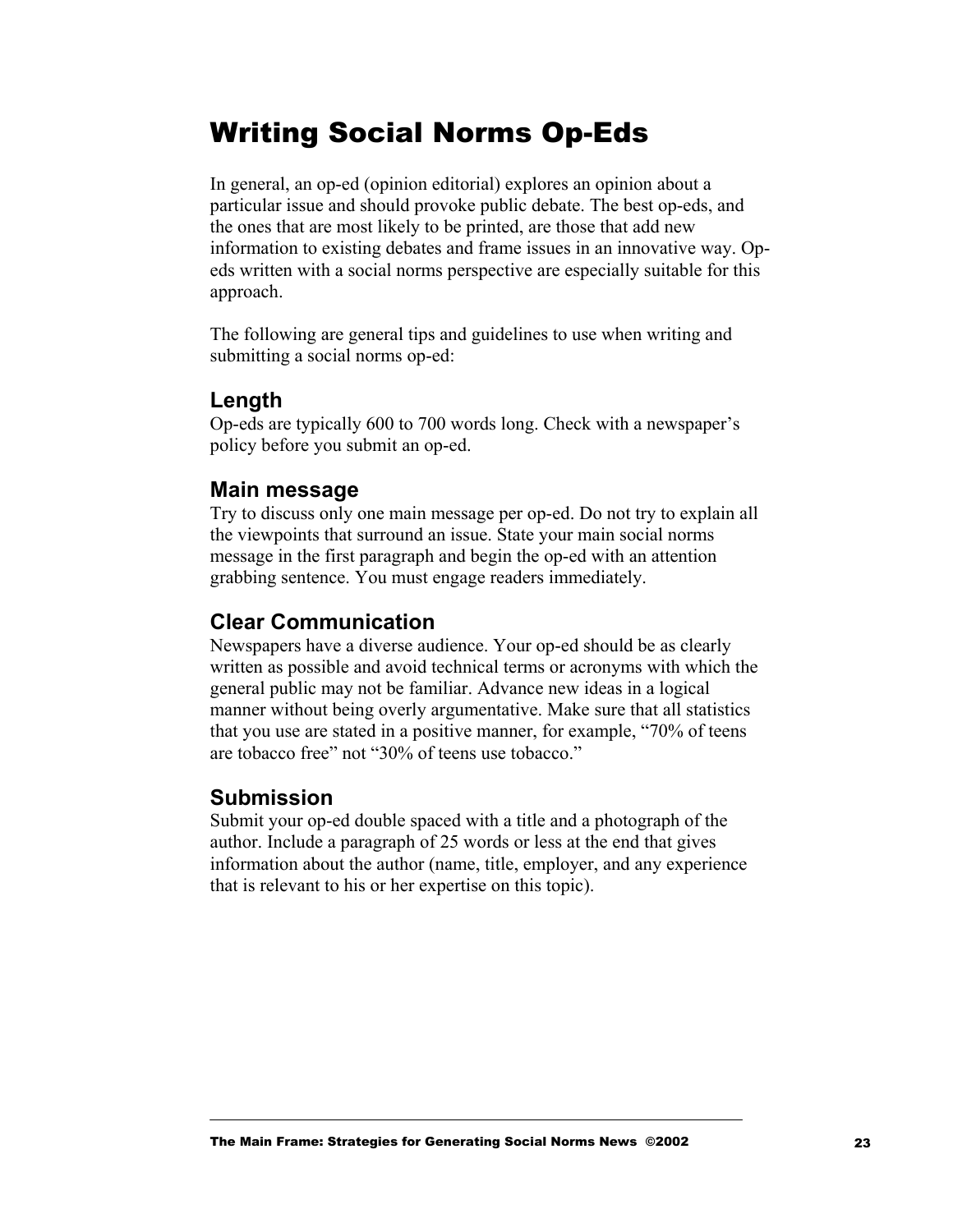### <span id="page-23-0"></span>A Sample Op-Ed

#### **Montanans are ready for a 0.08 BAC law**

by Jeff Linkenbach [printed in the *Billings Gazette* 5/28/02 and *Bozeman Chronicle* 6/18/02]

Recent coverage of proposed changes in Montana's DUI law has raised the question of whether Montanans really support changes or whether political and financial pressure from the federal government has propelled change to the forefront. Discussion has also centered on using the law to influence social change — in this case, increasing the public's support for stricter DUI regulations and reducing the occurrence of drinking and driving among Montanans.

But the debate over stricter DUI laws misses an important point. An alternative scenario exists. What if the social change has already occurred, but it is the law that lags behind?

A recent editorial suggests letting the public decide on the proposed change from a 0.10 Blood Alcohol Content (BAC) legal limit to 0.08. The Montana Social Norms Project, a health promotion and education project at Montana State University, has already researched this very question. Preliminary results indicate that there is already strong support for a 0.08 law. More than two-thirds of young adults support the change from 0.10 to 0.08, according to a November 2001 survey of 1,000 Montanans aged 21 to 34.

Interestingly, this survey also reveals a misperception regarding others' support for this change. While the majority of young adults in Montana support the change, they do not believe their "peers" feel the same way. The same 1,000 respondents reported believing that, on average, only a third of 21- to 34-year-old Montanans would support changing the legal limit to 0.08. There is a nearly opposite relationship between what people support and what they think their peers support.

This type of misperception occurs with behavior as well. For example, the same survey revealed that while a large majority of Montana young adults, 4 out of 5, do not drink and drive, more than 90% of respondents believe that the average Montanan their age does.

The overall conclusion from this research is that although there is a misperception that drinking and driving is "normal" in Montana, the evidence indicates it is not. Further, despite a perceived resistance to stricter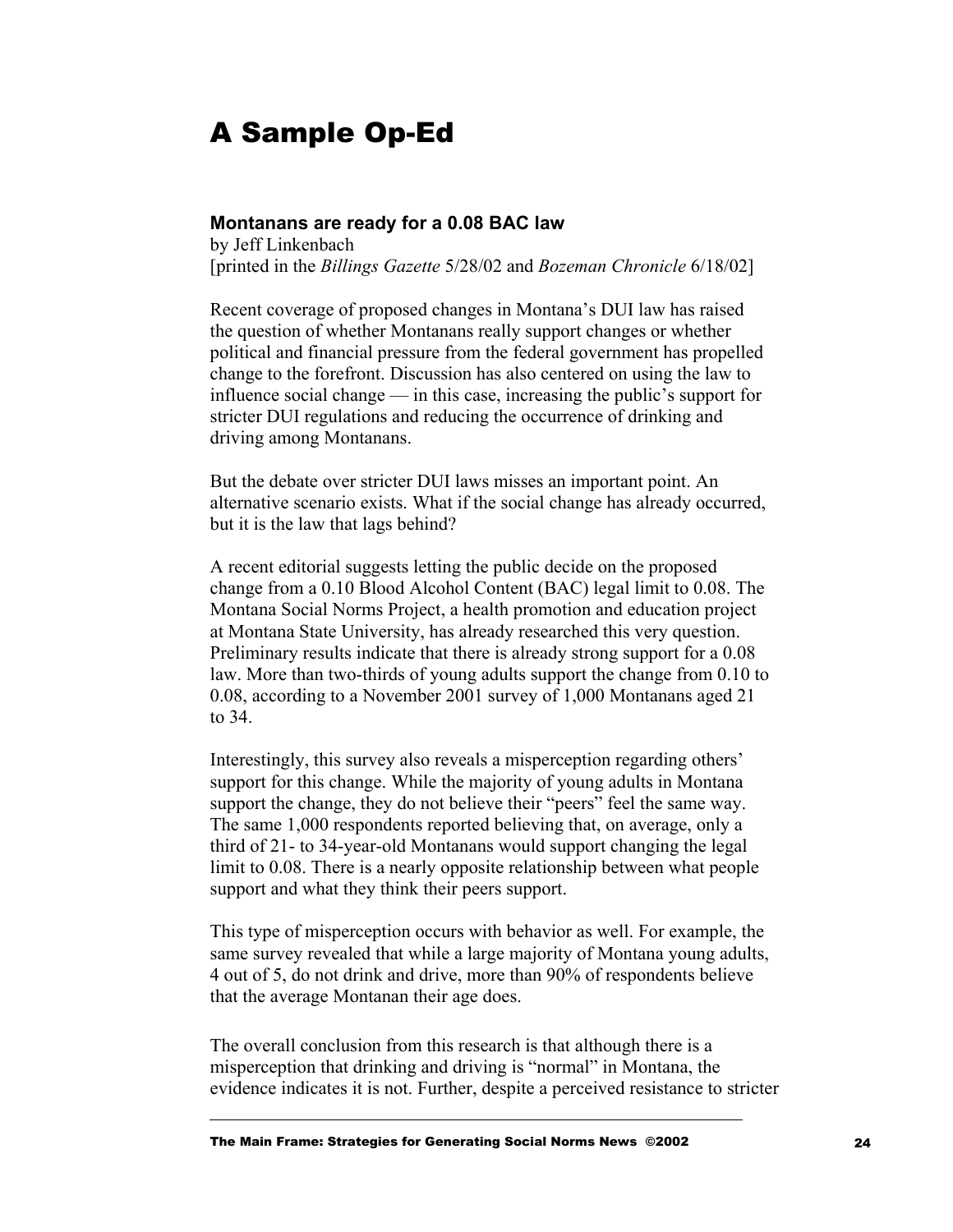DUI laws, it appears there is strong support for them among the very segment of the population most likely to drink and drive — young adults. Older adults are likely to support the change as well because previous research shows that older segments of the population are more apt to support stricter laws in general.

Uncovering misperceptions helps explain how people might think there is widespread opposition to changing the legal BAC to 0.08. But when the reality of the healthy behavior that most of us engage in is made clear, suddenly the context surrounding these issues is altered. An accurate understanding of Montanans' beliefs and behaviors removes an assumed opposition and clears the path to establishing laws that accurately reflect the will of the public.

By realizing that these extreme negative behaviors are unacceptable and not as prevalent as we may think, we alter how we address these issues. Our efforts to implement prevention campaigns, to create useful policy and to form accurate opinions can benefit from the power of the majority who practice healthy, positive behaviors and who want our laws to reflect the same.

Any amount of impaired driving is a serious problem that affects us all. One of the most powerful tools we have to address this concern is an understanding that the majority of Montanans support a strong response to drinking and driving.

We must set the record straight by replacing the misperception that Montanans do not support stricter DUI measures with the reality that most of us want to prevent drinking and driving.

Drinking and driving in Montana is a serious problem. Setting the legal BAC at 0.08 has saved lives in other states, and it will in Montana as well. It is a law we should implement not to comply with a federal mandate or to change the culture of Montana, but because it would reflect the true behavior and the will of the people. Our culture is already there. Montanans are ready for a 0.08 law.

*Jeff Linkenbach, Ed.D., is the director of the Montana Social Norms Project, home of the MOST of Us® Campaigns, and an assistant research professor in the Department of Health and Human Development at Montana State University.*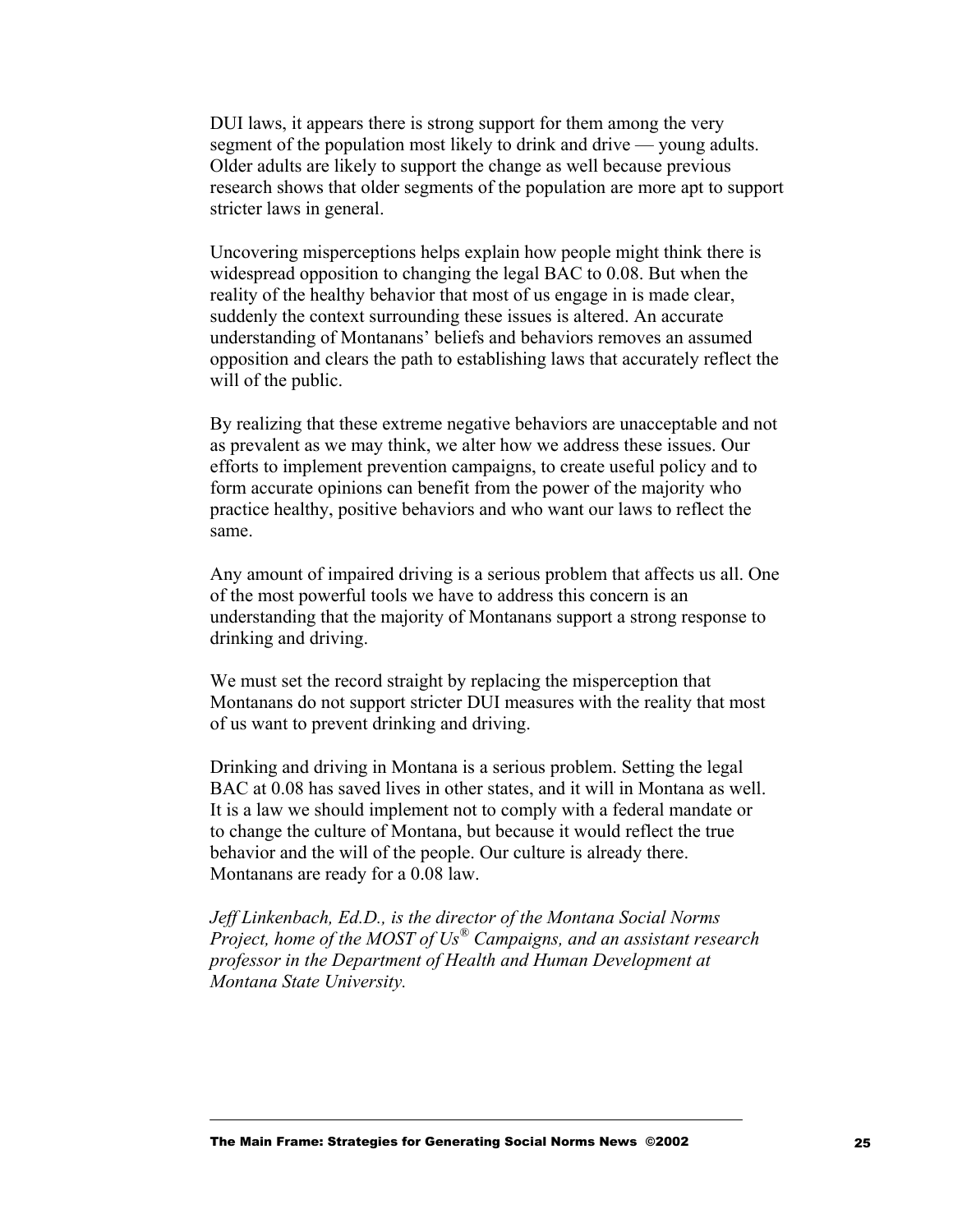# <span id="page-25-0"></span>Ten Tips for Getting a Social Norms Perspective into Press Coverage

#### 1. Social Norms is "New"

Remember that reporters always look for something new. Show them how the social norms approach is a new and different method of health promotion.

#### 2. Reverse the Ratio

When approached with negative statistics, reframe them as positive and mention the "healthy majority" and the need to increase its size. For example, a 2% usage of methamphetamine by a population of youth can be reversed to be stated that 98% of youth are methamphetamine free.

#### 3. Give Credit and Thanks

Rather than placing blame for negative behavior, give credit to the public for engaging in healthy behavior and supporting each other. Offer thanks to those who help others make healthy decisions, e.g., parents, the school administration, counselors, law enforcement.

#### 4. Start General, Finish Specific

When commenting on behavior, begin with a general statement gets the point across cogently—for example, "The majority of our students engage in healthy behavior." Then, offer a follow-up statement with specifics on the target audience and a statistic—"Eighty percent of our college students drink moderately or not at all."

#### 5. Highlight Positive Trends

Focusing on increases in healthy behavior over time helps make the point that the majority of people are making positive choices. Stories initiated by a crisis or tragedy are especially apt to exaggerate the context surrounding the event, so they can benefit from a reminder that the event was extreme and out of the norm.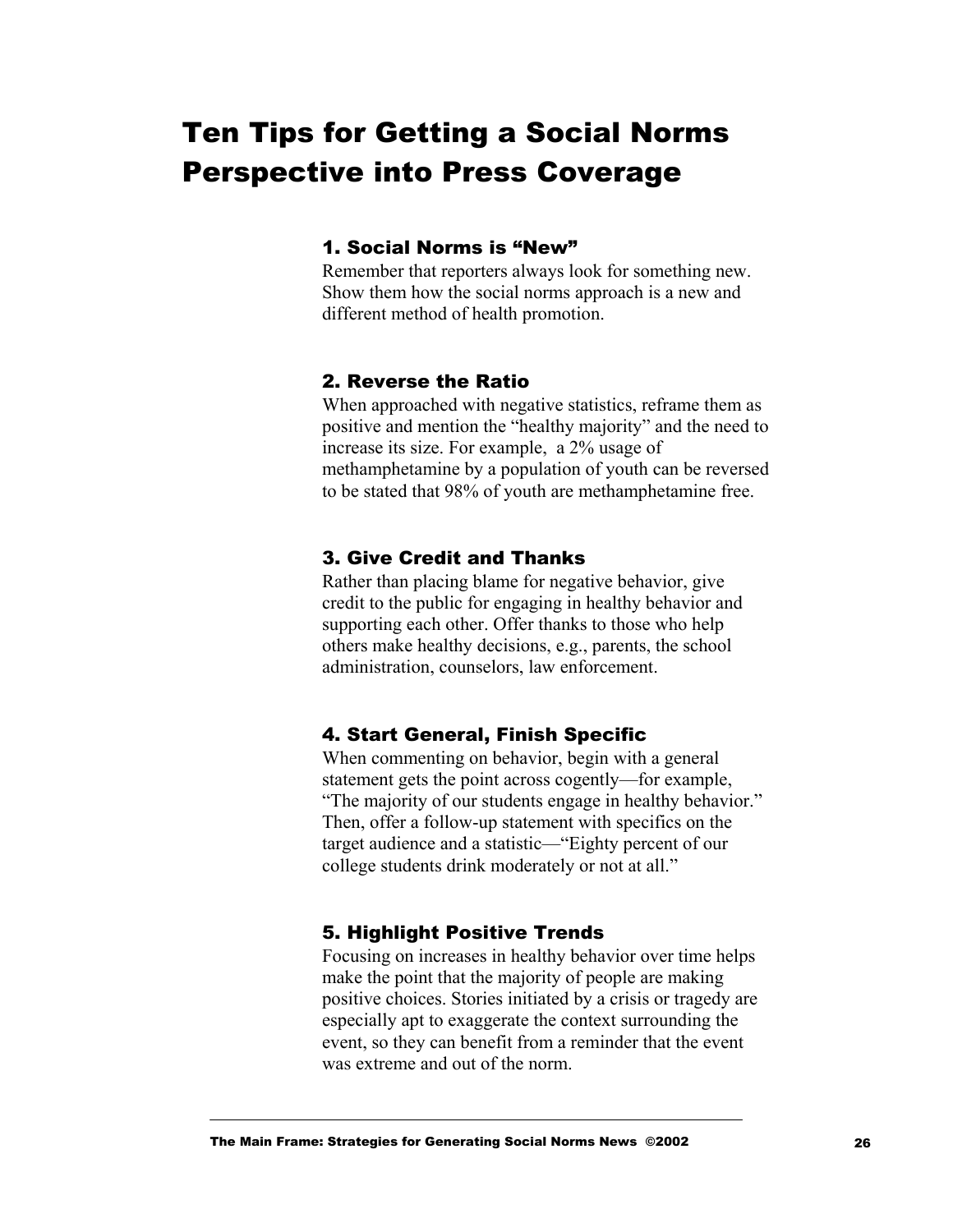#### 6. Piggyback on Other Events

Use events that are likely to receive coverage to serve as a starting point for your news. Tailor a press release to coincide with events such as the first day of school, spring break, St. Patrick's Day, or New Year's. Anticipate the release of national reports to provide a local perspective that may reinforce positive findings or counter negative conclusions.

#### 7. Share Norms About a Variety of Health **Issues**

This often "raises your stock" with the press and allows you to share the relationship between health issues while you reinforce norms.

#### 8. Scan the News

Sometimes a new movie, or speaker or special interest story that "every one is talking about" will provide an opportunity for you to expose the positive norms of the majority as context for the "hot topic."

#### 9.Provide "Media Friendly" Graphics

Well-prepared pie charts, bar graphs, and examples of social norms marketing materials are visually appealing and offer an alternative way of communicating with your audience about norms.

#### 10. Write a Letter to the Editor

Norms can be exposed through short, non-judgmental letters that can clarify information or reframe information in a normative context.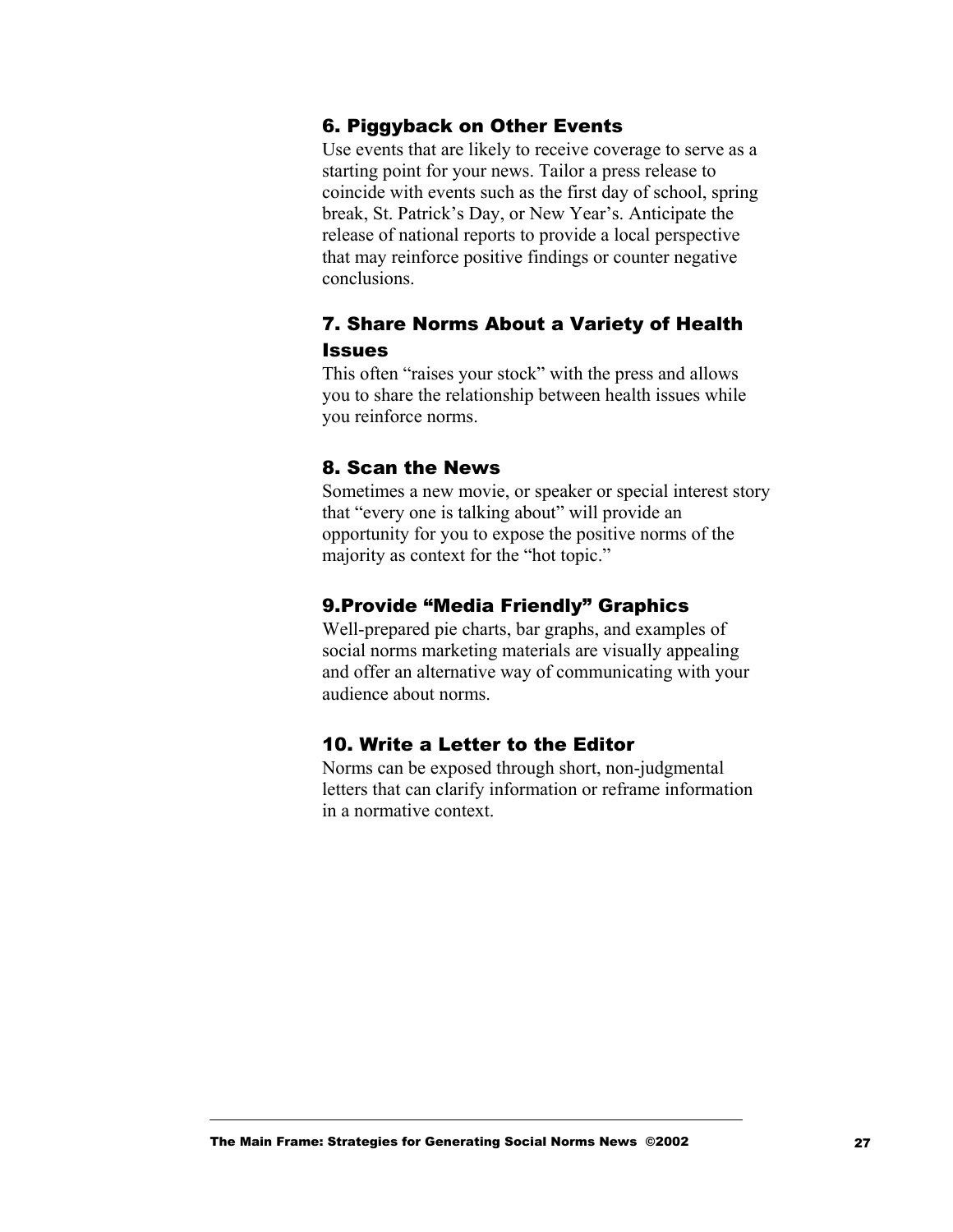### <span id="page-27-0"></span>Tips for Shifting Attitudes with a Member of the Press

Social norms practitioners often interact with representatives of the press during or after critical incidents. For example, if an alcohol-related accident or death occurs on a campus or in a community, a social norms practitioner might be called by the local press to respond to the incident and explain what the university will do to prevent such tragedies in the future.

Similarly, local press might contact a social norms practitioner to elicit responses to the publication of data that focuses on extreme harmful alcohol-related behaviors of college students. Although not in response to a crisis, media attention to campus prevention efforts predictably increases at the beginning of each new academic year or before spring break occurs.

These moments in time are extraordinary opportunities to reframe the discussion of who college students are and what kinds of prevention strategies work. However, when the interaction between social norms practitioners and representatives of the media is crisis-driven, the challenge to positively focus and frame the issue under discussion is substantial.

The practitioner has two tasks to address: The first task is to cognitively reframe the focus of the discussion from a crisis or catastrophe orientation to one of health and hope. Second, the practitioner faces the personal, and sometimes emotional, job of shifting a potential adversary to an ally of moving the conversation from a confrontational tone to one of dialogue and understanding.

The Key Concepts and Talking Points provide the social norms practitioner with the content needed to incorporate social norms theory into their media coverage. The following suggestions are a "process guide" on how to approach an interaction with a representative of the press and achieve a more accurate portrayal of target audiences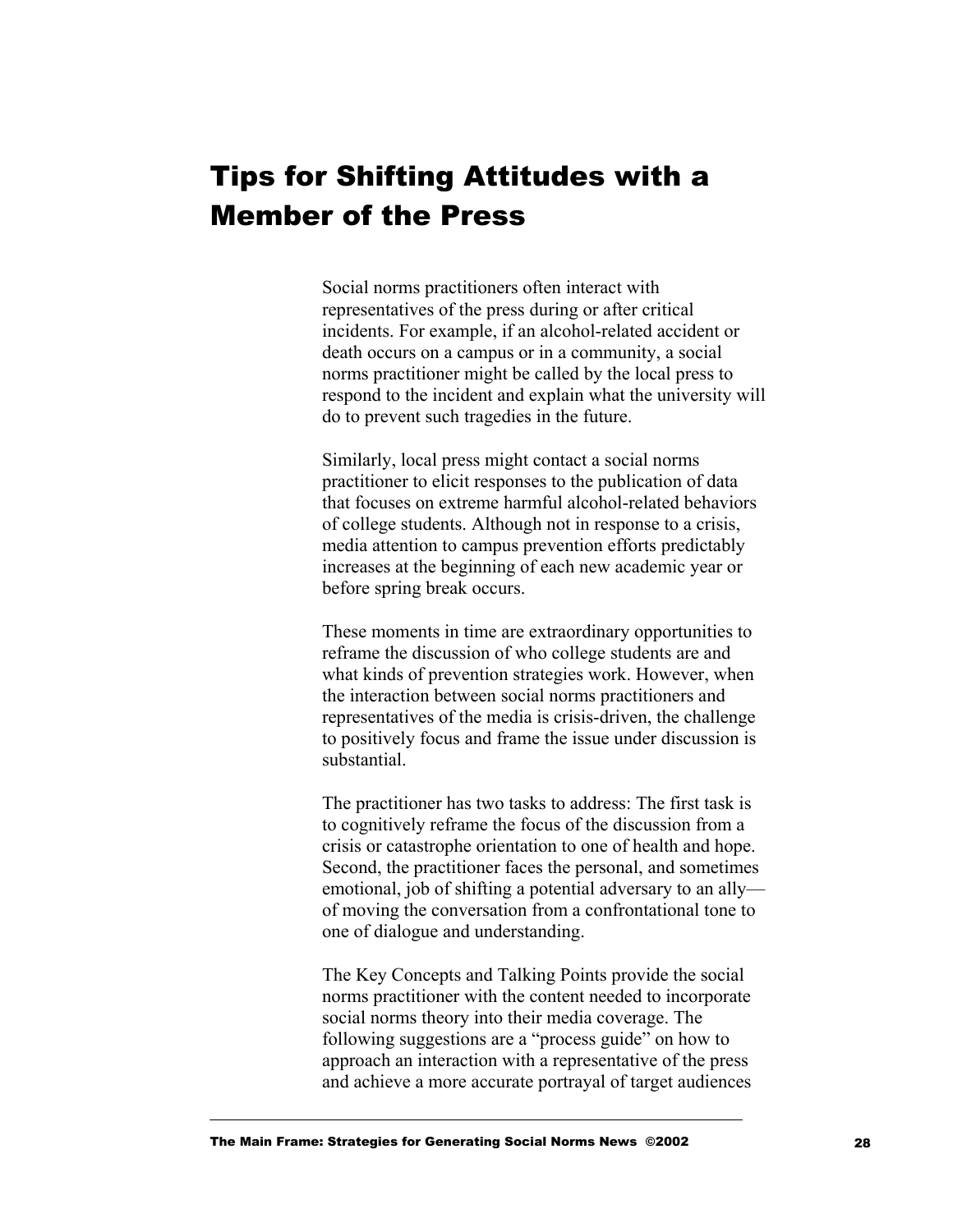and the work that we do to keep them whole and healthy. These suggestions are not a "formula" but rather a way of thinking about the interaction with press representatives.

#### 1. Listen to and reflect the seriousness of the catalyzing event or data.

An essential ingredient to minimizing confrontation in the interview is listening to the media's frame or interpretation of the event or data. Acknowledging the seriousness of the particular catalyzing event or data does not mean that you agree that the event is normative or that the data represent *all* of the target population.

#### 2. Determine in advance what you can sincerely agree with.

For example, we can all agree that reducing alcoholrelated injuries or deaths among college students is a shared goal. We can agree to the seriousness of the catalyzing event or data while, at the same time, we introduce the idea that a relationship exists between "how we talk about tragedies (or data) like this" and our ability to prevent future tragedies or to reduce prevalence.

#### 3. Affirm the media's attention.

Acknowledge that public awareness of the issue is important and that the media serves the community by reporting on such events or data. Simultaneously, include in this affirmation additional statements about the significance of the media's role in accurately portraying the issue. Continue to build the bridge to the press representative as a potential part of the solution. Assist press representatives in seeing that what they choose to report and how they report are not without consequence.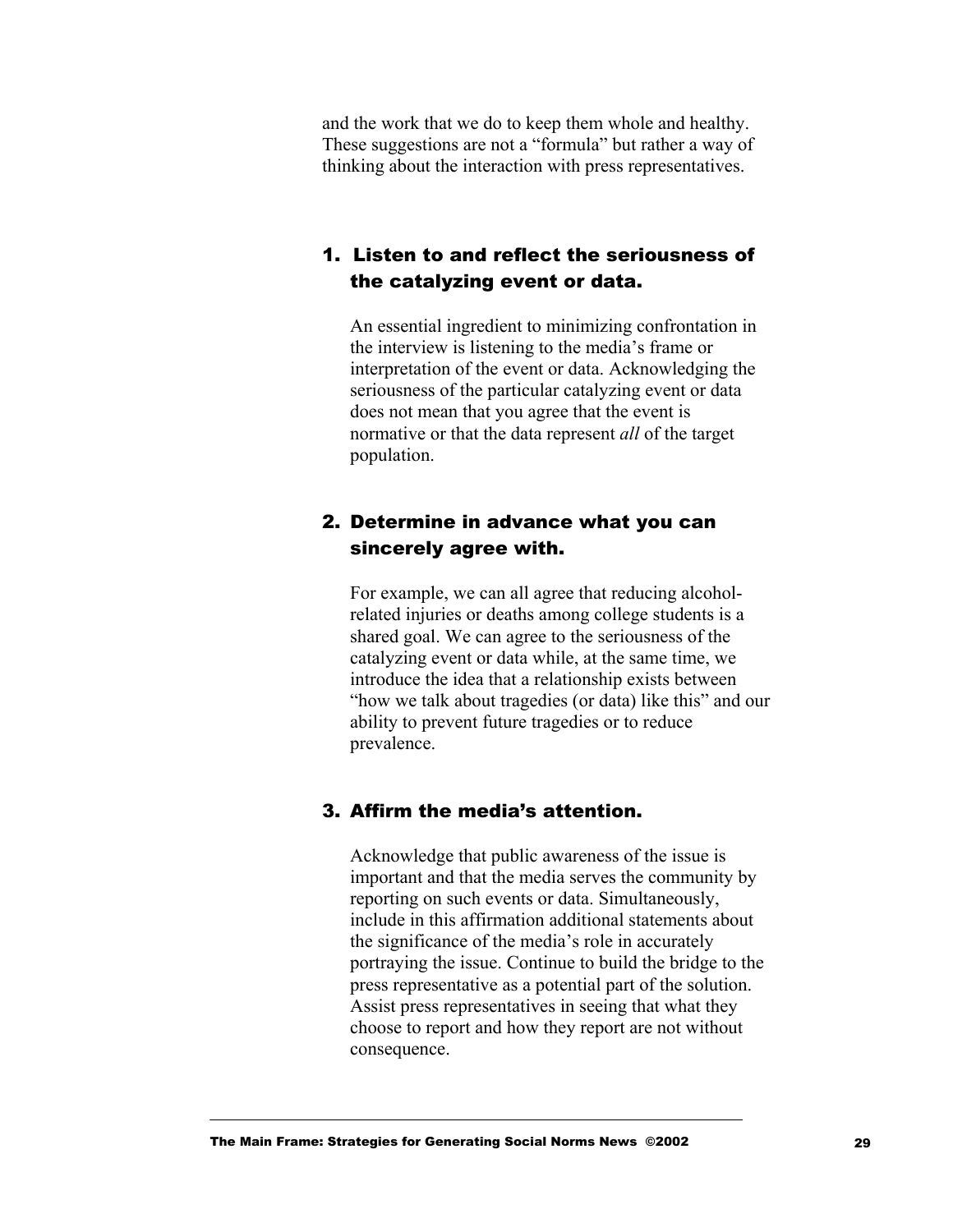#### 4. Differentiate the seriousness of the precipitating event or report from the prevalence of the event or data.

One effective strategy for clarifying this typical confusion is a "double-sided reflection" which paraphrases the interviewer's concerns, and goes on to present the social norms re-frame. For example, consider this double-sided response: "On the one hand, we, like you, are very concerned about \_\_\_\_\_, but, on the other hand, it is important to acknowledge  $\ddot{\hspace{1cm}}$ . Statements such as this provide the foundation to state and re-state the **Key Concepts** and **Talking Points** that the social norms practitioner wants to emphasize.

#### 5. Explain (educate) about normative data or the social norms approach.

Proceed slowly, stopping frequently to ask for the interviewer's understanding of what you are saying. Use every opportunity to reiterate the **Key Concepts** and **Talking Points** about the social norms approach that are outlined in the pages of this guide.

#### 6. Roll with resistance.

Avoid argumentation about the normative data or the social norms approach. If the press representative does not accept the veracity of the data or the approach you offer, acknowledge how challenging it is to understand a completely new way of looking at college student drinking, or other issues. Remember that this could be the first time the press representative has heard the "other side" of the college student drinking story. One approach that social norms practitioners can use to decrease their own defensiveness is to approach the press representative with respect—as a person who is "teachable and reachable."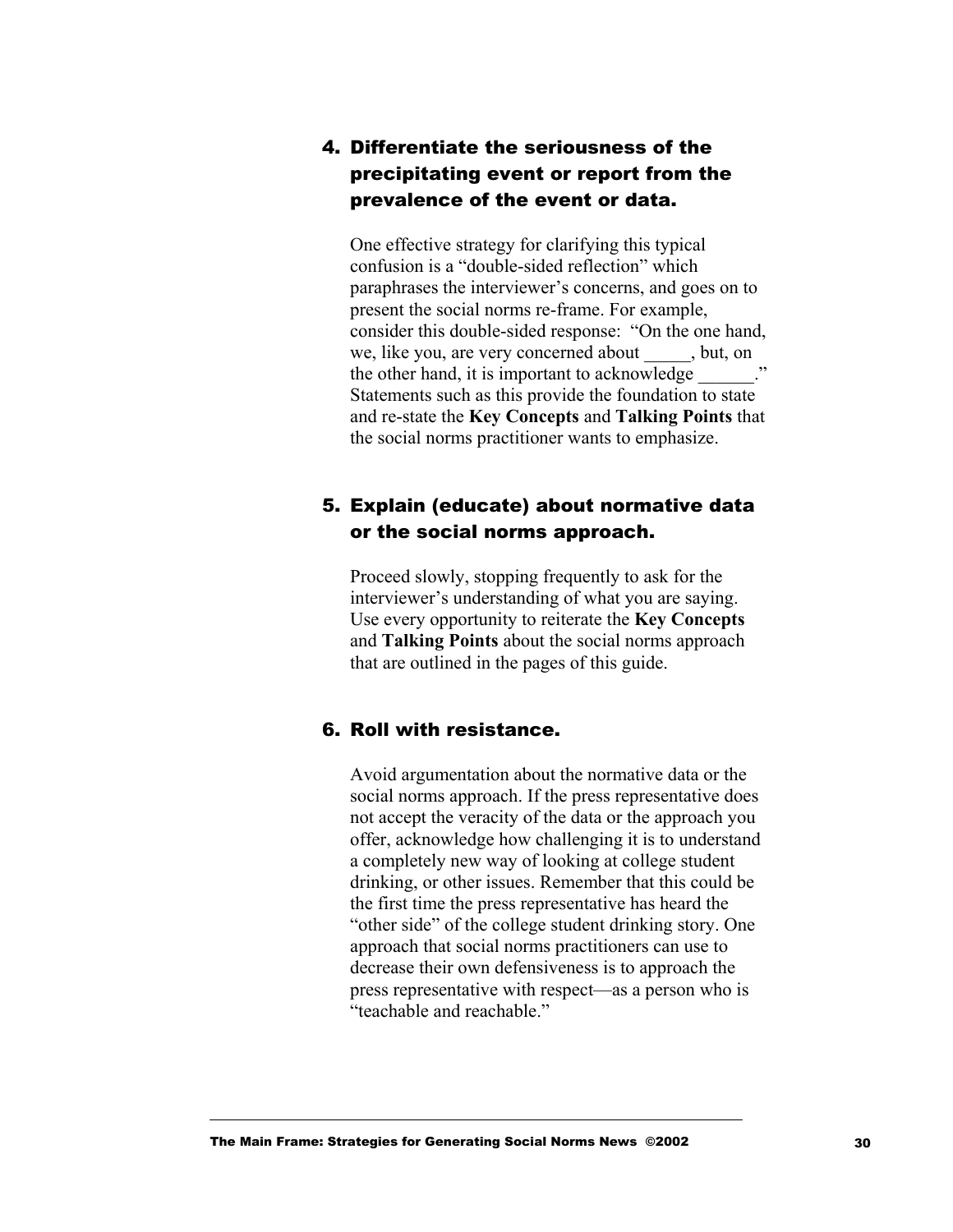7. Shift from the pessimism of the precipitating event or data to the optimism of strategies that support health and offer a hopeful view of our youth.

Keep your eyes on the prize of the "hopeful ending." No matter how dire the precipitating event or data, see it first and foremost as an opportunity to shift the perspective of one person—the press representative who can, in turn, shift the perspectives of many others. Affirm the interviewer's budding interest in or understanding of the social norms approach and recognize his or her perspective on social norms as an important step.

#### 8. Offer to follow-up with more information or another interview about this "innovative, effective prevention strategy."

Accept that the precipitating event or data may be the focus of the story that gets written or broadcast. Celebrate the incremental steps the press representative makes in accurately portraying the target population or the social norms approach. Follow-up with an offer to do another interview that highlights the social norms approach or to write a guest editorial that focuses on the "healthy majority" of the target population.

#### 9. Be prepared to offer corroboration.

Often reporters will seek verification or will want to expand their stories to include information about other public health projects that are using a social norms approach. Be prepared to provide such information.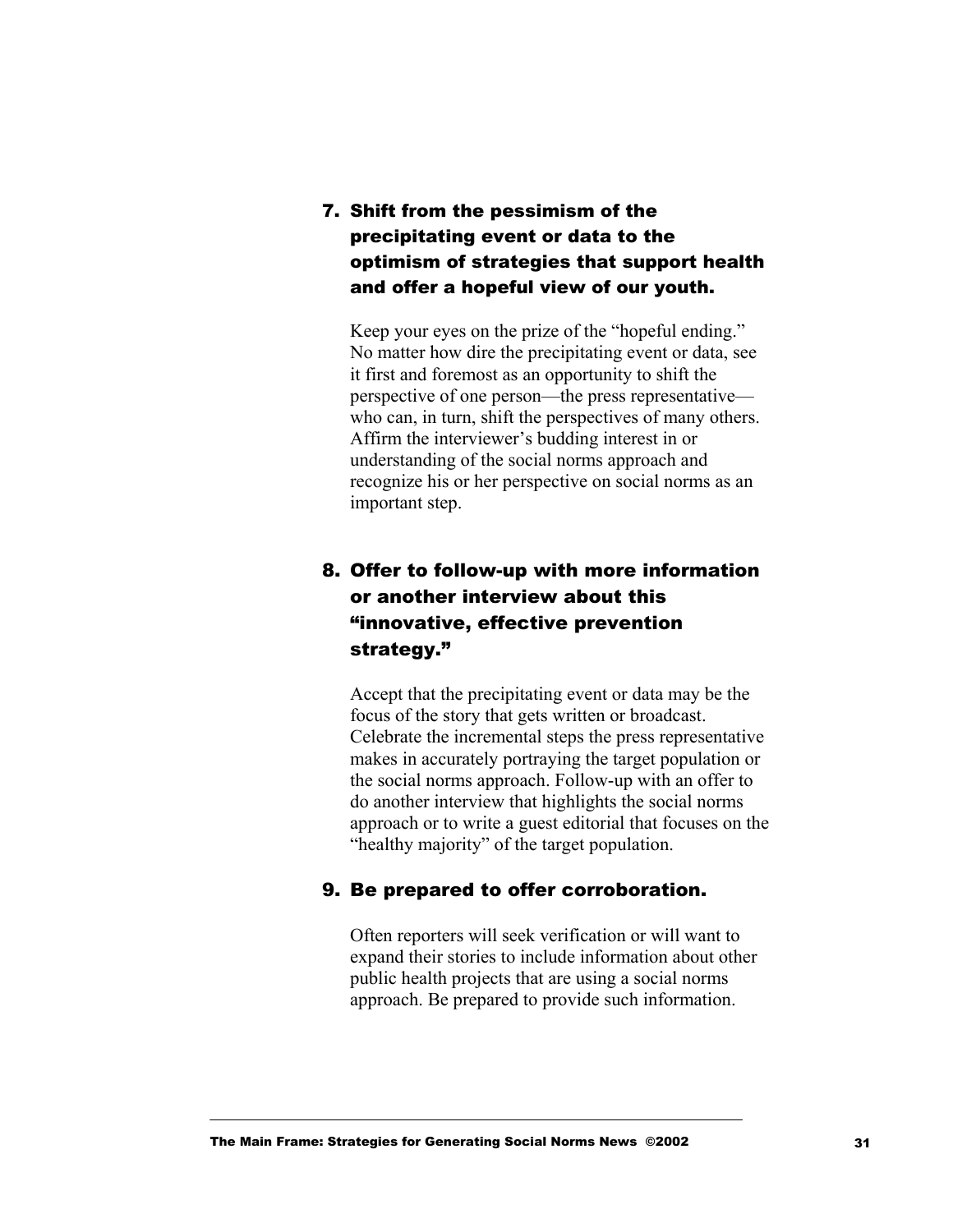### <span id="page-31-0"></span>Social Norms Works: A Few Examples of the Power of Social Norms Interventions

#### Alcohol

The social norms marketing approach has been and continues to be used most frequently to address heavy episodic alcohol consumption and related harm. By now, a number of colleges and universities, ranging from large, public institutions to small, private colleges, have achieved significant reductions in heavy episodic alcohol consumption after consistently promoting positive social norms. Recently, a number of secondary schools have begun to explore the use of the social norms approach as well.

Here is just a sampling of the successful social norms marketing interventions currently underway across the country. All of these projects have documented significant reductions.

| <b>Institution</b>                       | <b>Reductions in self-</b><br>reported high-risk drinking |
|------------------------------------------|-----------------------------------------------------------|
| Northern Illinois University             | 44% reduction over 10 years                               |
| Hobart and William Smith Colleges        | 40% reduction over 4 years                                |
| University of Arizona                    | 29% reduction over 3 years                                |
| University of Missouri at Columbia       | 21% reduction over 2 years                                |
| Western Washington University            | 20% reduction over 3 years                                |
| Rowan University                         | 20% reduction over 2 years                                |
| DeKalb County Partnership:               | 14% reduction over 2 years                                |
| DeKalb & Sycamore Illinois High Schools  |                                                           |
| University of Arizona, Sorority Campaign | 12% reduction over 3 years                                |

#### Alcohol: The Effective Use of Social Norms Marketing

While most widely known under the guise of campus-wide, social norms marketing projects, the social norms approach has also been used successfully with small groups. These interventions have generally targeted segments of the population that are known to be at higher risk, such as Greeks, athletes, and first-year students. The following projects have demonstrated some success in correcting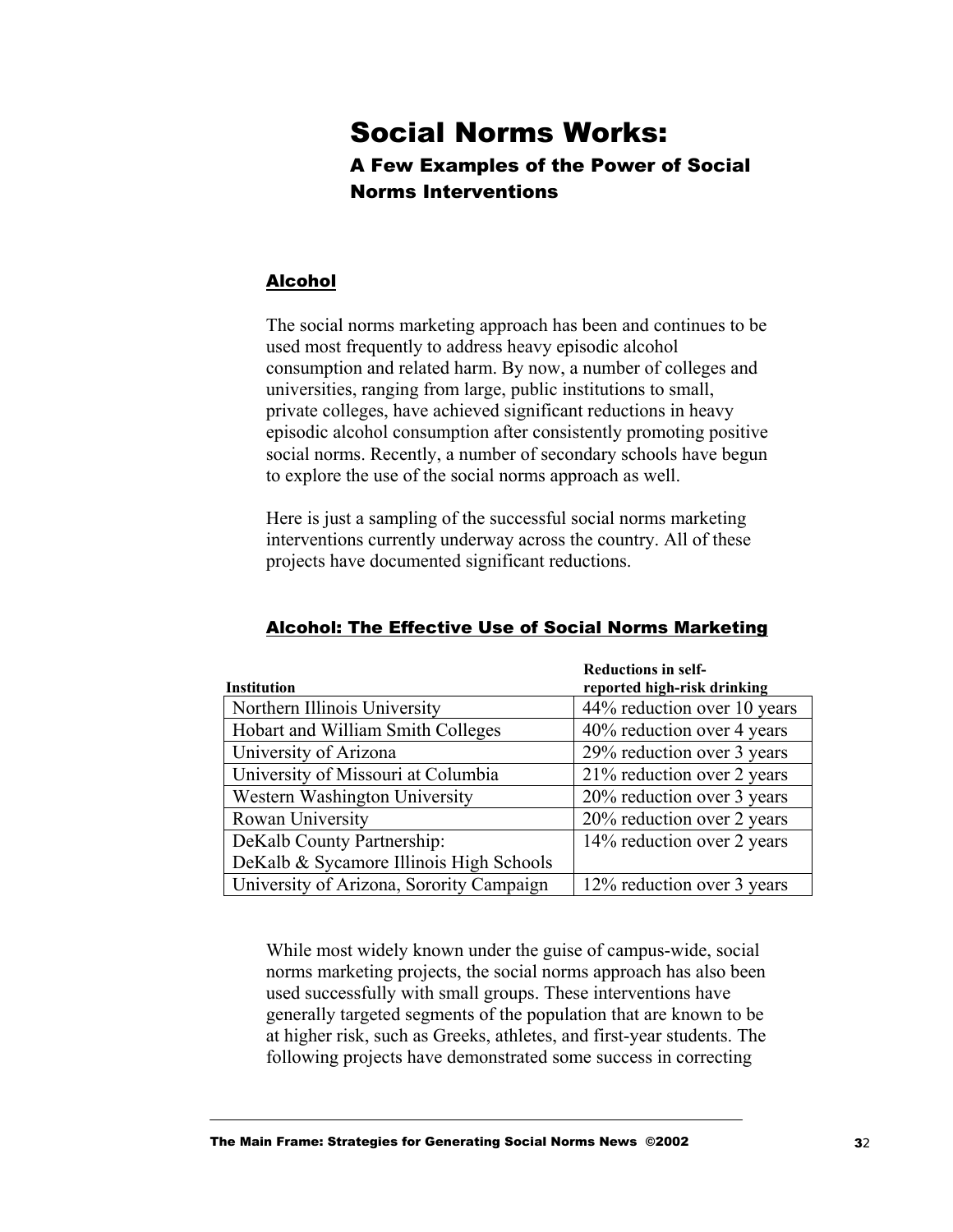students' misperceptions of the norms and in reducing high-risk drinking.

| University of Washington           | The Greeks 200 Project                      |
|------------------------------------|---------------------------------------------|
| <b>Washington State University</b> | Small-Group Norm-Challenging Model          |
| University of Rhode Island         | Interactive Social Norms Correction for     |
|                                    | First-Year Students                         |
| University of South Carolina       | <b>PAN: The Perception of Alcohol Norms</b> |

#### Alcohol: Social Norms with Small Groups

#### **Tobacco**

While the social norms approach has been most widely and effectively used to reduce heavy episodic alcohol consumption and related harm, it is now being successfully employed in interventions targeting tobacco use in university, high school, and community-wide settings. A number of projects are now reporting success in correcting misperceptions of the norms of tobacco use, with a consequent reduction in smoking rates or the rates of initiation.

| Montana: MOST of Us Are Tobacco Free    | 41% reduction in first-time |
|-----------------------------------------|-----------------------------|
| A Seven County Social Norms Campaign    | smoking rate after an 8     |
|                                         | month media campaign        |
| DeKalb County Partnership:              | 34% reduction in the        |
| DeKalb & Sycamore Illinois High Schools | number of students          |
|                                         | reporting the use of        |
|                                         | tobacco in the last 30 days |
| University of Wisconsin Oshkosh         | 33% reduction in smoking    |
| You Know You Want To                    | rates                       |

Other health and safety issues are also in various stages of evaluation.

Relevant references: 11, 16, 18, 24, 31, 32, 33, 39, 46, 48, 54, 57, 58, 59, 61, 70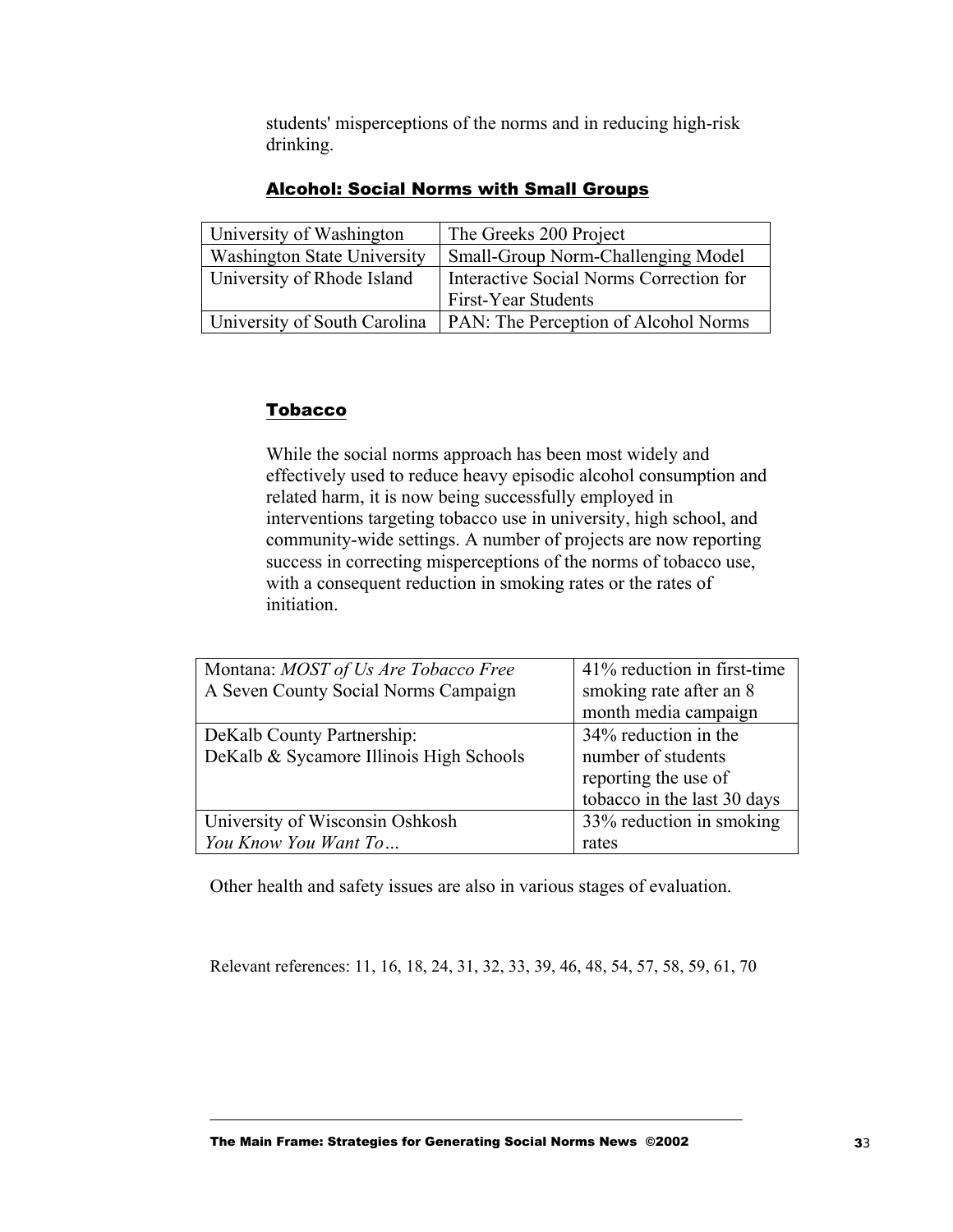# <span id="page-33-0"></span>Talking Points: National Surveys Support Social Norms

#### **NIAAA Report Encourages Use of Social Norms**

The use of social norms in addressing college drinking is of such promise that the National Institute on Alcohol Abuse and Alcoholism lists it twice in its report "A Call to Action." First, "norms clarification" is noted as an effective strategy that targets individual drinkers. Second, the report cites social norms marketing as a promising strategy worthy of continued evaluation. It also notes that social norms marketing is a strategy applicable to the student population as a whole.

#### **Harvard Study Confirms that Most College Students Drink Moderately**

Findings from the four Harvard School of Public Health College Alcohol Study Surveys (1993, 1997, 1999, and 2001) confirm that most students drink moderately, if at all. The studies, conducted by Henry Weschler, PhD, consistently reveal that about 3 out of 5 students are moderate drinkers or abstainers, and that serious consequences as a result of alcohol consumption are uncommon. [from www.socialnorm.org]

#### **Monitoring the Future Survey Reports that Most College Students Drink Moderately**

Results from the Monitoring the Future survey of college students and adults from 1975-2001 show that 59% of college students drink moderately or not at all. This percentage is an increase from 1980 when the percentage was 56%. The surveys show decreases in the amount of drinking by college students since the 1980s.

#### **CDC's Youth Risk Behavior Survey Finds that Most High School Students Do Not Smoke Cigarettes**

Findings from the 2001 Youth Risk Behavior Survey confirm that most students are not current smokers. Results from the 2001 survey show that 75.1% of high school students reported that they are not current smokers (smoked cigarettes during the past month). Analysis of the data from 1991-2001 found that although cigarette smoking rates increased among US high school students during most of the 1990s, they have declined significantly since 1997.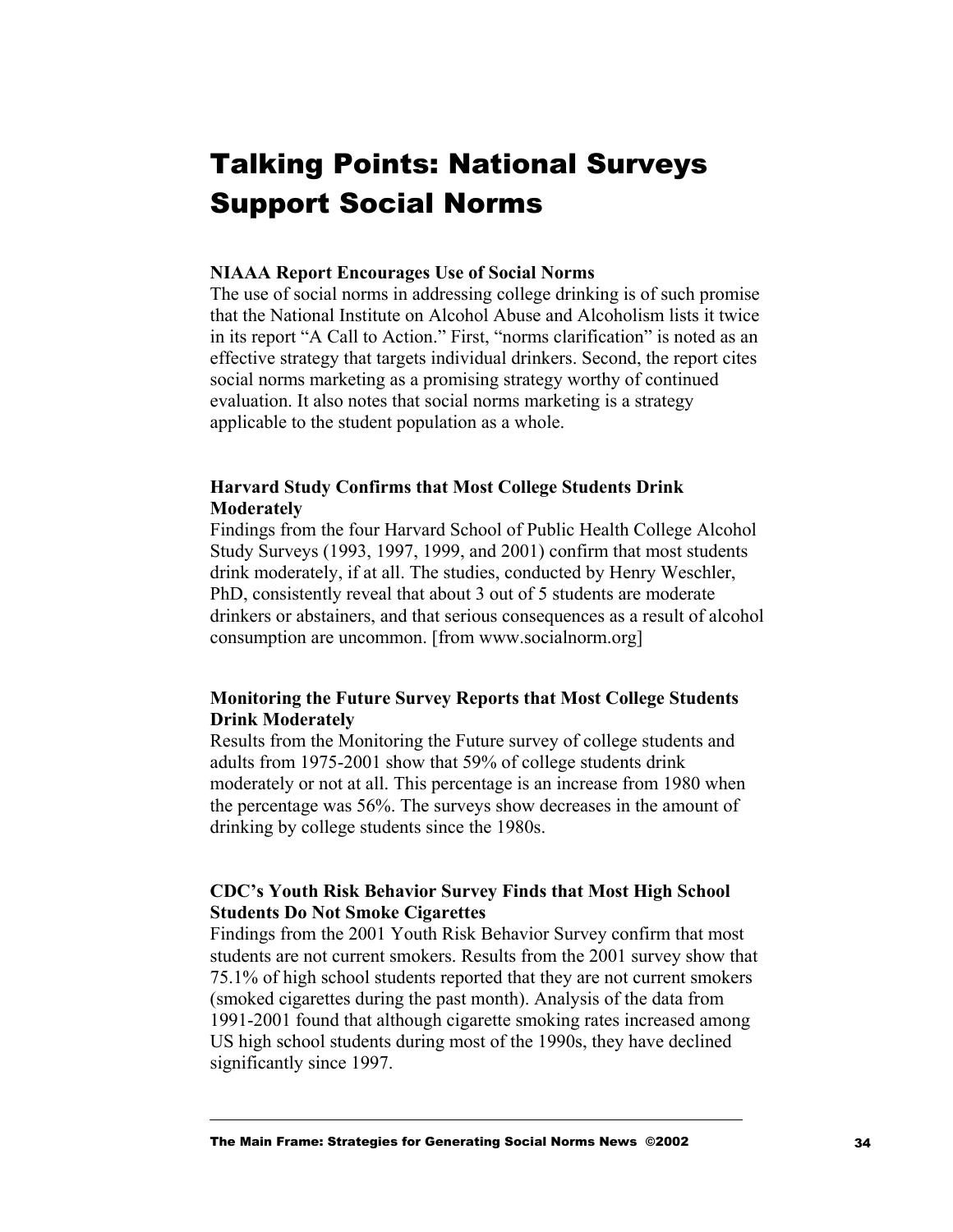#### **Stats**

| Lifetime smoking:         | 70.4% in 1999<br>63.9% in 2001                                   |
|---------------------------|------------------------------------------------------------------|
| Current smoking:          | 27.5% in 1991<br>36.4% in 1997<br>28.5% in 2001                  |
| Current frequent smoking: | 12.7% in 1991<br>16.7% in 1997<br>16.8% in 1999<br>13.8% in 2001 |

#### **Monitoring the Future Survey Reports that Most 12th Graders Do Not Use Marijuana**

Results from the Monitoring the Future survey of high school students in 2001 show that 63% of high school seniors reported no past year marijuana use. In the 27 years that the MTF study has collected data, past year prevalence rates for self-reported marijuana use by seniors peaked at 50.8% in 1979 and declined to a low of 21.9% in 1992. Since then, it reached a relative maximum of 38.5% in 1997 and is now at 37% in 2001.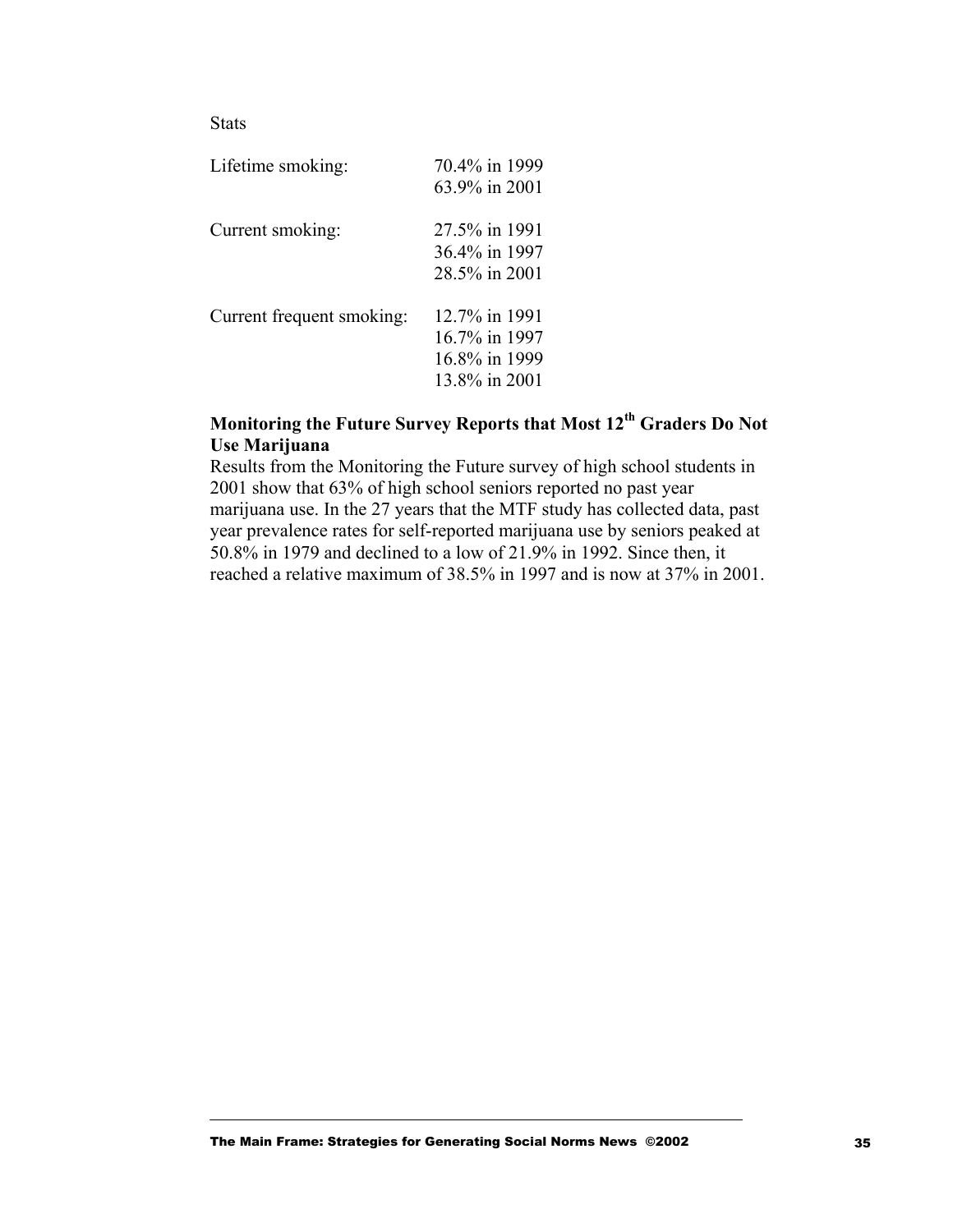# <span id="page-35-0"></span>Talking Points: Responding to Critical Questions about Social Norms

**1. Question:** Has research found social norms programs to be effective?

**Response:** Yes. The popularity of the social norms approach is gaining momentum because there is strong scientific support demonstrating its effectiveness in areas as diverse as high-risk drinking, seat belt use, and tobacco use prevention. While many health promotion efforts cite increased pubic awareness as an indicator of effectiveness, the key to being successful is demonstrating statistically significant behavioral change, which social norms projects across the country have documented.

**2. Question:** Do misperceptions exist?

**Response:** Misperceptions have been reported in over thirty studies published in peer-review journal articles for alcohol, cigarette smoking and other drug use, driving while intoxicated and driving with someone who is intoxicated, and in populations of adults, college students, and high-school students.

**3. Question:** Is there a such a thing as a "typical" person?

**Response:** While there may in fact be no such thing as a "typical person" from a statistical point of view, psychologically people do hold a picture of what they believe is typical among their peers. Due to the greater strength of local group norms some groups may in fact be more effectively reached through tailored interventions focusing on in-group norms, but this does not mean that correcting the misperceptions of norms on a larger scale is ineffective.

**4. Question:** Does social norms impact the highest risk groups?

**Response:** Yes, for example the social norms approach has been found to be effective with impacting heavy drinkers as well as moderate drinkers. Research demonstrates that students misperceive the drinking norms of their peer groups no matter how unhealthy or extreme these group norms actually are, and that even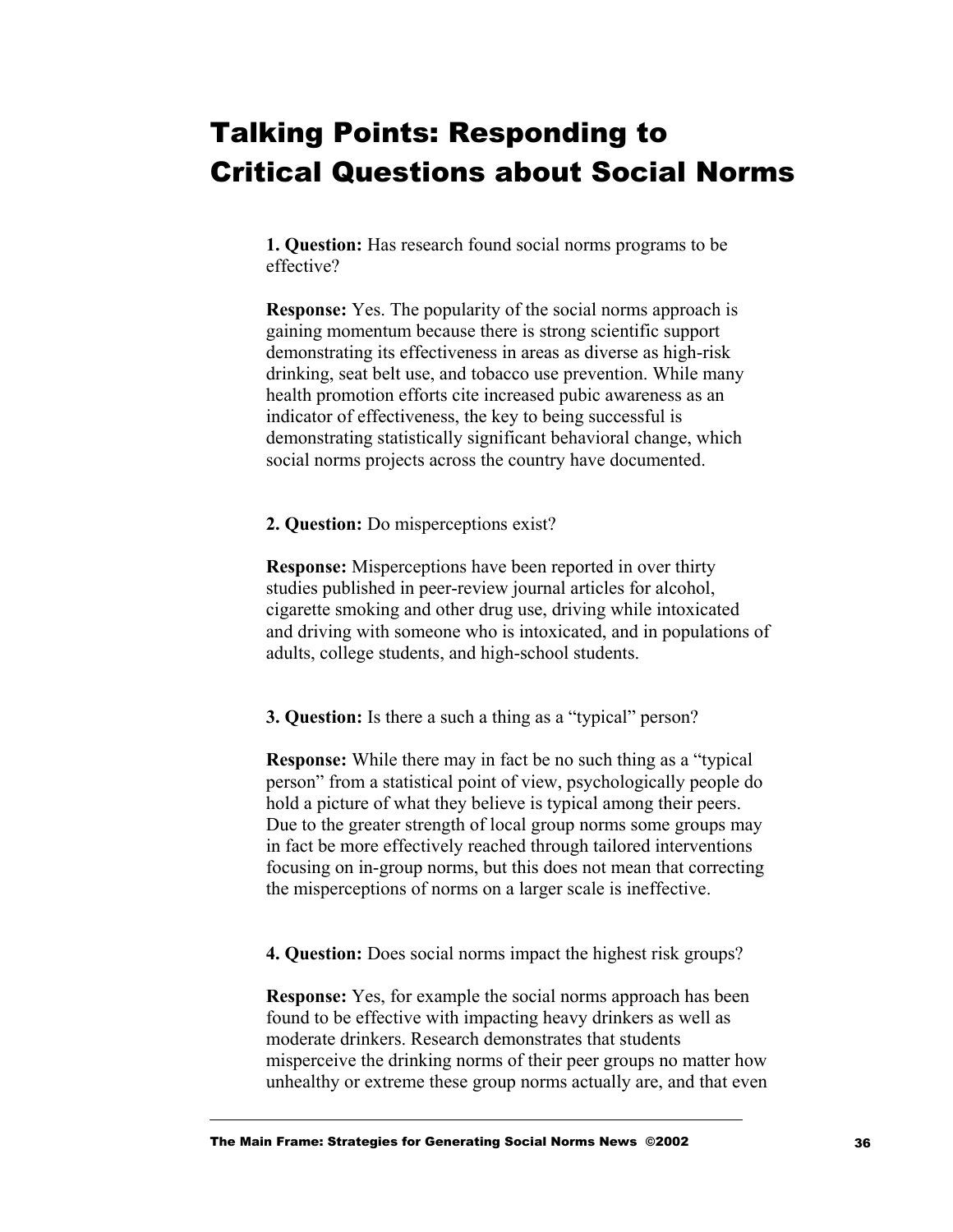in extreme drinking cultures protective behaviors exist that can be strengthened.

**5. Question:** What if there is no underlying healthy norm?

**Response:** If healthy behavior is not the norm, social norms campaign messages can focus on healthy attitudes, protective factors or values that are the norm.

**6. Question:** Does social norms minimize the problem?

**Response:** No. The statistics used in social norms projects reflect what *is* occurring, not what *should be* occurring. Acknowledging and reinforcing the healthy behavior of the majority does not dismiss the seriousness of a public health issue. For example, if anyone drives while intoxicated or engages in harmful drinking, it is a dangerous problem.

**7. Question:** Does social norms promote conformity?

**Response:** No. The use of social norms is meant to encourage critical thinking and create a dialogue about actual versus perceived behavior and attitudes. Social norms projects provide accurate information for people to use and evaluate when making judgments about how to conduct their own lives.

**8. Question:** What is the reaction to social norms messages?

**Response:** Reactions to social norms messages are often mixed. Many people will be relieved that their own attitudes and behaviors are similar to that of their peers. For others, a level of disbelief of social norms messages is expected. Skepticism is also evidence of the misperceptions the messages are attempting to alter. After repeated exposure to messages, people's perceptions begin to change and their disbelief of the statistics diminishes.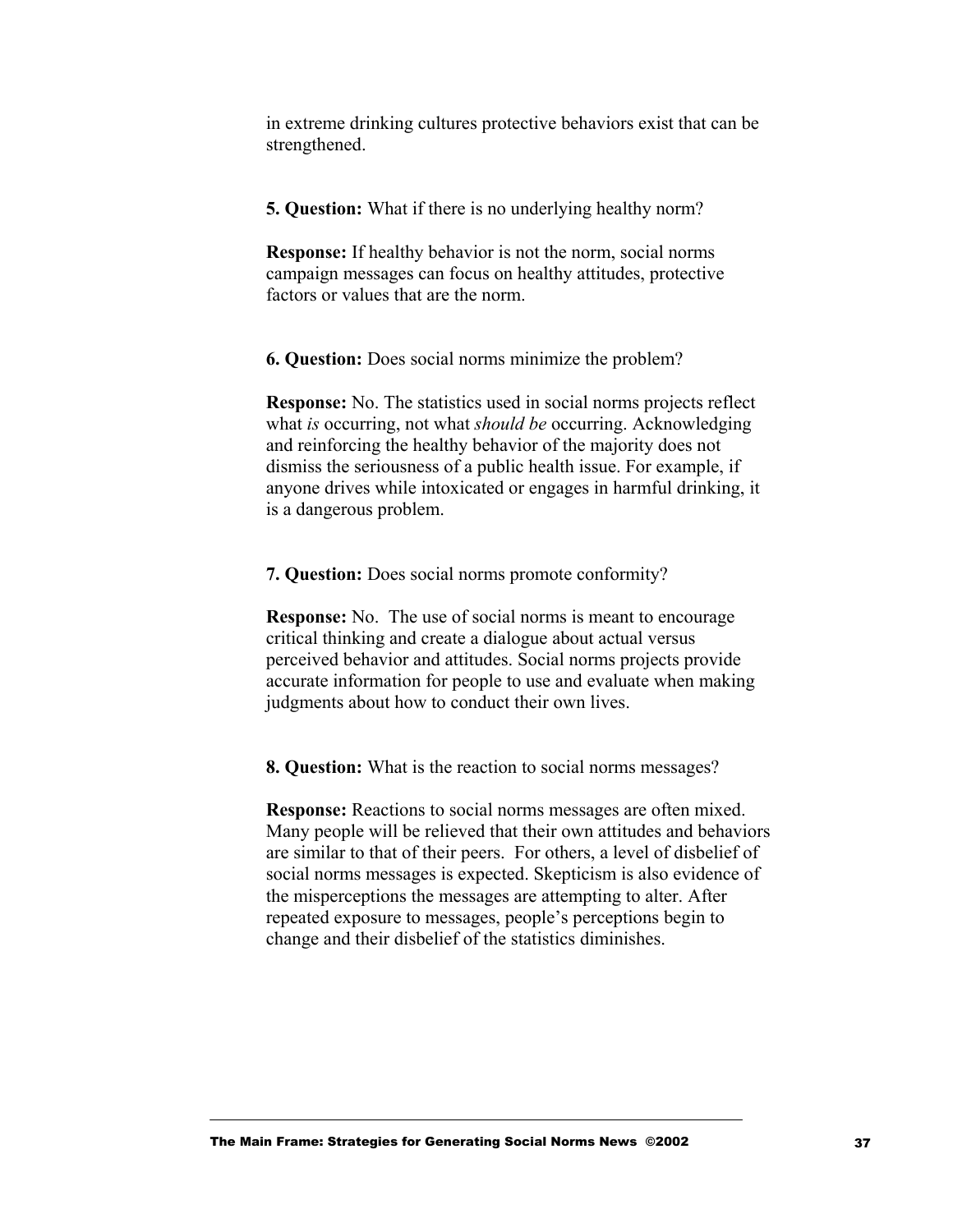**9. Question:** Who funds social norms programs?

**Response:** Most social norms programs are funded by state, local or federal government agencies. When social norms practitioners cite their funding sources, it ads credibility to their efforts.

Relevant references: 10, 69 (many responses were taken from 10 with permission)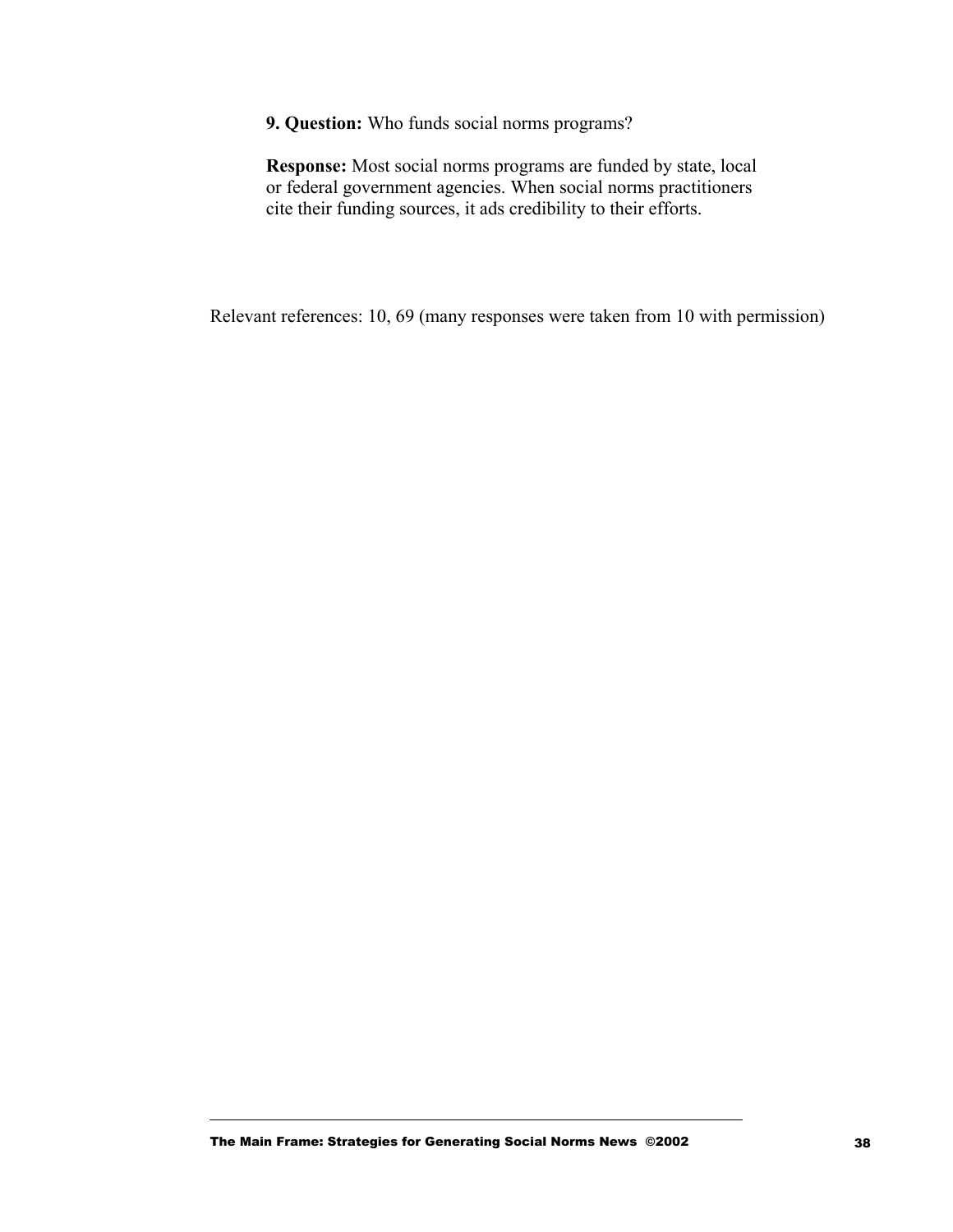### <span id="page-38-0"></span>**Example of a News Article Discussing Social Norms**

#### **Schools' strategy: Debunk image**

#### **By J.J. Jensen**

*Seattle Times staff reporter* Wednesday, September 25, 2002

(Copyright 2002 Seattle Times Company. Used with permission.)

College administrators in this state don't shy from admitting that underage drinking is among their top priorities.

But they'd like to break the stereotype that college is just one big beer bong after another or resembles chug-a-lug, boozefest movies like "Animal House" and "Road Trip."

In fact, dispelling that stereotype among students themselves is their major strategy in tackling drinking. Several colleges, including University of Washington, Western Washington University, Central Washington University and Washington State University, have active campaigns to do just that.

Says Holly Wilker, assistant to the vice president for student affairs at UW: "Some people feel others are drinking more, so they should drink more. The 'Social Norms' campaign educates students as to what their peers really are doing."

Through information gathered in campus surveys, statistics are touted on posters and in college newspapers. For example, in The Daily at the UW, advertisements say more than 85 percent of students drink 0-4 drinks when they do drink; advertisements at Western show students stop at three or fewer drinks, if they drink at all.

Also part of the campaign:

**• Small group schmoozes**: Counselors get together small groups in residence halls, classrooms, fraternities and sororities, and among athletic teams, and talk up responsible drinking and the everybody's-*not*-doing-it mantra.

**• More substance-free events**: Universities also are increasing the number of substancefree events, such as concerts, comedy nights and poetry readings, on Thursday, Friday and Saturday nights to provide more alternatives to drinking. They also are extending event hours to early in the morning.

"You can have a wonderful event, but if it's over at 10, students are going to find other things to do," said WSU's John Miller, director of prevention research.

Schools admit that pushing their message is tougher with students who live off campus — which is also where most parties occur. At WSU, to deter underage drinking at house parties, students face double-whammy penalties. The university gets copies of police reports, so students can suffer consequences both with the police and university.

At other schools, usually it is the local police who deal with off-campus students.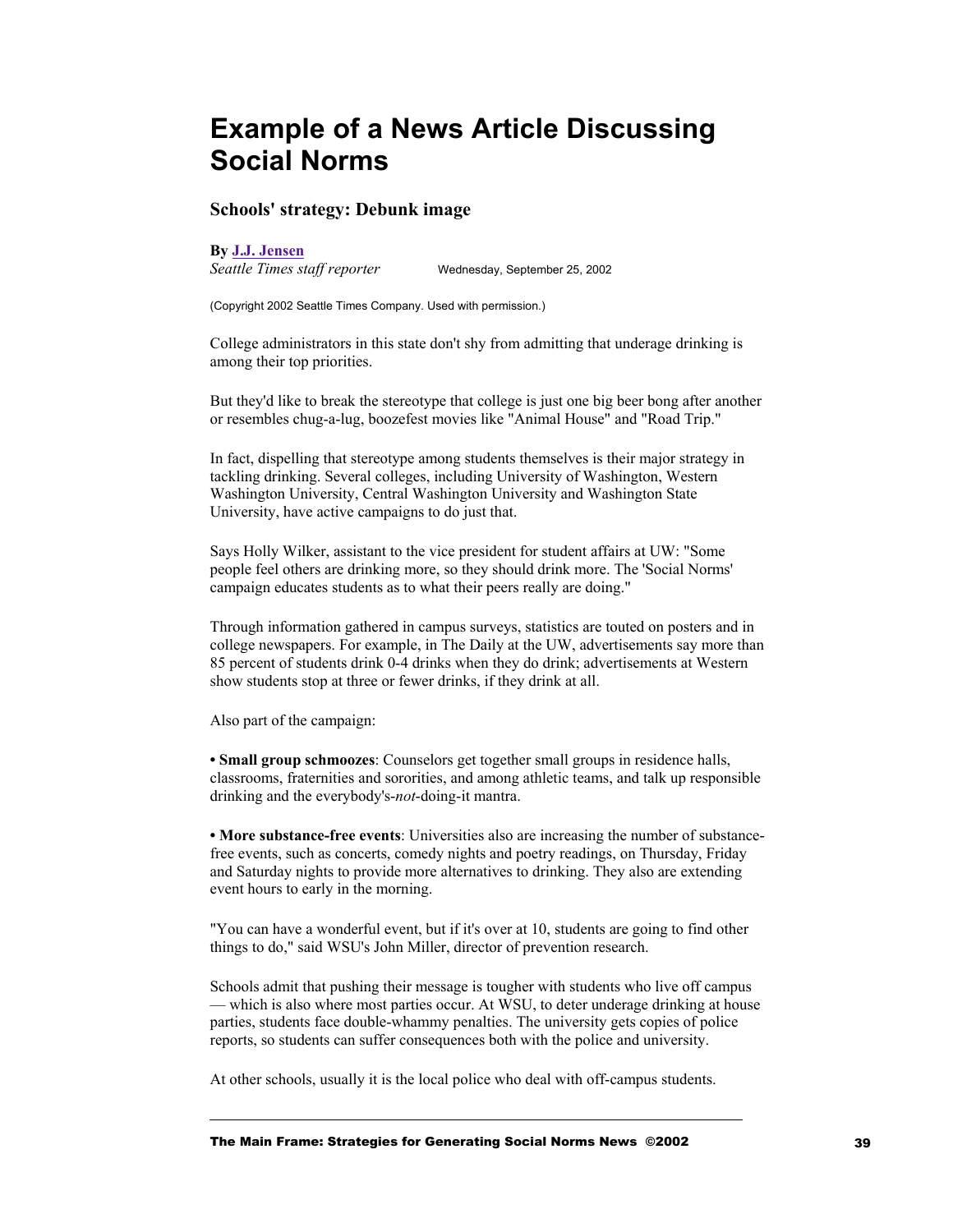## References

- 1. Agostinelli, G., Brown, J. M., & Miller, W. R. (1995). Effects of normative feedback on consumption among heavy drinking college students. *Journal of Drug Education, 25*(1),31-40.
- 2. Andreason, A. (1995). *Marketing Social Change: Changing Behaviors to Promote Health, Social Development and the Environment.* San Francisco, CA: Jossey-Bass Publishers.
- 3. Baer, J. S., Stacy, A., & Larimer, M. (1991). Biases in the perception of drinking norms among college students. *Journal of Studies on Alcohol, 52*, 580-586.
- 4. Baer, J. S., & Carney, M. M. (1993). Biases in the perceptions of the consequences of alcohol use among college students. *Journal of Studies on Alcohol, 54*, 54-60.
- 5. Barnett, L. A., Far, J. M., Maus, A. L., & Miller, J. A. (1996). Changing perceptions of peer norms as a drinking reduction program for college students. *Journal of Alcohol and Drug Education, Winter 96,* 39-61.
- 6. Berkowitz, A. D. (1997). From reactive to proactive prevention: Promoting an ecology of health on campus. In P.C. Rivers & E. Shore (Eds.), *A Handbook on Substance Abuse for College and University Personnel* (Chapter 6). Westport, CT: Greenwood Press.
- 7. Berkowitz, A. D. (1998). The proactive prevention model: Helping students translate healthy beliefs into healthy actions. *About Campus, September/October,* 26-27.
- 8. Berkowitz, A. D. (2001). Critical Elements of Sexual Assault Prevention and Risk Reduction Programs for Men and Women. In C. Kilmartin (Ed.), *Sexual Assault in Context: Teaching Men About Gender.* Holmes Beach: Learning Publications.
- 9. Berkowitz, A. D. (2002a). Fostering Men's Responsibility for Preventing Sexual Assault. In P. A. Schewe (Ed.), *Preventing Intimate Partner Violence: Developmentally Appropriate Interventions Across the Lifespan.* Washington, DC: American Psychological Association.
- 10. Berkowitz, A.D. (2002b). Responding to the critics: Answers to common questions and concerns about the social norms approach. *The Social Norms Report, Working Paper #7.*
- 11. Berkowitz, A. D. (2002c). *The Social Norms Approach: Theory, Research and Annotated Bibliography.* Retrieved October 11, 2002, from http://www.edc.org/hec/socialnorms/theory.html
- 12. Berkowitz, A. D. (in press). Applications of Social Norms Theory to Other Health and Social Justice Issues. In H. Wesley Perkins, (Ed.), *The Social Norms Approach to Preventing School and College Age Substance Abuse: A Handbook for Educators, Counselors, and Clinicians.* San Francisco: Jossey Bass.
- 13. Berkowitz, A. D. & Perkins, H. W. (1987). Current issues in effective alcohol education programming. In J. Sherwood (Ed.), *Alcohol Policies and Practices on College and University Campuses* (69-85). Columbus, OH: National Association of Student Personnel Administrators Monograph Series.
- 14. Carpenter, John A. (1998). Back to School and Binge Drinking on College Campuses. *Recovery,1*(3).
- 15. Clapp, J. D. & McDonnel, A. L. (2000). The relationship of perceptions of alcohol promotion and peer drinking norms to alcohol problems reported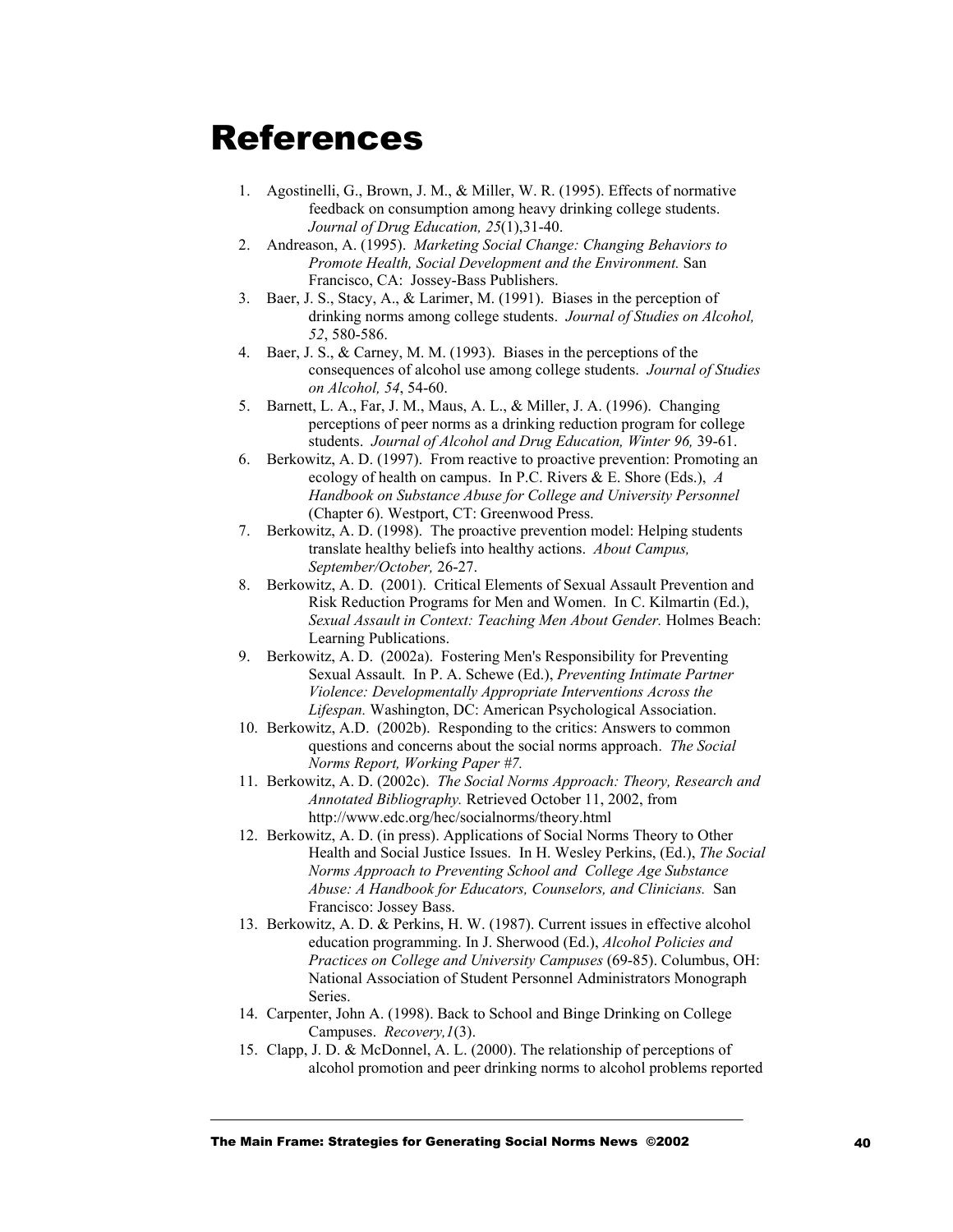by college students. *Journal of College Student Development, 41*(1), 20- 26.

- 16. Craig, D., and Perkins, H. W. (2002). *A Multifaceted Social Norms Approach to Reduce High-Risk Drinking.* Newton, MA: The Higher Education Center for Alcohol and Other Drug Prevention, Education Development Center, Inc.
- 17. DeJong, W. (in press). A Social Norms Approach to Building College Student Support for Policy Change. In H.W. Perkins (Ed.), *The Social Norms Approach to Preventing School and College Age Substance Abuse: A Handbook for Educators, Counselors, and Clinicians.* San Francisco, CA: Jossey-Bass.
- 18. DeJong, W. & Linkenbach, J. (1999). Telling It Like It Is: Using Social Norms Marketing Campaigns to Reduce Student Drinking. *American Association for Higher Education Bulletin,* 52(4), 13-16.
- 19. DeJong, W., & Winsten, J.A. (1998). *The Media and the Message: Lessons Learned from Past Public Service Campaigns*. Washington, DC: The National Campaign to Prevent Teen Pregnancy.
- 20. Dimeff, L., Baerk, J., Kvilahan, D., & Marlatt, A. G. (1999). *Brief alcohol screening and intervention for college students: A harm reduction approach (BASICS).* NY: Guilford Press.
- 21. Edwards, G. et. al. (1994). *Alcohol Policy and the Public Good.* New York: Oxford University Press.
- 22. Engs, R. C., & Hanson, D. J. (1988). University students' drinking patterns and problems: Examining the effects of raising the purchase age. *Public Health Reports, 103,* 667-673.
- 23. Engs, R. C., Diebold, B. A., & Hanson, D. J. (1994). The drinking patterns and problems of a national sample of college students. Journal of Alcohol and Drug Education, 41, 13-33.
- 24. Fabiano, P. M., McKinney, G. R., Hyun, Y. R., Mertz, H. K., & Rhoads, K. (1998). Patterns of alcohol and drug consumption and consequences among WWU students - An extended executive study. Focus: A research summary, *LifeStyles.* Bellingham, WA: The Office of Institutional Assessment and Testing, Western Washington University.
- 25. Foss, R.D., K.S. Holladay, C.L. Bartley, and L.M. Marchetti (2000). BACs of University Students Returning Home at Night. *Proceedings of the 15th International Conference on Alcohol, Drugs, and Traffic Safety,*  Borlänge, Sweden: Swedish National Road Administration.
- 26. Freier, M.C., Bell, R. M., & Ellickson, P. (1991). *Do Teens Tell The Truth? The Validity of Self-Reported Tobacco Use by Adoloescents.* Santa Monica, CA. The RAND Publication Series.
- 27. Graham, J.W., Marks, G. & Hansen, W.B. (1991). Social Influence Processes Affecting Adolescent Substance Use. *Journal of Applied Psychology,* 76(2), 291-8.
- 28. Haines, M. P. (1993). Using media to change student norms and prevent alcohol abuse: A tested model. *Oregon Higher Education Alcohol & Drug Newsletter, 1*(2), 1-3.
- 29. Haines, M. P. (1996). *A Social Norms Approach to Preventing Binge Drinking at Colleges and Universities.* Newton, MA: The Higher Education Center for Alcohol and Other Drug Prevention, Education Development Center, Inc.
- 30. Haines, M.P. (1997). Spare the Rod and Get Results: A Wellness Approach to Health Promotion. *Wellness Management, 13*(3) 1,4.
- 31. Haines, M. P. (1998a). Community-generated protective norms reduce risk and promote health. *College Health in Action, 37*(4), 1,5.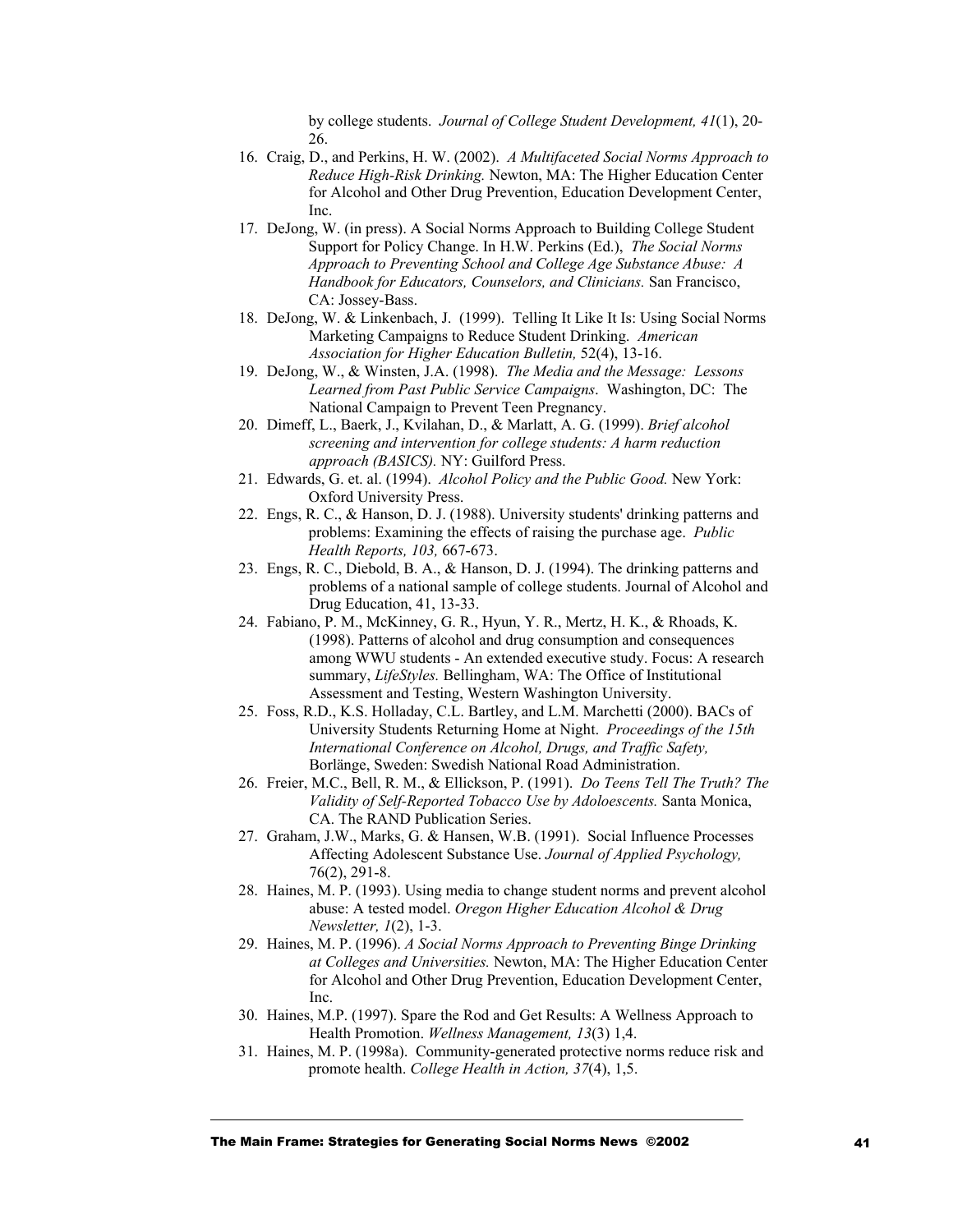- 32. Haines, M. P. (1998b). Social Norms: a wellness model for health promotion in higher education. *Wellness Management, 14*(4), 1,8.
- 33. Haines, M. & Barker, G.P. (in press). The Northern Illinois University Experiment: A Case Study of the Social Norms Approach. In H.W. Perkins (Ed*.), The Social Norms Approach to Preventing School and College Age Substance Abuse: A Handbook for Educators, Counselors, and Clinicians.* San Francisco, CA: Jossey-Bass.
- 34. Haines, M., Barker, G.P. & Rice, R. (in press). Using Social Norms To Reduce Alcohol And Tobacco Use in Two Midwestern High Schools. In H.W. Perkins (Ed*.), The Social Norms Approach to Preventing School and College Age Substance Abuse: A Handbook for Educators, Counselors, and Clinicians.* San Francisco, CA: Jossey-Bass.
- 35. Haines, M. P. & Spear, A. F. (1996). Changing the perception of the norm: A strategy to decrease binge drinking among college students. *Journal of American College Health, 45,* 134-140.
- 36. Hale, J.L., & Dillard, J.P. (1995). Fear Appeals in Health Promotion Campaigns: Too Much Too Little, or Just Right? In E.W. Maibach & R. L. Parrott (eds.), *Designing Health Messages: Approaches from Communication Theory and Public Health Practice.* Thousand Oaks, CA: Sage Publications.
- 37. Hancock, L. & Henry, N. (in press). Perceptions, Norms and Tobacco Use in College Residence Hall Freshmen: Evaluation of a Social Norms Marketing Intervention. In H.W. Perkins (Ed*.), The Social Norms Approach to Preventing School and College Age Substance Abuse: A Handbook for Educators, Counselors, and Clinicians.* San Francisco, CA: Jossey-Bass.
- 38. Hansen, W. B. (1993). School-based alcohol prevention programs. *Alcohol Health & Research World, 17,* 54-60.
- 39. Hansen, W. B. & Graham, J.W. (1991). Preventing alcohol, marijuana, and cigarette use among adolescents: Peer pressure resistance training versus establishing conservative norms. *Preventive Medicine, 20,* 414-430.
- 40. Horn, P. A. & Brigham, T. A. (1996). A self-management approach to reducing AIDS risk in sexually active heterosexual college students. *Behavior and Social Issues, 6*(1), 3-21.
- 41. Hunter, D. (1998). Taking control: A student initiative. *The Peer Educator: Social Norming - Trusting the Truth, 21(1).* Denver, CO: Bacchus/Gamma
- 42. Johannessen, K., Collins, C., Mills-Novoa, B., & Glider, P. (1999). *A Practical Guide to Alcohol Abuse Prevention: A Campus Case Study in Implementing Social Norms and Environmental Management Approaches.* Tucson, AZ: Campus Health Service, The University of Arizona.
- 43. Johnston, L. D., O'Malley, P. M., & Bachman, J. G. (1999). *National Survey Results on Drug Use from the Monitoring the Future Study. 1975-1998, Vol. 2: College Students and Young Adults.* (NIH Publication No. 99- 4661). Washington, DC: U.S. Government Printing Office.
- 44. Kotler, P., Andreason, A. (1987). *Strategic Marketing for Nonprofit Organizations* (3rd ed.). Engelwood Cliffs, NJ: Prentice Hall.
- 45. Kotler, P. & Roberto, E.L.(1989). *Social Marketing: Strategies for Changing Public Behavior.* The Free Press.
- 46. Kumpfer, K. (1997). What works in the prevention of drug abuse: Individual, school and family approaches. In *Youth Substance Abuse Prevention Initiative: Resource Papers,* 69-106. Rockville, MD: Substance Abuse and Mental Health Services Administration, US Department of Health and Human Services.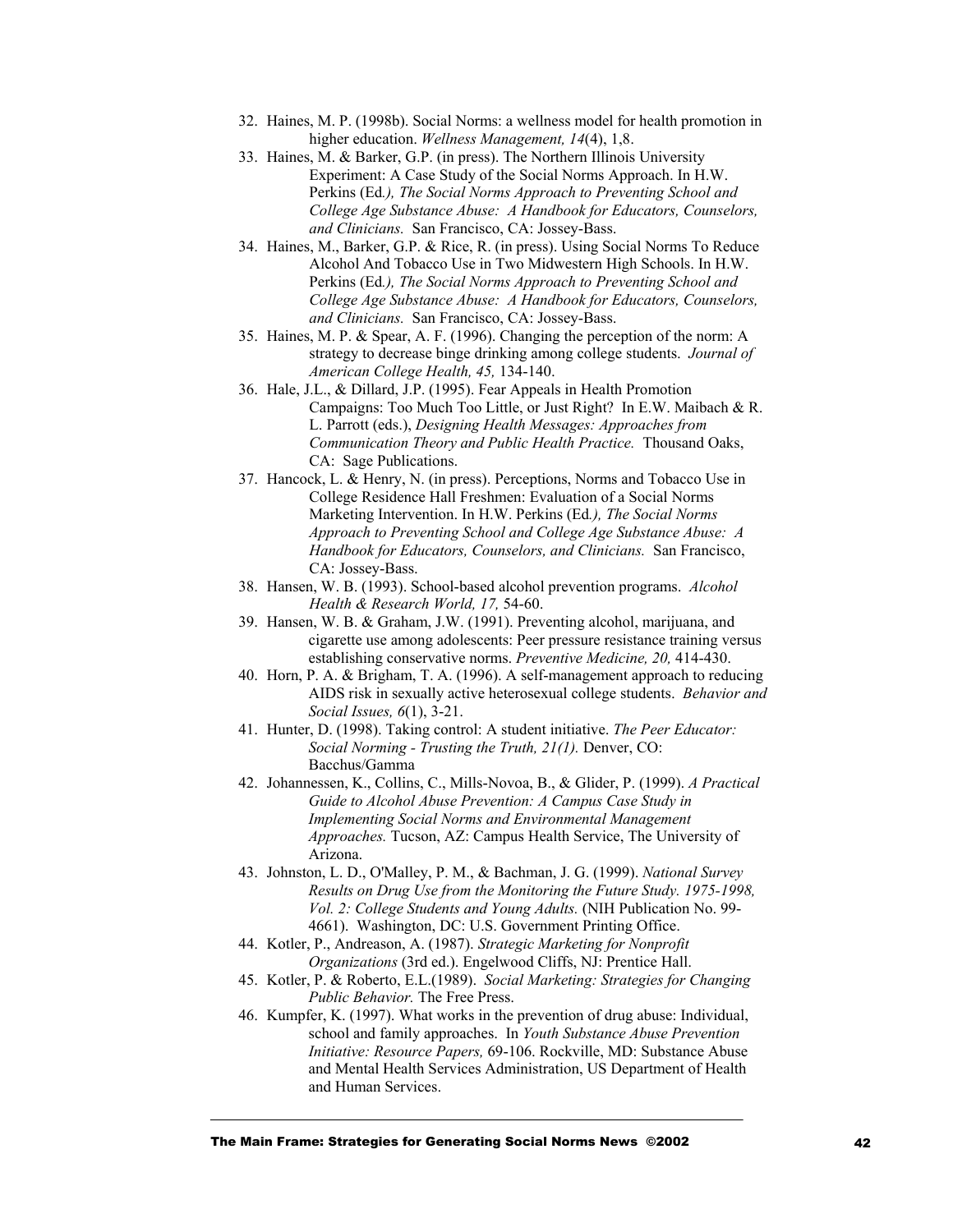- 47. Linkenbach, J.W. (1999a). Application of social norms marketing to a variety of health issues. *Wellness Management, 15*(3).
- 48. Linkenbach, J. W. (1999b). Building a Bridge: Applying the Social Norms Model to Sexual Heath. *The BACCHUS & GAMMA Sexual Responsibility Manual*. (Available from the Bacchus & Gamma Peer Education Network, 4704 Colfax Ave. S. Minneapolis, MN 55409 or www.baccusgamma.org).
- 49. Linkenbach, J.W. (1999c). Imaginary Peers and the Reign of Error: Binge Drinking Prevention Through Social Norms. *The Prevention Connection*: *A Publication of the Montana Prevention Resource Center and the Addictive and Mental Disorders Division of the Montana Department of Public Health and Human Services,3,* 1-5.
- 50. Linkenbach, J.W. (1999d). Section 10 -- Social Marketing for Prevention. *The New Prevention Professionals Training Manual.* (Available from the Western Center for the Application of Prevention Technology, http://www.unr.edu/educ/cep/prac/)
- 51. Linkenbach, J.W. (2001). Cultural cataracts: Identifying and correcting misperceptions in the media. *Working Paper: a publication of the Report on Social Norms, 1.*
- 52. Linkenbach, J.W. (2002a). Marketing Highlight: Drinking And Driving. In P. Kotler, N. Roberto, & N. Lee (Eds.), *Social Marketing*: *Improving the Quality of Life* (2<sup>nd</sup> Edition) (pp. 162-166). Thousand Oaks, CA: Sage Publication, Inc.
- 53. Linkenbach, J.W. (2002b). Social Norms. In P. Kotler, N. Roberto, & N. Lee (Eds.), Social Marketing: Improving the Quality of Life  $(2<sup>nd</sup> Edition)$  (p. 173). Thousand Oaks, CA: Sage Publication, Inc.
- 54. Linkenbach, J.W. (in press). The Montana Model: Development and Overview of a Seven-Step Process for Implementing Macro-Level Social Norms Campaigns. In H.W. Perkins (Ed.), *The Social Norms Approach to Preventing School and College Age Substance Abuse: A Handbook for Educators, Counselors, and Clinicians.* San Francisco, CA: Jossey-Bass.
- 55. Linkenbach, J.W. & Perkins, H.W. (in press, a). Misperceptions of Peer Alcohol Norms in a Statewide Survey of Young Adults. In H.W. Perkins (Ed*.), The Social Norms Approach to Preventing School and College Age Substance Abuse: A Handbook for Educators, Counselors, and Clinicians.* San Francisco, CA: Jossey-Bass.
- 56. Linkenbach J.W. and Perkins, H.W. (in press, b). Most Of Us® Are Tobacco-Free: An Eight-Month Social Norms Campaign Reducing Youth Incitation Of Smoking In Montana. In H.W. Perkins (Ed.), *The Social Norms Approach to Preventing School and College Age Substance Abuse: A Handbook for Educators, Counselors, and Clinicians.* San Francisco, CA: Jossey-Bass.
- 57. Linkenbach, J.W., Perkins H.W. & DeJong, W. (in press). Parents' Perceptions of Parenting Norms: Using the Social Norms Approach to Reinforce Effective Parenting. In H.W. Perkins (Ed.), *The Social Norms Approach to Preventing School and College Age Substance Abuse: A Handbook for Educators, Counselors, and Clinicians.* San Francisco, CA: Jossey-Bass.
- 58. McAlister, A.L. (1991). Population Behavior Change: A Theory-Based Approach. *Journal of Public Health Policy, Autumn,* 345-361.
- 59. Manoff, R.K. (1985). *Social Marketing: New Imperative for Public Health.* Westport, CT: Praeger Publishers.
- 60. Marks, G., Graham, J.W., & Hansen, W. B. (1992). Social projection and social conformity in adolescent alcohol use: A longitudinal analysis. *Personality and Social Psychology Bulletin, 18,* 96-101.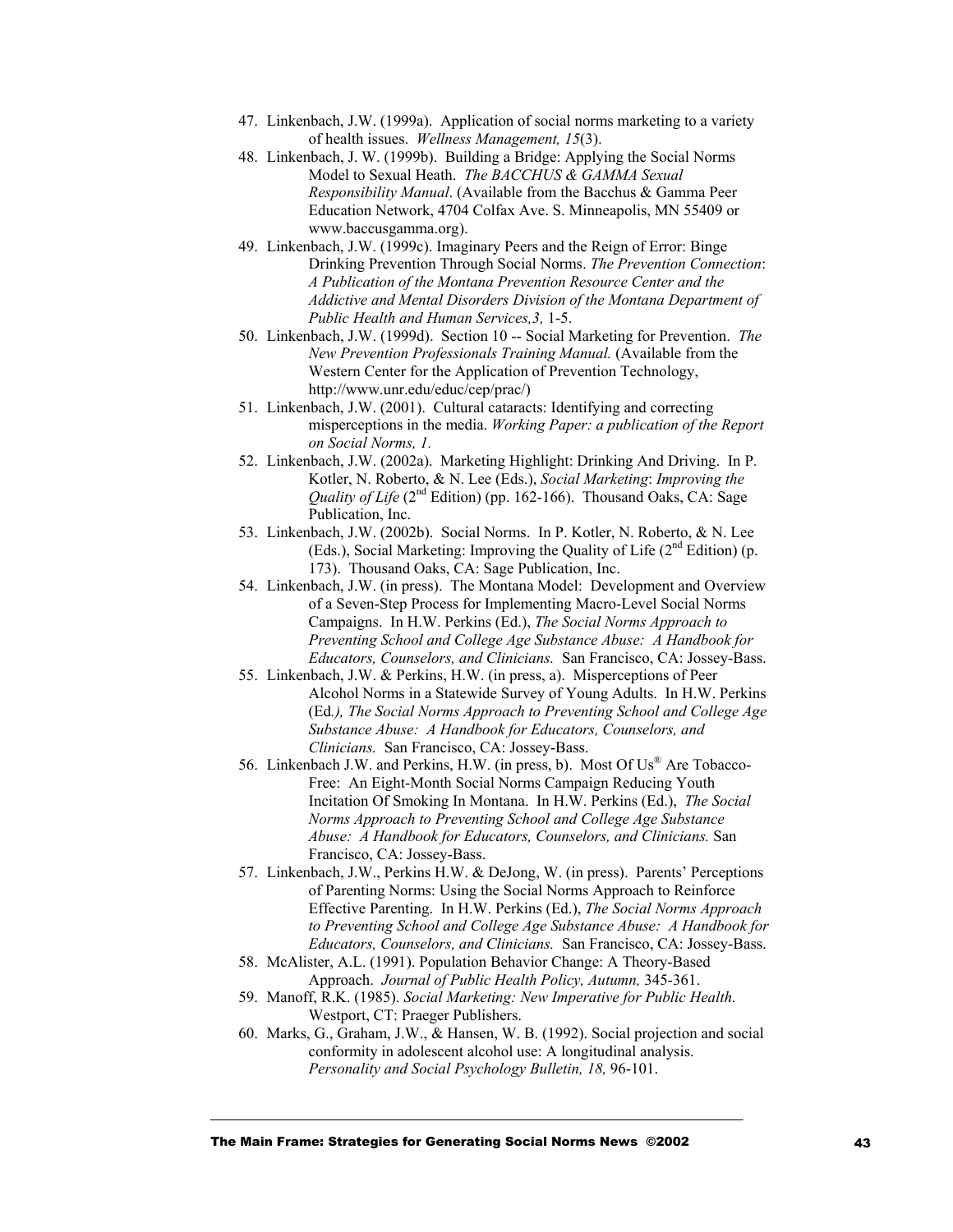- 61. Miller, D. T. & McFarland, C. (1987). Pluralistic ignorance: When similarity is interpreted as dissimilarity. *Journal of Personality and Social Psychology, 53*(2), 298-305.
- 62. Miller, D. T. & McFarland, C. (1991). When social comparison goes awry: The case of pluralistic ignorance. In J. Sulls and T. Wills (Eds.), *Social Comparison: Contemporary Theory and Research,* (chapter 11). Hillsdale, NJ: Erlbaum.
- 63. Miller, J. A. & Far, J. M. (2000). *Small group model Norms challenging intervention. Project Culture Change.* Pullman, WA: Washington State University.
- 64. Perkins, H. W. (1995a). Prevention through Correcting Misperceptions of Alcohol and Other Drug Norms: Notes on the State of the Field. *Catalyst: A Publication of The Higher Education Center for Alcohol and Other Drug Prevention and the U.S. Department of Education, 1*(3), 1-2.
- 65. Perkins, H. W. (1995b). Viewing the Glass More Empty than Full. Catalyst: A Publication of The Higher Education Center for Alcohol and Other Drug Prevention and the U.S. Department of Education, 1(3), 2.
- 66. Perkins, H. W. (1997). *College student misperceptions of alcohol and other drug norms among peers: Exploring causes, consequences and implications for prevention programs. Designing Alcohol and Other Drug Prevention Programs in Higher Education: Bringing Theory Into Practice* (pp. 177-206)*.* Boston, MA: The Higher Education Center for Alcohol and Other Drug Prevention, U.S. Department of Education.
- 67. Perkins, H. W., (2002). Social Norms and the Prevention of Alcohol Misuse in College Contexts. *Journal of Studies on Alcohol/Supplement,14*, 164- 172.
- 68. Perkins, H.W. (in press, a). The Emergence and Evolution of the Social Norms Approach to Substance Abuse Prevention. In H.W. Perkins (Ed*.), The Social Norms Approach to Preventing School and College Age Substance Abuse: A Handbook for Educators, Counselors, and Clinicians.* San Francisco, CA: Jossey-Bass.
- 69. Perkins, H.W. (in press, b). The Promise and Challenge of Future Work on the Social Norms Model. In H.W. Perkins (Ed*.), The Social Norms Approach to Preventing School and College Age Substance Abuse: A Handbook for Educators, Counselors, and Clinicians.* San Francisco, CA: Jossey-Bass.
- 70. Perkins, H. W., (Ed.) (in press, c). *The Social Norms Approach To Preventing School And College Age Substance Abuse: A Handbook For Educators, Counselors, And Clinicians.* San Francisco: Jossey-Bass.
- 71. Perkins, H. W. & Berkowitz, A. D. (1986). Perceiving the community norms of alcohol use among students: Some research implications for campus alcohol education programming. *International Journal of the Addictions, 21,* 961-976.
- 72. Perkins, H. W. and Craig, D. (2002). *A Multifaceted Social Norms Approach to Reduce High-Risk Drinking.* Newton, MA: The Higher Education Center for Alcohol and Other Drug Prevention, Education Development Center, Inc.
- 73. Perkins, H.W. & Craig, D.W. (in press, a). The Hobart and William Smith Colleges Experiment: A Synergistic Social Norms Approach Using Print, Electronic Media and Curriculum Infusion to Reduce Collegiate Problem Drinking. In H.W. Perkins (Ed*.), The Social Norms Approach to Preventing School and College Age Substance Abuse: A Handbook for Educators, Counselors, and Clinicians.* San Francisco, CA: Jossey-Bass.
- 74. Perkins, H.W. & Craig, D.W. (in press, b). The Imaginary Lives of Peers: Patterns of Substance Use and Misperceptions of Norms among Secondary School Students. In H.W. Perkins (Ed*.), The Social Norms*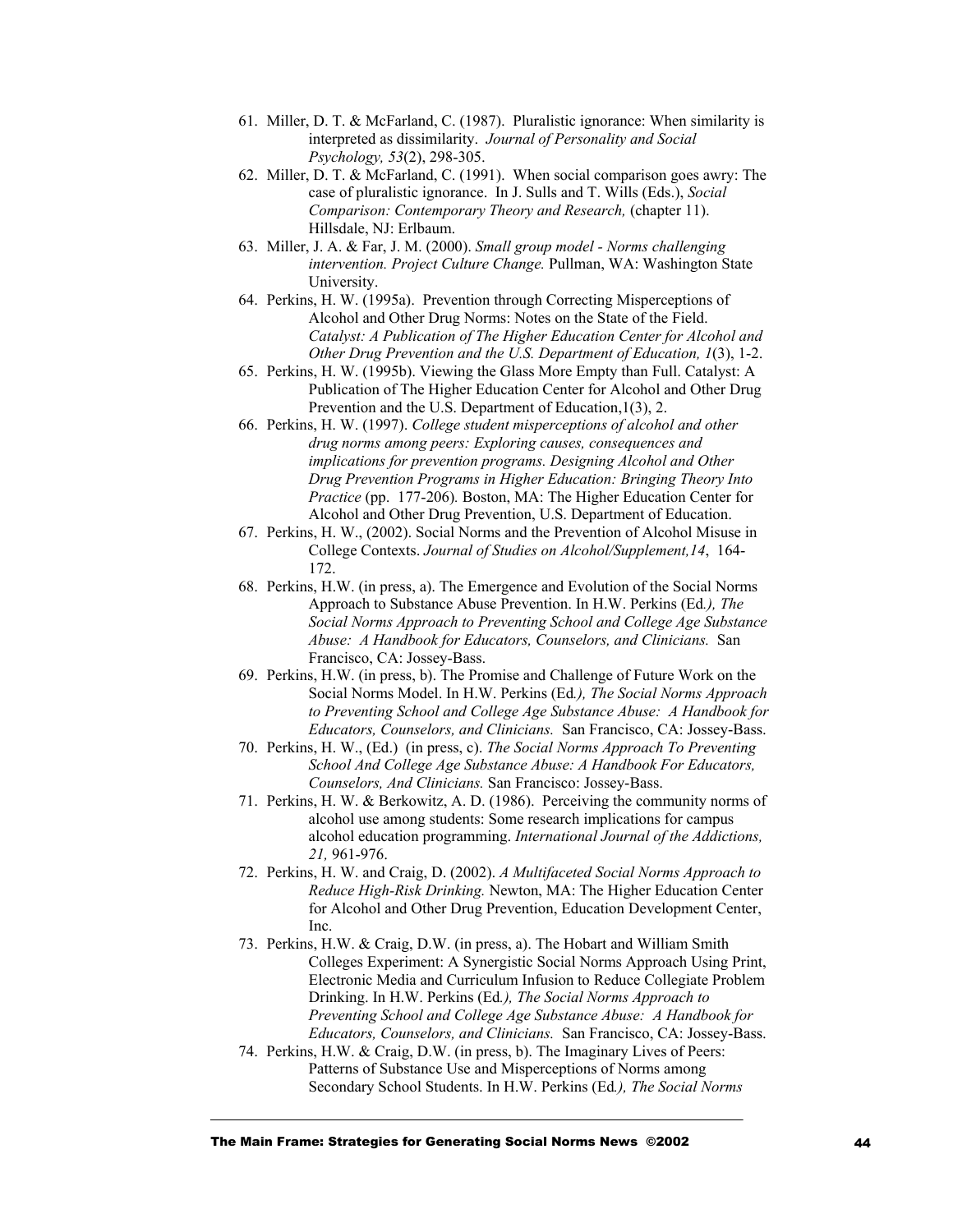*Approach to Preventing School and College Age Substance Abuse: A Handbook for Educators, Counselors, and Clinicians.* San Francisco, CA: Jossey-Bass.

- 75. Perkins, H.W., DeJong, W. & Linkenbach, J.W. (2001). Estimated Blood Alcohol Levels Reached by "Binge" and "Non-Binge" Drinkers: A Survey of Young Adults in Montana. *Psychology of Addictions,15*, 317- 320.
- 76. Perkins, H. W., Meilman, P. W., Leichliter, J. S., Cashin, M. A., & Presley, C. A. (1999). Misperceptions of the norms for the frequency of alcohol and other drug use on college campuses. *Journal of American College Health, 47,* 253-258.
- 77. Perkins, H. W., & Wechsler, H. (1996). Variation in perceived college drinking norms and its impact on alcohol abuse: A nationwide study. *Journal of Drug Issues, 26,* 961-974.
- 78. Pollard, J. W., Freeman, J. E., Ziegler, D. A., Hersman, M. N., & Goss, C. W. (2000). Predictions of normative drug use by college students: False consensus, false uniqueness, or just plain accuracy? *Journal of College Student Psychotherapy, 14*(3).
- 79. Posner, E. (2000). *Law and Social Norms.* Cambridge, MA: Harvard University Press.
- 80. Prentice, D. A., & Miller, D. T. (1993). Pluralistic ignorance and alcohol use on campus: Some consequences of misperceiving the social norm. *Journal of Personality and Social Psychology, 64,* 243-256.
- 81. Presley, C.H., Leichliter, J. & Meilman, P. (1998). *Alcohol and Drugs on American College Campuses: A Report to College Presidents.* Carbondale, IL: CORE Institute, Southern Illinois Univeristy.
- 82. Presley, C. H., Meilman, P. W., & Cashin, J. R. (1996). *Alcohol and Drugs on American College Campuses: Use, Consequences, and Perceptions of the Campus Environment* (Vol. IV: 1992-94). Carbondale, IL: The CORE Institute, Southern Illinois University.
- 83. Schroeder, C. M. & Prentice, D. A. (1998). Exposing pluralistic ignorance to reduce alcohol use among college students. *Journal of Applied Social Psychology, 28,* 2150-2180.
- 84. Walters, Scott A. (2000). In Praise of Feedback: An effective intervention for college students who are heavy drinkers. *Journal of American College Health, 45*, 235-8.
- 85. Wechsler, H., Davenport, A., Dowdall, G., Moeykens, B., & Castillo, S. (1994). Health and behavioral consequences of binge drinking in college: A national survey of students at 140 campuses. *Journal of the American Medical Association, 272,* 1672-1677.
- 86. Wenzel, Michael (June 2001). Misperceptions of Social Norms About Tax Compliance (1): A Prestudy. *Working Paper No 7: Centre for Tax System Integrity, Research School of Social Sciences*. Canberra: Australian National University.